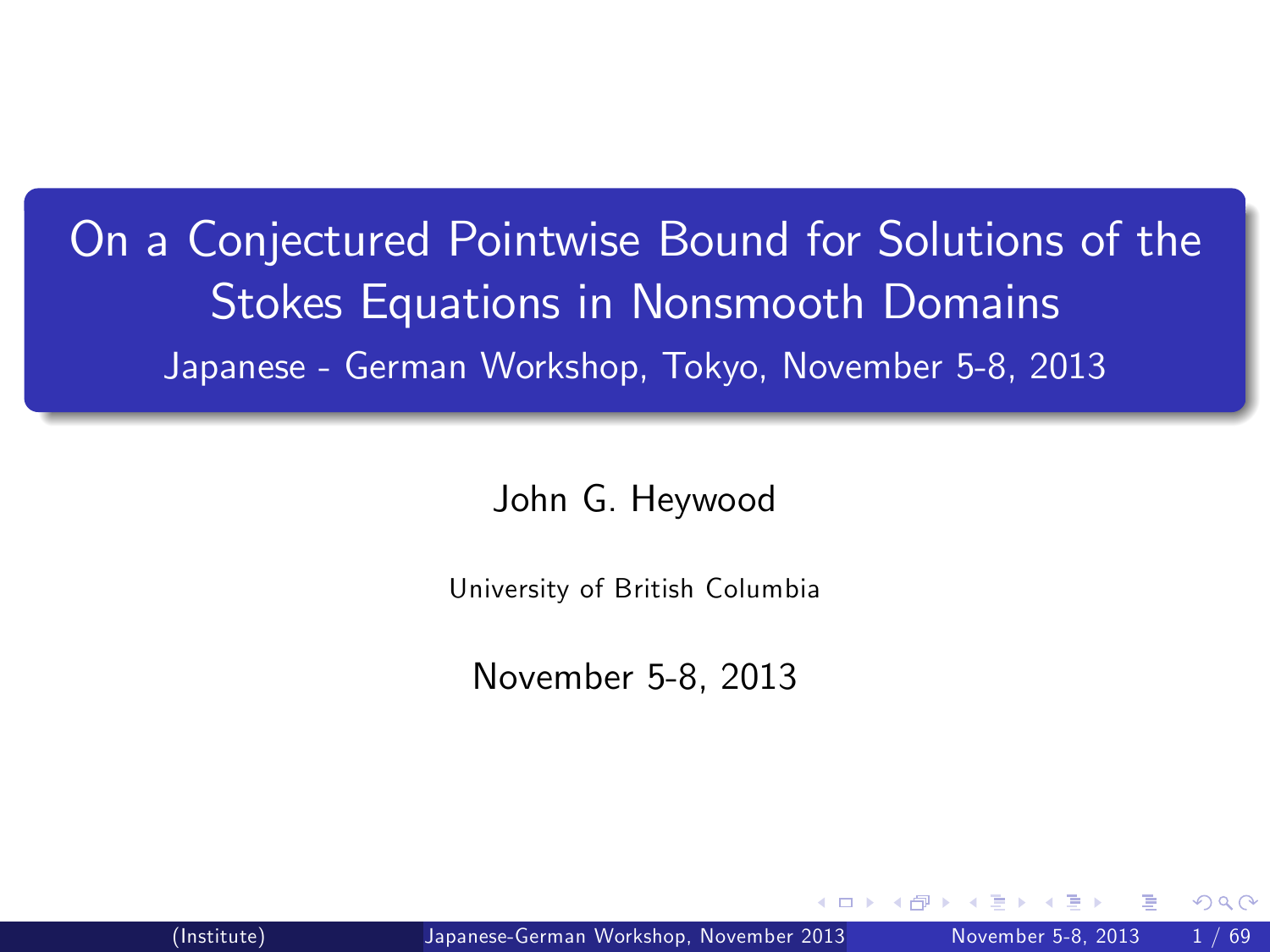**In brief:** We wish to prove, for **arbitrary open sets**  $\Omega \subset R^3$ , that solutions of the steady Stokes problem

$$
-\triangle \mathbf{u} = -\nabla p + \mathbf{f}, \quad \nabla \cdot \mathbf{u} = 0, \quad \mathbf{u}|_{\partial \Omega} = 0,
$$
  
along with zero flux conditions when needed,

satisfy (on setting  $\tilde{\triangle} u \equiv -Pf$ )

$$
\sup_{\Omega}\left|u\right|^{2}\leq\frac{1}{3\pi}\left\Vert \nabla u\right\Vert \left\Vert \widetilde{\triangle}u\right\Vert .
$$

• In trying to prove this, solutions of the Poisson problem

$$
-\bigtriangleup u=f\ ,\quad u\big|_{\partial\Omega}=0,
$$

were proven (in the 1991 thesis of Wenzheng Xie) to satisfy

$$
\sup_{\Omega}|u|^{2}\leq\frac{1}{2\pi}\left\Vert \nabla u\right\Vert \left\Vert \triangle u\right\Vert .
$$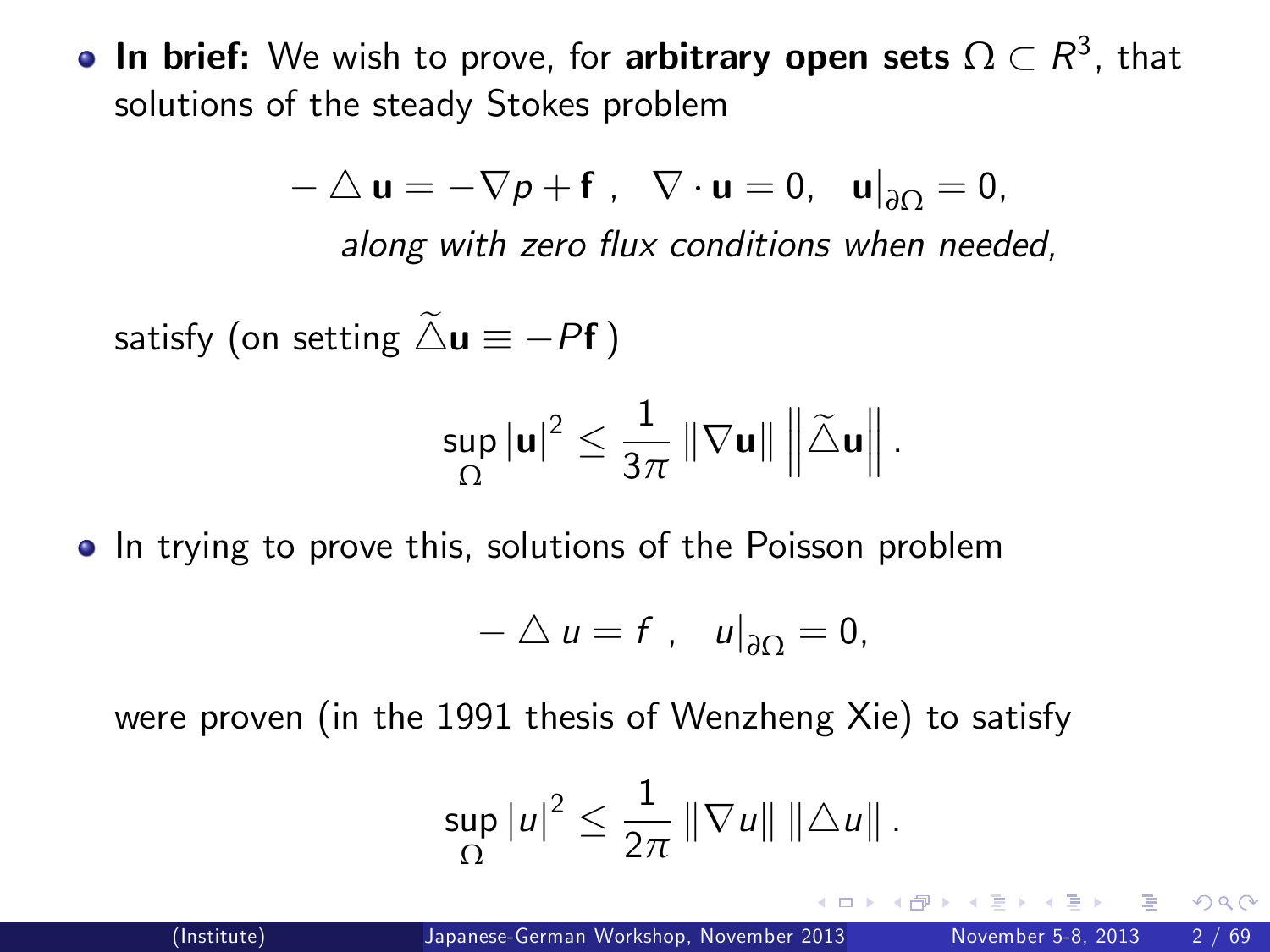To be precise: Let  $\Omega$  be an arbitrary open subset of  $\mathcal{R}^3$ . Let  $\mathsf{D}\left(\Omega\right)\equiv\{\pmb{\varphi}\in\mathsf{C}_{0}^{\infty}\left(\Omega\right):\nabla\cdot\pmb{\varphi}=0\}$  . Let  $\mathsf{J}\left(\Omega\right)$  and  $\mathsf{J}_{0}\left(\Omega\right)$  be the completions of **D**  $(\Omega)$  in the **L**<sup>2</sup>-norm  $\|\cdot\|$  and the Dirichlet-norm  $\|\nabla\cdot\|$ , respectively. Then, given  $\mathbf{u} \in \mathbf{J}_0(\Omega)$ , there is at most one  $f \in J(\Omega)$  such that  $(\nabla u,\nabla \varphi) = - (f,\varphi)$  for all  $\varphi \in D(\Omega)$ . If such a function **f** exists, it is denoted by  $\triangle$ **u**, and we wish to prove that

<span id="page-2-1"></span><span id="page-2-0"></span>
$$
\sup_{\Omega} |\mathbf{u}|^2 \leq \frac{1}{3\pi} \left\| \nabla \mathbf{u} \right\| \left\| \widetilde{\triangle} \mathbf{u} \right\|.
$$
 (1)

• Important applications of  $(1)$ , beginning with

$$
\frac{1}{2} \frac{d}{dt} \|\nabla \mathbf{u}\|^2 + v \left\|\tilde{\triangle} \mathbf{u}\right\|^2 = \left(\mathbf{u} \cdot \nabla \mathbf{u}, \tilde{\triangle} \mathbf{u}\right) \le \sup_{\Omega} |\mathbf{u}| \|\nabla \mathbf{u}\| \left\|\tilde{\triangle} \mathbf{u}\right\|
$$

$$
\le \frac{1}{\sqrt{3\pi}} \|\nabla \mathbf{u}\|^{3/2} \left\|\tilde{\triangle} \mathbf{u}\right\|^{3/2} \le \cdots
$$
(2)

would settle many problems for general domains by circumventing the use of domain dependent inequalities, like the famous Solonnikov inequality  $\left\|D^2\mathbf{u}\right\|\leq c_{\Omega}\left(\left\|\widetilde{\triangle} \mathbf{u}\right\|+\|\nabla \mathbf{u}\|\right)$  , in some key arguements.  $\Omega$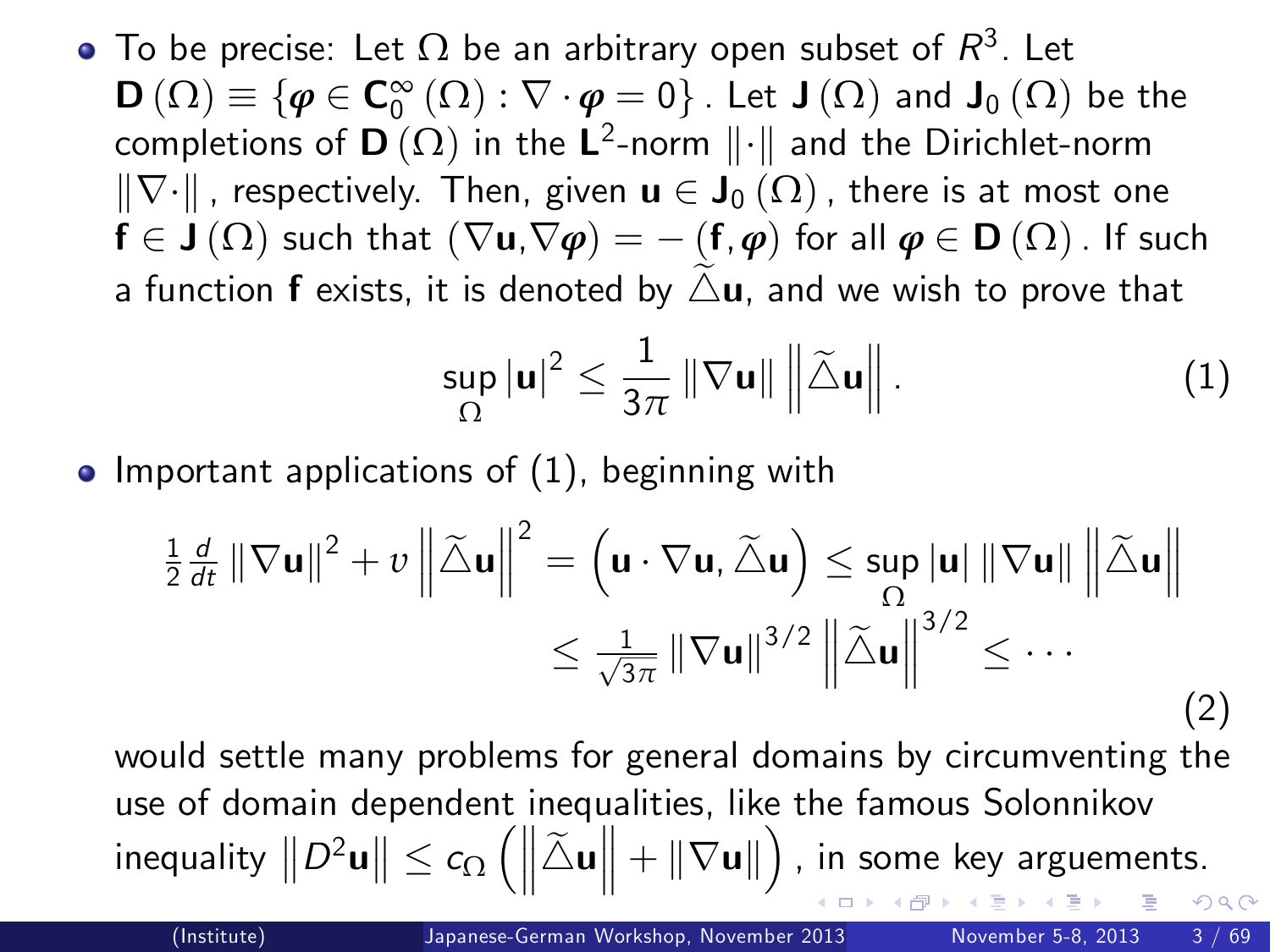$$
\mathbf{u}_t + \mathbf{u} \cdot \nabla \mathbf{u} = -\nabla p + \tilde{\triangle} \mathbf{u}, \quad \nabla \cdot \mathbf{u} = 0, \quad \mathbf{u}|_{\partial \Omega} = 0, \quad \mathbf{u}|_{t=0} = u_0
$$

$$
\frac{1}{2} \frac{d}{dt} ||\mathbf{u}||^2 + ||\nabla \mathbf{u}||^2 = 0
$$
\n
$$
\frac{1}{2} \frac{d}{dt} ||\nabla \mathbf{u}||^2 + ||\tilde{\Delta} \mathbf{u}||^2 = (\mathbf{u} \cdot \nabla \mathbf{u}, \tilde{\Delta} \mathbf{u}) \le \frac{1}{2} ||\tilde{\Delta} \mathbf{u}||^2 + c ||\nabla \mathbf{u}||^6
$$
\n
$$
\frac{1}{2} \frac{d}{dt} ||\mathbf{u}_t||^2 + ||\nabla \mathbf{u}_t||^2 \le c ||\mathbf{u}||^2 ||\mathbf{u}_t||^4
$$
\n
$$
\frac{1}{2} \frac{d}{dt} ||\nabla \mathbf{u}_t||^2 + ||\tilde{\Delta} \mathbf{u}_t||^2 \le \cdots
$$
\n
$$
\frac{1}{2} \frac{d}{dt} ||\mathbf{u}_{tt}||^2 + ||\nabla \mathbf{u}_{tt}||^2 \le \cdots
$$
\n
$$
\frac{1}{2} \frac{d}{dt} ||\nabla \mathbf{u}_{tt}||^2 + ||\tilde{\Delta} \mathbf{u}_{tt}||^2 \le \cdots \qquad \text{e.t.c., etc.}
$$

<span id="page-3-0"></span>Assuming regularity of  $\partial\Omega$ , and  $u_0 \in J_0(\Omega)$  we can integrate all of these, starting with the second, on the same interval common  $(0, T)$  and get (for bound[e](#page-4-0)d  $\Omega)$  $\Omega)$  $\Omega)$   $u\in \mathcal{C}^\infty\left((0,\,T)\,;\, \mathcal{W}^2_2\left(\Omega\right)\right)$  $u\in \mathcal{C}^\infty\left((0,\,T)\,;\, \mathcal{W}^2_2\left(\Omega\right)\right)$  $u\in \mathcal{C}^\infty\left((0,\,T)\,;\, \mathcal{W}^2_2\left(\Omega\right)\right)$  $u\in \mathcal{C}^\infty\left((0,\,T)\,;\, \mathcal{W}^2_2\left(\Omega\right)\right)$  $u\in \mathcal{C}^\infty\left((0,\,T)\,;\, \mathcal{W}^2_2\left(\Omega\right)\right)$  . Then [mo](#page-2-1)re [s](#page-2-1)[pa](#page-3-0)[ti](#page-4-0)a[l r](#page-3-0)eg[ul](#page-3-0)ar[ity](#page-0-0)[.](#page-68-0)  $QQ$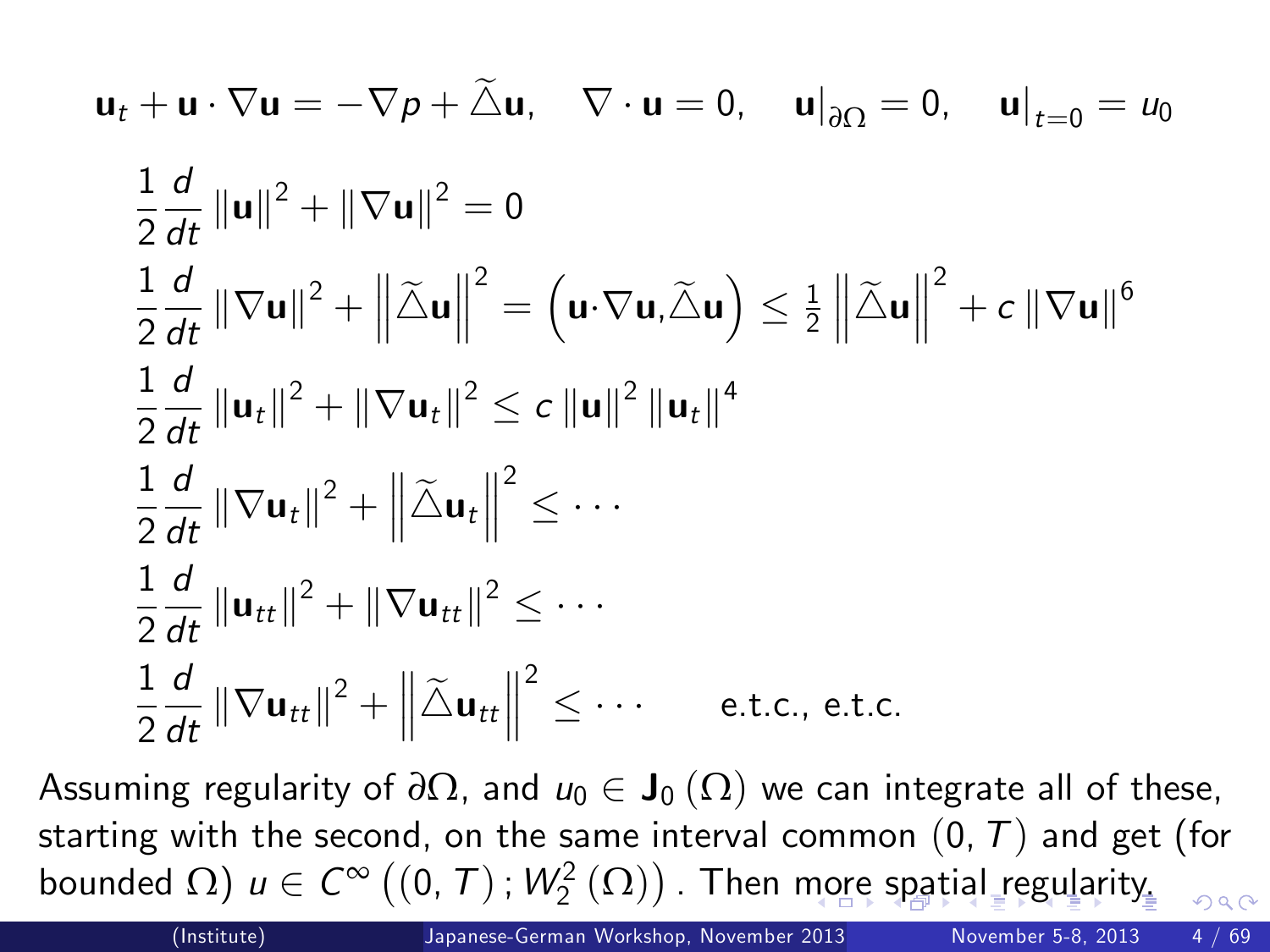Among the results that would be freed of assumptions about the boundary:

- The existence and uniqueness of a nonstationary solution for any  $\mathsf{u}_0\in\mathsf{J}_0\left(\Omega\right)$  : "Theorem" For any open  $\Omega\subset\mathsf{R}^3$  and  $\mathsf{u}_0\in\mathsf{J}_0\left(\Omega\right)$ there exists a solution  $\mathbf{u}, p \in \mathbf{C}^{\infty}(\Omega \times (0, T))$  of  ${\bf u}_t + {\bf u} \cdot \nabla {\bf u} = - \nabla p + \nu \bigtriangleup {\bf u}, \quad \nabla \cdot {\bf u} = 0, \quad {\bf u}|_{\partial \Omega} = 0, \quad {\bf u} \left(0\right) = {\bf u}_0.$ Further,  $T = \frac{256\pi^2 v^3}{27\|\nabla u\|}$  $\frac{256\pi^2 v^3}{27\|\nabla {\bf u}_0\|^4}$  is independent of  $\Omega$ ,  $\|\nabla {\bf u}\left(t\right)\|^2 \leq \frac{\|\nabla {\bf u}_0\|^2}{\sqrt{1-T/\varepsilon}}$  $\sqrt{1-T/t}$ and sup $_{\Omega}$   $|\mathbf{u}\left(t\right)| \leq t^{-1/2} b\left(t\right)$  , where  $b\left(t\right)$  is continuous on  $\left[0,\,T\right)$  .
- For any open  $\Omega \subset R^3$ , and any  $\mathbf{u}_0 \in \mathbf{J}_0(\Omega) \cap \mathbf{W}_2^2(\Omega)$  , Ladyzhenskaya proved the existence and uniqueness of a 'generalized solution<sup>'</sup>. But, it's full natural regularity has depended on the regularity of the entire boundary *∂*Ω. Given [\(1\)](#page-2-0), her solution is identical to that discussed for  $\mathbf{u}_0 \in \mathbf{J}_0(\Omega)$ , and no less regular.
- The existence of steady solutions satisfying  $\sup_{\Omega} |{\bf u}| < \infty.$ Ω
- <span id="page-4-0"></span>• Etc., etc.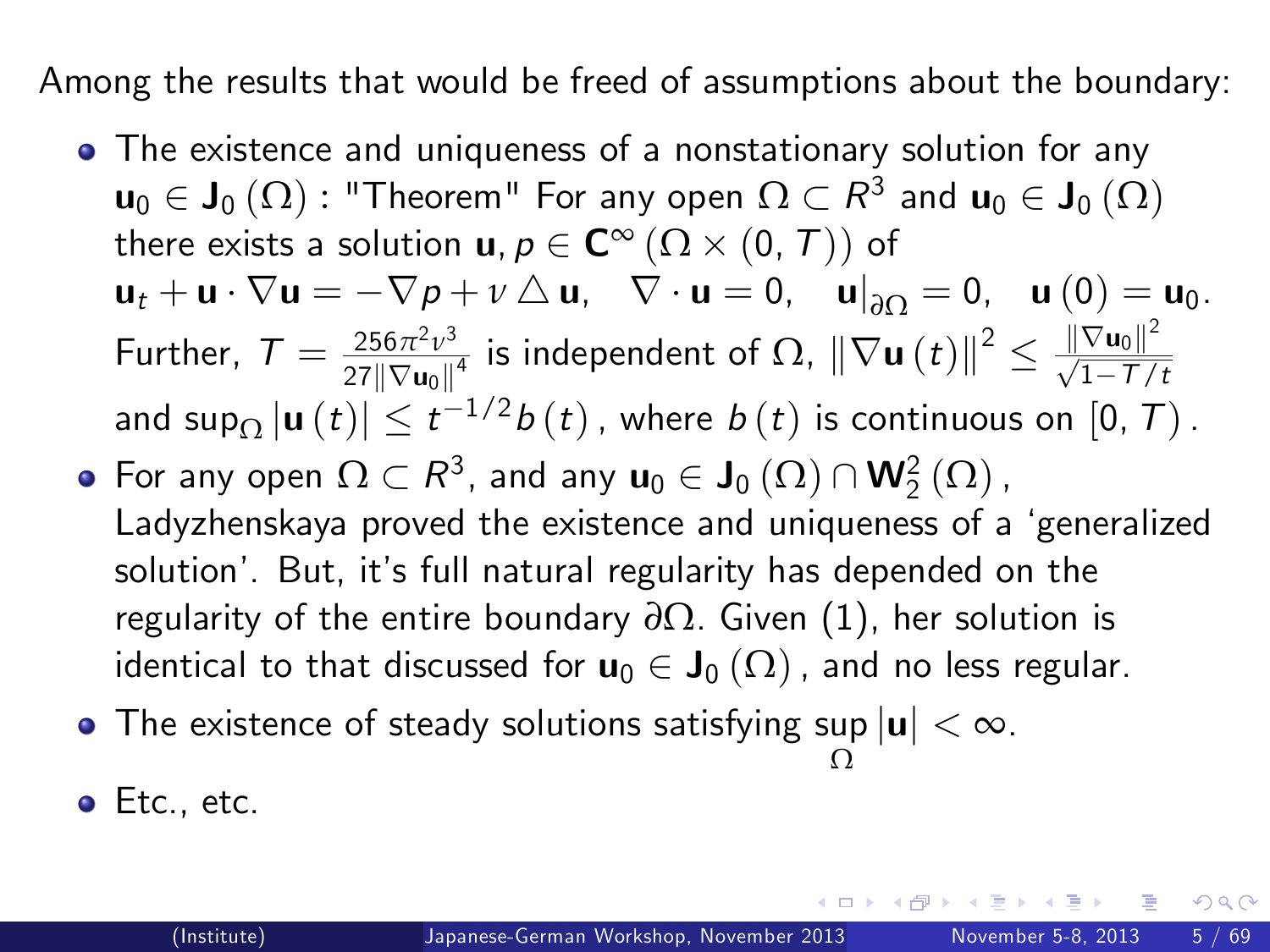Considering the Poisson problem for the Laplacian as a model problem, Wenzheng Xie (in his 1991 thesis) proved

$$
\sup_{\Omega} |u|^2 \leq \frac{1}{2\pi} \|\nabla u\| \|\Delta u\| \,, \tag{3}
$$

for any open  $\Omega \subset R^3$ , and any  $u \in \hat{H}^1_0(\Omega)$  with  $\triangle u \in L^2(\Omega)$  , where  $\widehat{H}^1_0(\Omega)$  is the completion of  $\mathcal{C}^\infty_0(\Omega)$  in the Dirichlet norm  $\|\nabla u\|$  .

• The only point in Xie's proof of (3) that doesn't carry over to a proof of [\(1\)](#page-2-0) is his use of the maximum principle to show that

$$
\int_{\Omega} G_{\mu}^{2} \left(x, y\right) dx \leq \int_{\Omega} g_{\mu}^{2} \left(x, y\right) dx, \tag{4}
$$

for all  $y \in \Omega$ , where  $G_{\mu}$  is the Green's function for  $-\triangle +\mu$ , and  $g_{\mu} = \frac{e^{-\sqrt{\mu}|x-y|}}{4\pi|x-y|}$  $\frac{1}{4\pi|x-y|}$  is the corresponding fundamental singularity.  $\Omega$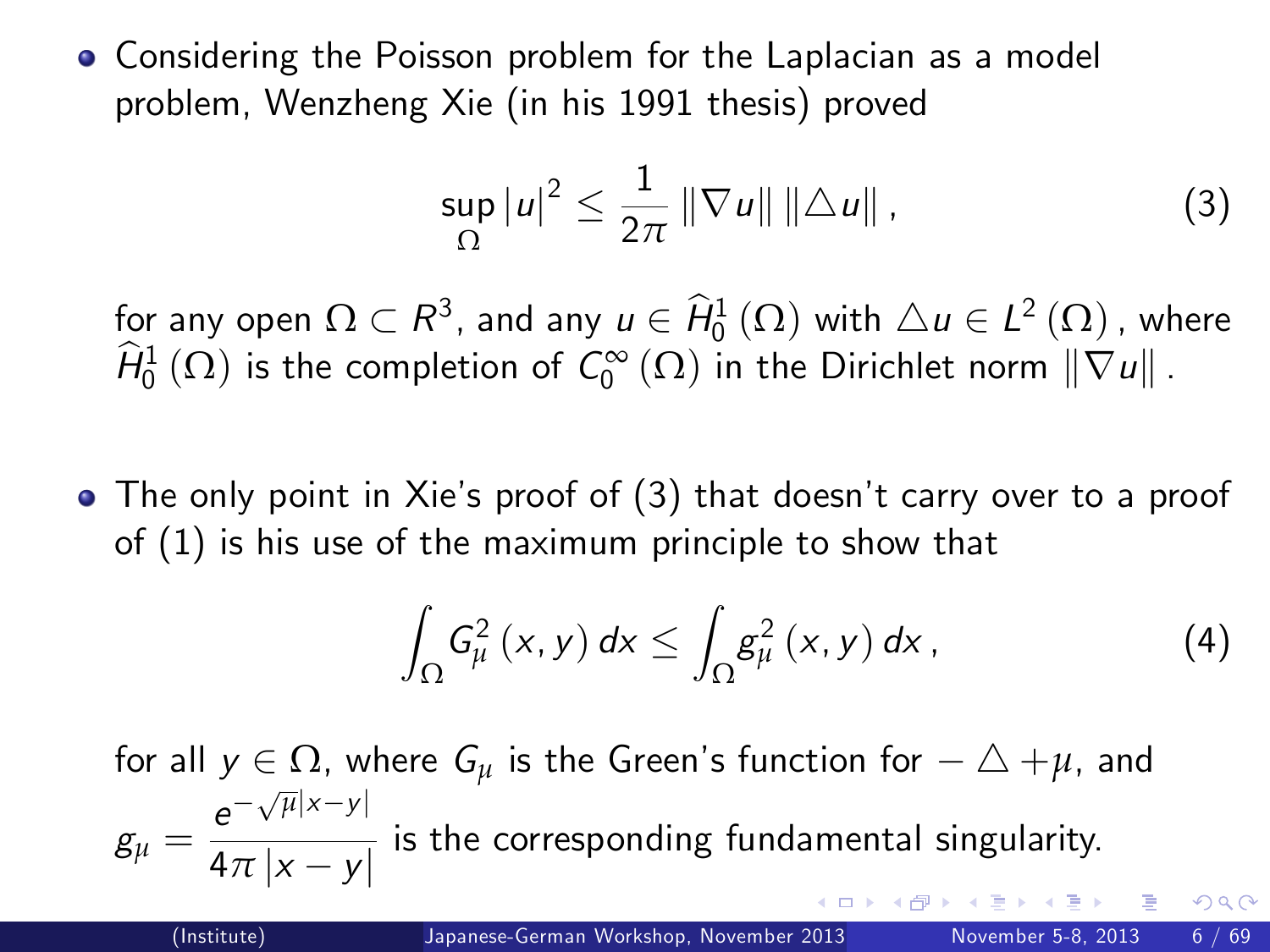We begin Xie's proof of (3) under three simplifying assumptions, considering first

- Smoothly bounded domains  $\Omega$ .
- Functions  $u_m(x) = \sum_{n=1}^m c_n \varphi_n(x)$ , where  $\{\varphi_n\}$  are the L<sup>2</sup>-orthonormal eigenfunctions,  $-\bigtriangleup \varphi_n = \lambda_n \varphi_n, \varphi_n|_{\partial \Omega} = 0.$
- An arbitrary fixed choice of  $y \in \Omega$ , henceforth considered fixed.

For this fixed y, and any fixed m, the ratio  $R_m(y)$  of the two sides of (3)

<span id="page-6-0"></span>
$$
R_{m}\left(y\right) \equiv \frac{u_{m}^{2}\left(y\right)}{\|\nabla u_{m}\| \|\Delta u_{m}\|} = \frac{\left(\sum_{n=1}^{m} c_{n} \varphi_{n}\left(y\right)\right)^{2}}{\left(\sum_{n=1}^{m} \lambda_{n} c_{n}^{2}\right)^{1/2} \left(\sum_{n=1}^{m} \lambda_{n}^{2} c_{n}^{2}\right)^{1/2}} \qquad (5)
$$

is a homogeneous function of  $(c_1, c_2, \dots, c_m) \in R^m$ , constant on lines through the origin and smooth except at the origin. If  $(\overline{c}_1, \overline{c}_2, \dots, \overline{c}_m)$  is a point at which it attains its maximum  $\overline{R}_m(y)$ , then, at that point,  $\partial R_m(y) / \partial c_n = 0$ , or equivalently  $\partial (\log R_m(y)) / \partial c_n = 0$ , for  $n = 1, \cdots, m.$ <br>(Institute)  $200$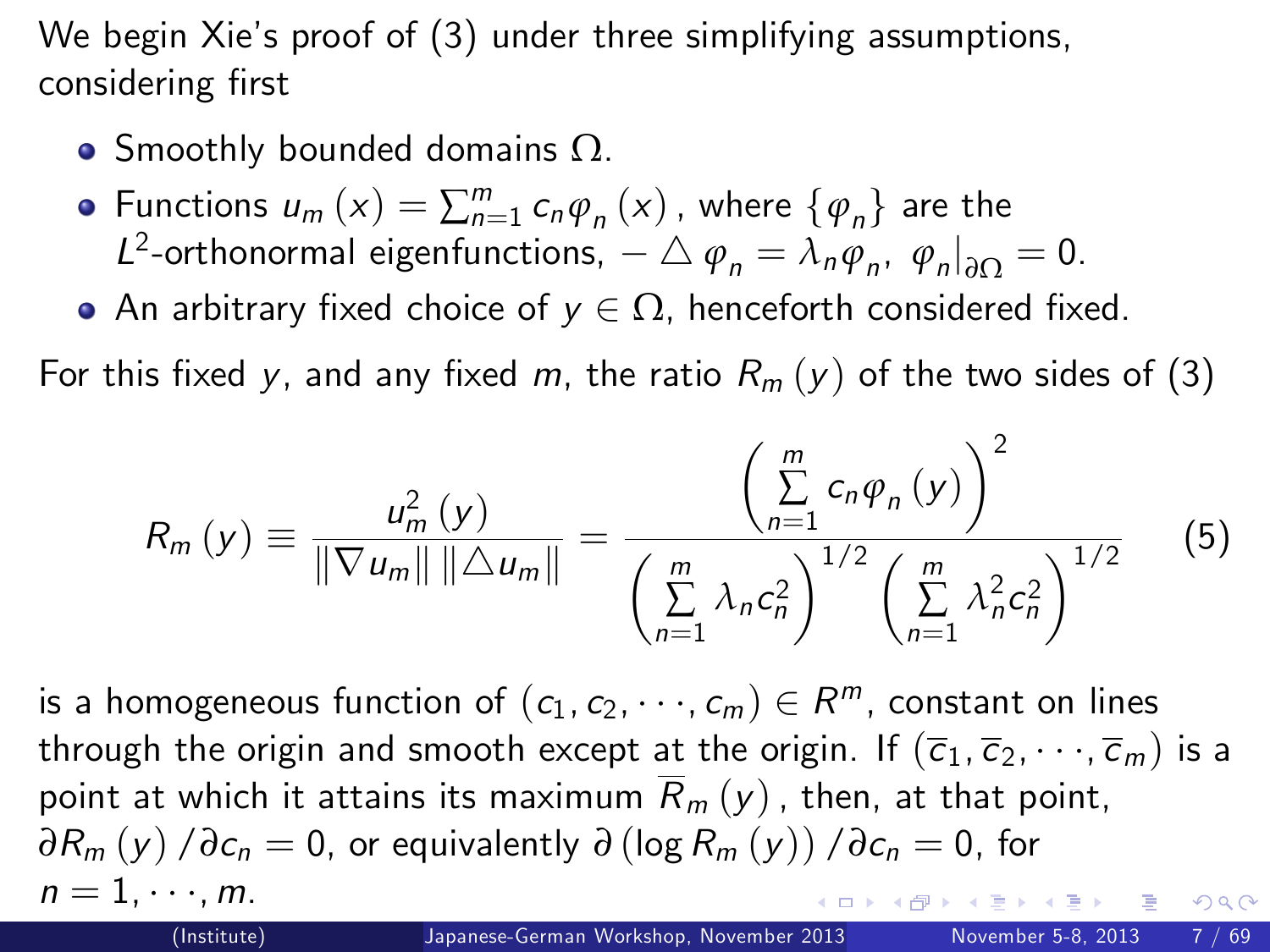Setting to zero the derivative with respect to  $c_n$  of

$$
\log R_m(y) = 2 \log \left( \sum_{n=1}^m c_n \varphi_n(y) \right) - \frac{1}{2} \log \left( \sum_{n=1}^m \lambda_n c_n^2 \right) - \frac{1}{2} \log \left( \sum_{n=1}^m \lambda_n^2 c_n^2 \right)
$$

we obtain

$$
\frac{2\varphi_n(y)}{\sum_{n=1}^m \overline{c}_n \varphi_n(y)} = \frac{\lambda_n \overline{c}_n}{\sum_{n=1}^m \lambda_n \overline{c}_n^2} + \frac{\lambda_n^2 \overline{c}_n}{\sum_{n=1}^m \lambda_n^2 \overline{c}_n^2}
$$

or

$$
\frac{2\varphi_n(y)}{\overline{u}_m(y)} = \frac{\lambda_n \overline{c}_n}{\|\nabla \overline{u}_m\|^2} + \frac{\lambda_n^2 \overline{c}_n}{\|\Delta \overline{u}_m\|^2}.
$$

Introducing

$$
\overline{\mu}_m \equiv \frac{\left\| \triangle \overline{u}_m \right\|^2}{\left\| \nabla \overline{u}_m \right\|^2}
$$

one can rewrite (6) as

$$
\frac{2\varphi_n(y)}{\overline{u}_m(y)} = (\overline{\mu}_m + \lambda_n) \frac{\lambda_n \overline{c}_n}{\|\Delta \overline{u}_m\|^2}
$$

which, on multiplying by  $\overline{u}_m(y) / (\overline{\mu}_m + \lambda_n)$  be[co](#page-6-0)[me](#page-8-0)[s](#page-6-0)

. (6)

<span id="page-7-0"></span> $QQ$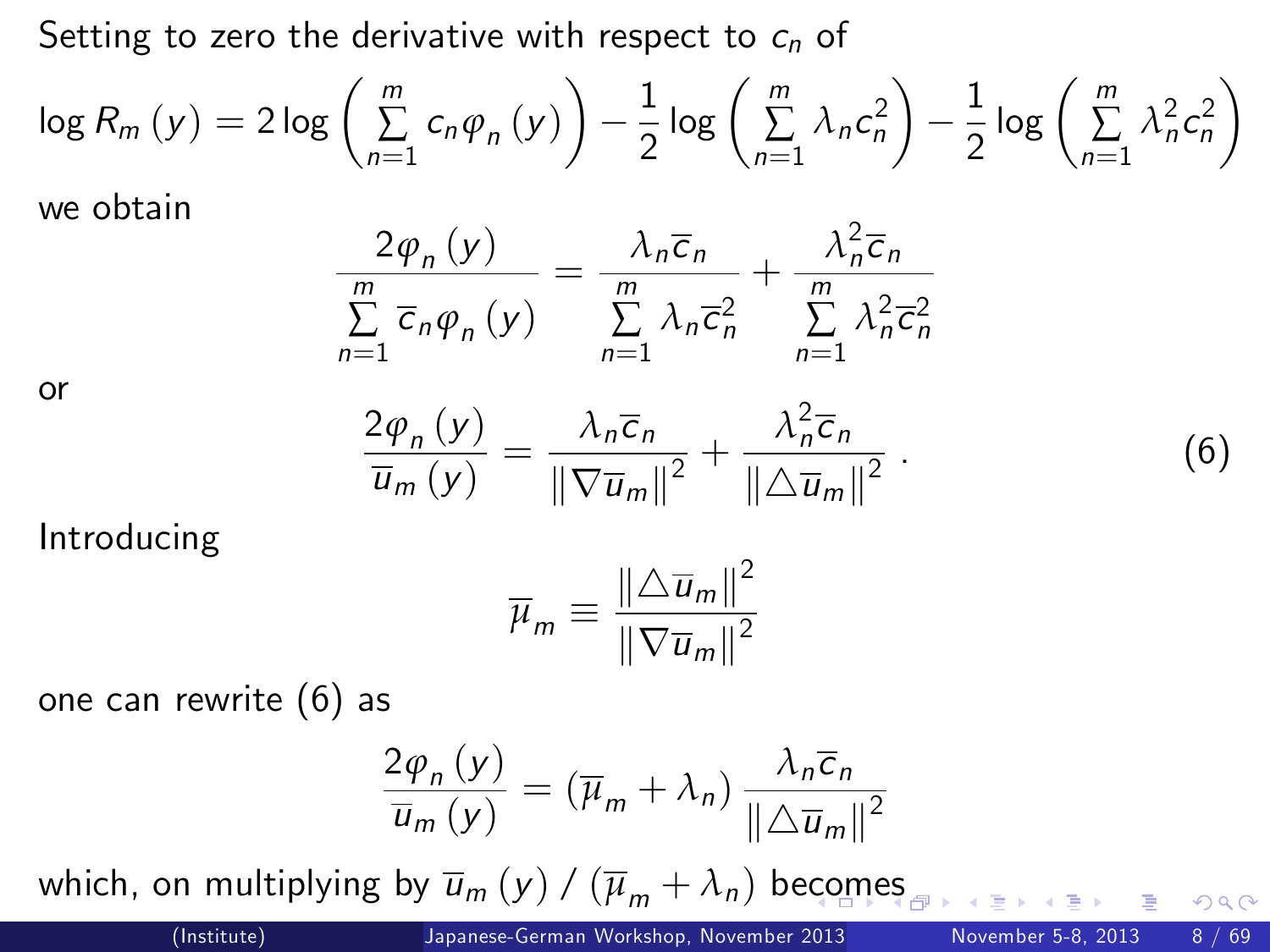becomes

$$
\frac{2\varphi_n(y)}{\overline{\mu}_m + \lambda_n} = \frac{\overline{u}_m(y)}{\left\| \Delta \overline{u}_m \right\|^2} \lambda_n \overline{c}_n.
$$

Squaring and summing gives

$$
4\sum_{n=1}^m\left(\frac{\varphi_n\left(y\right)}{\overline{\mu}_m+\lambda_n}\right)^2=\left(\frac{\overline{u}_m\left(y\right)}{\|\triangle \overline{u}_m\|^2}\right)^2\sum_{n=1}^m\lambda_n^2\overline{c}_n^2=\frac{\overline{u}_m^2\left(y\right)}{\|\triangle \overline{u}_m\|^2}.
$$

Multiplying by  $\sqrt{\overline{\mu}_m}\equiv \|\triangle \overline{u}_m\|$  /  $\|\nabla \overline{u}_m\|$  and changing sides, one obtains

$$
\overline{R}_m(y) \equiv \sqrt{\overline{\mu}_m} \frac{\overline{u}_m^2(y)}{\|\triangle \overline{u}_m\|^2} = 4\sqrt{\overline{\mu}_m} \sum_{n=1}^m \left(\frac{\varphi_n(y)}{\overline{\mu}_m + \lambda_n}\right)^2.
$$
 (7)

Miracle of miracles, we recognize this! Since the  $\{\varphi_{\scriptscriptstyle n}\}$  satisfy

$$
(-\Delta + \mu) \varphi_n = (\mu + \lambda_n) \varphi_n , \quad \varphi_n|_{\partial \Omega} = 0 ,
$$

they can be represented in terms of the Green's function  $G_{\mu}(x, y)$  for the Helmholtz operator  $-\triangle +\mu$ . That is,

$$
\varphi_n(y) = \int_{\Omega} G_{\mu}(x, y) (\mu + \lambda_n) \varphi_n(x) dx,
$$

<span id="page-8-0"></span> $200$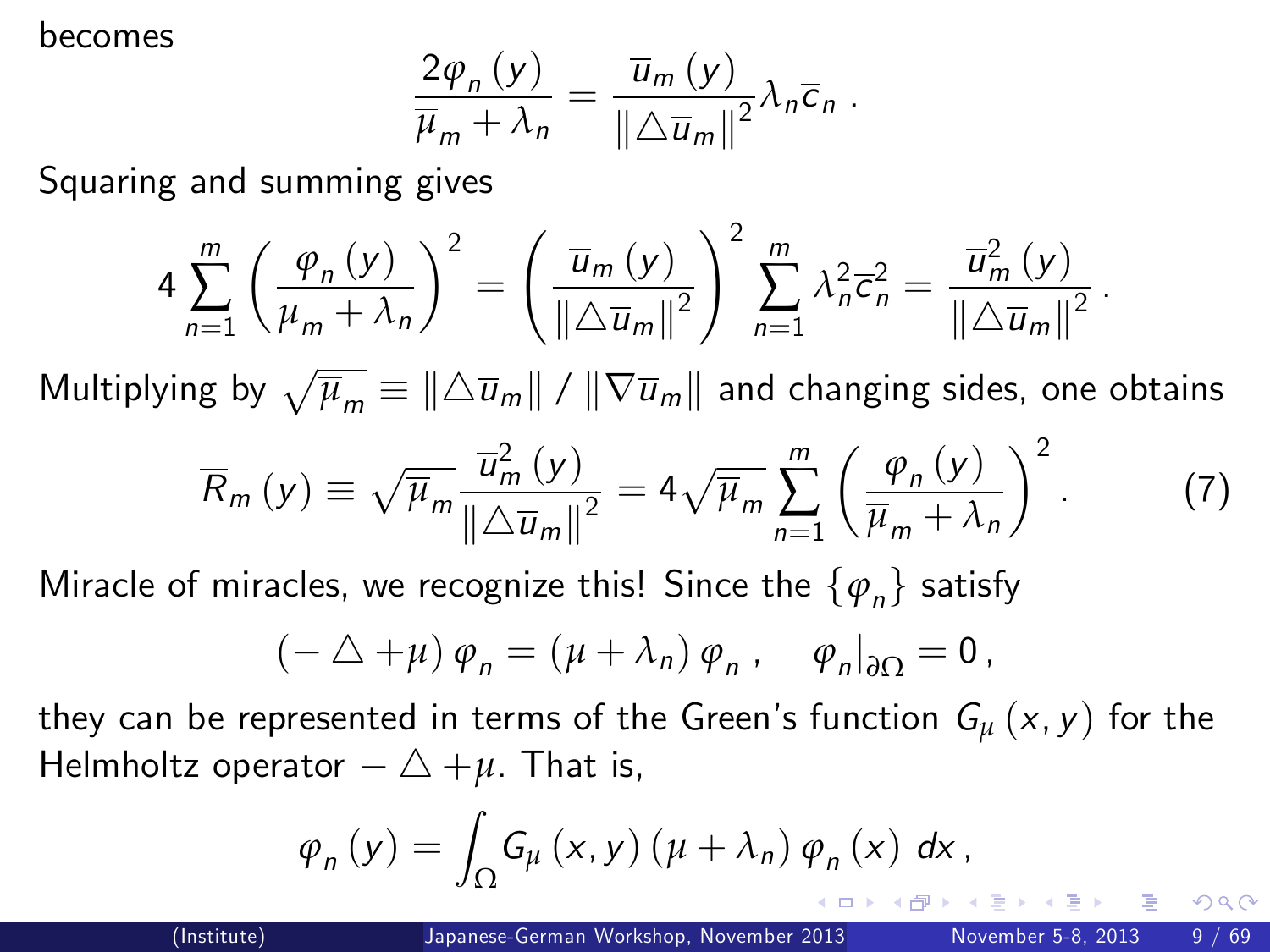or dividing by  $(\mu + \lambda_n)$ ,

$$
\frac{\varphi_{n}\left(y\right)}{\mu+\lambda_{n}}=\int_{\Omega}G_{\mu}\left(x,y\right)\varphi_{n}\left(x\right) dx ,
$$

which is the  $n^{th}$  Fourier coefficient of  $\mathcal{G}_{\mu}\left(\cdot,y\right)$  . Thus (7) implies

$$
\overline{R}_m(y) = 4\sqrt{\overline{\mu}_m} \sum_{n=1}^m \left(\frac{\varphi_n(y)}{\overline{\mu}_m + \lambda_n}\right)^2 \le 4\sqrt{\overline{\mu}_m} \int_{\Omega} G_{\overline{\mu}_m}^2 dx.
$$

The fundamental singularity for the Helmholtz operator  $-\triangle + \mu$  is

<span id="page-9-0"></span>
$$
g_{\mu}\left(x,y\right) \equiv \frac{e^{-\sqrt{\mu}|x-y|}}{4\pi|x-y|},
$$

and  $G_{\mu}(x, y) = g_{\mu}(x, y) - h_{\mu}(x, y)$ , where  $h_{\mu}$  is the unique solution of  $\Delta h_{\mu} = \mu h_{\mu}$  in  $\Omega$  satisfying  $h_{\mu}(x, y)|_{\partial \Omega} = g_{\mu}(x, y)|_{\partial \Omega}$ . Clearly,  $h_{\mu}(x, \cdot)$  $\frac{\Delta n_\mu - \mu n_\mu \ln 22}{}$  satisfying  $n_\mu(x, y)$   $\frac{\Delta n}{\Delta \Omega} = \frac{\epsilon \mu(x, y)}{\Delta \Omega}$ . Clearly,  $n_\mu(x, y)$ <br>is positive on  $\partial \Omega$  and cannot have a negative minmum. Therefore,  $h_\mu(x, y)$ is positive throughout  $\overline{\Omega}$ , and  $G_u(x, y) < g_u(x, y)$  throughout  $\overline{\Omega}$ . Hence

$$
\int_{\Omega} G_{\mu}^2 dx \leq \int_{\Omega} g_{\mu}^2 dx = \int_0^{\infty} \left( \frac{e^{-\sqrt{\mu}r}}{4\pi r} \right) 4\pi r^2 dr = \frac{1}{8\pi \sqrt{\mu}}.
$$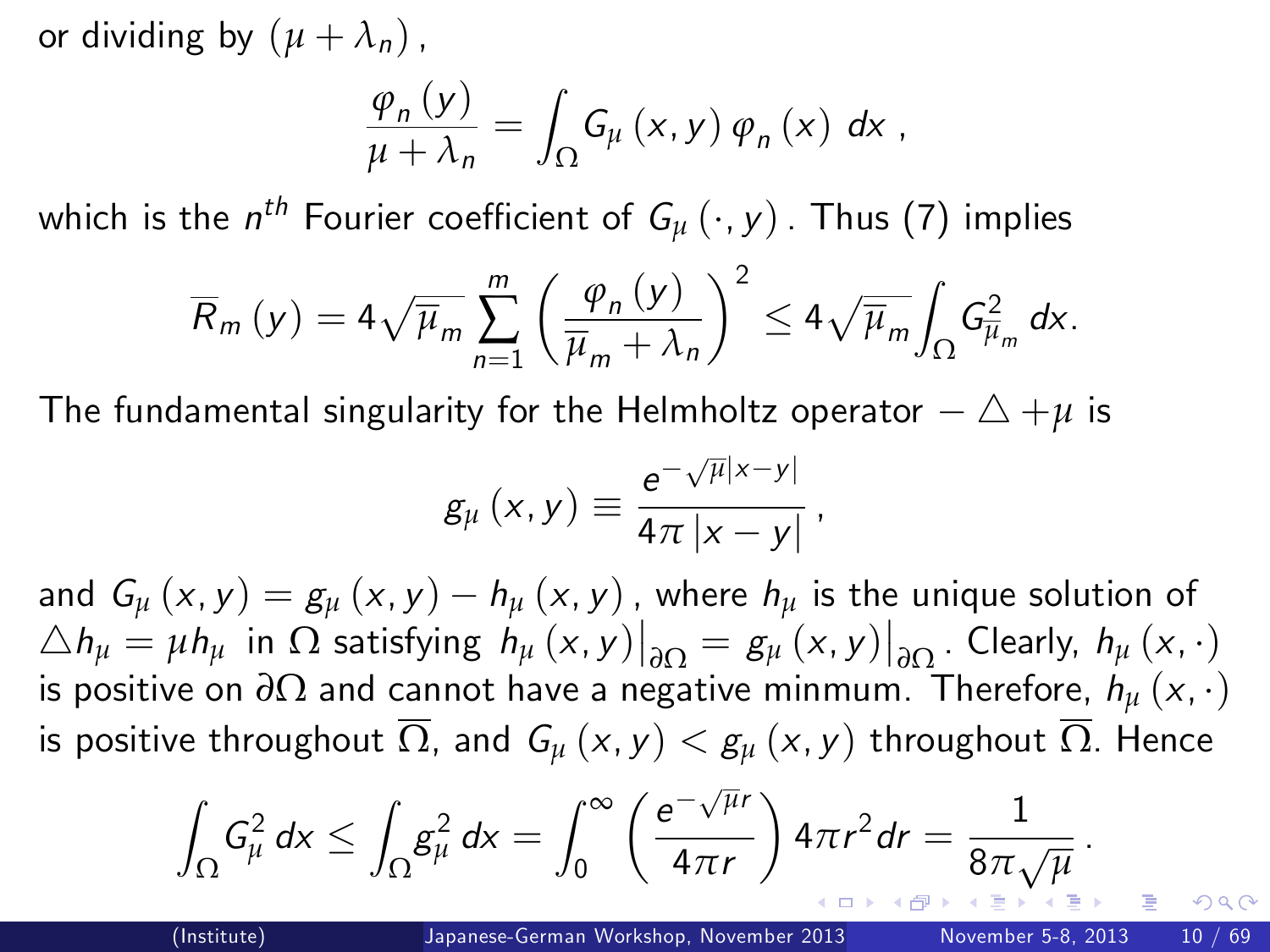In summary, setting

$$
\overline{u}_m = \sum_{n=1}^m \overline{c}_n \varphi_n \quad \text{and} \quad \overline{\mu}_m \equiv \frac{\left\| \triangle \overline{u}_m \right\|^2}{\left\| \nabla \overline{u}_m \right\|^2}
$$

Xie found that

$$
\overline{R}_{m}(y) = \dots = 4\sqrt{\overline{\mu}_{m}} \sum_{n=1}^{m} \left(\frac{\varphi_{n}(y)}{\overline{\mu}_{m} + \lambda_{n}}\right)^{2}
$$

$$
= 4\sqrt{\overline{\mu}_{m}} \sum_{n=1}^{m} \left(\int_{\Omega} G_{\overline{\mu}_{m}} \varphi_{n} dx\right)^{2}
$$

$$
\leq 4\sqrt{\overline{\mu}_{m}} \int_{\Omega} G_{\overline{\mu}_{m}}^{2} dx \leq 4\sqrt{\overline{\mu}_{m}} \int_{R^{3}} g_{\overline{\mu}_{m}}^{2} dx = \frac{1}{2\pi},
$$
(9)

End of proof. The only point which isn't known to carry over to Stokes is the needed analogue of  $\int_\Omega G_\mu^2 \, d\textsf{x} \le \int_\Omega g_\mu^2 \, d\textsf{x}$ , which is **'Xie's conjecture'.** It is noteworthy that we have gained no information about  $\overline{\mu}_m.$ 

<span id="page-10-0"></span>(8)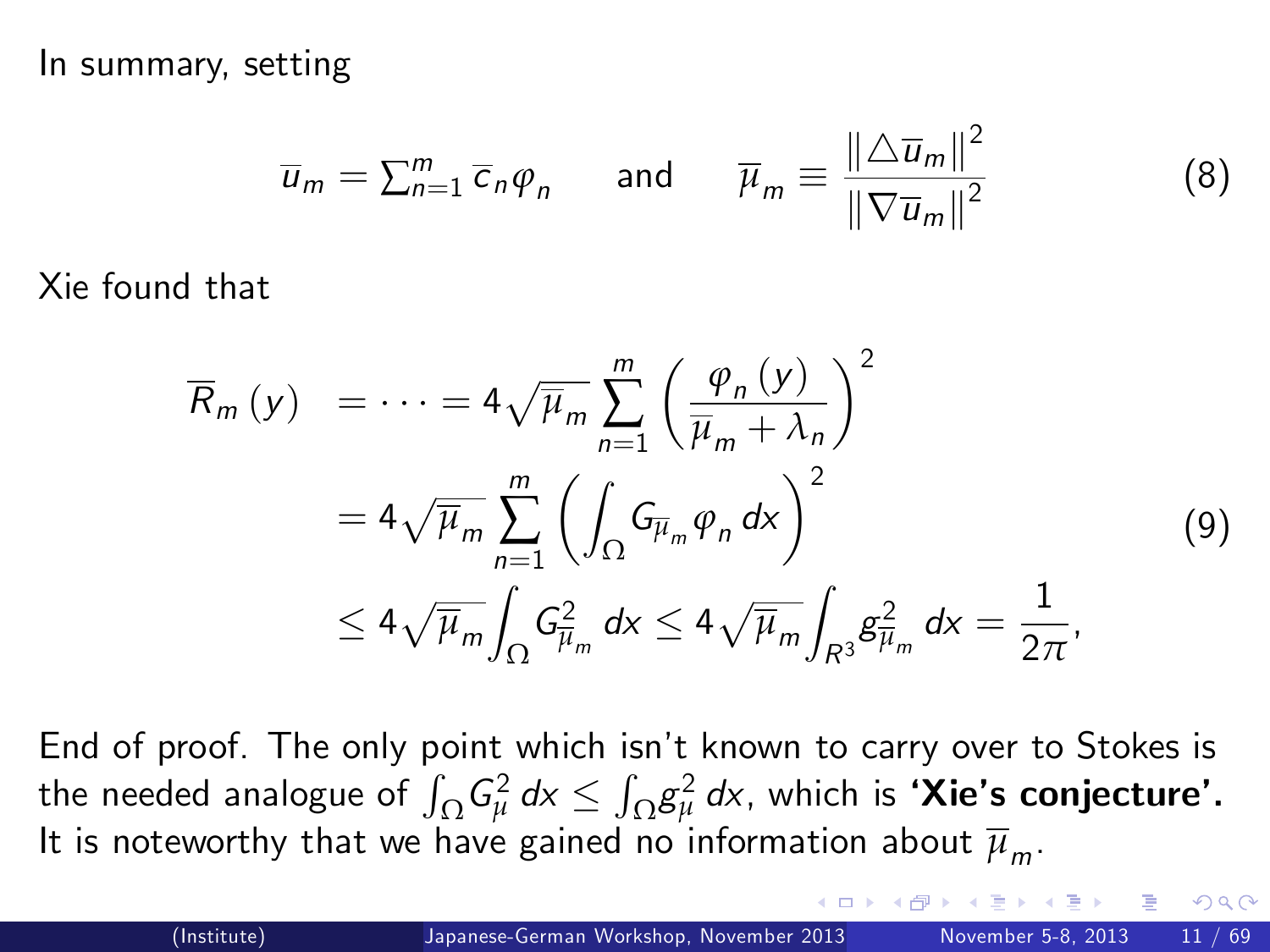Xie proved the constant  $\frac{1}{2\pi}$  is optimal, first for  $\Omega=R^3$ , by observing that

$$
u(x) \equiv 4\pi (g_0(|x|) - g_1(|x|)) = \begin{cases} 1, & x = 0 \\ \frac{1 - e^{-|x|}}{|x|}, & x \neq 0 \end{cases}
$$

is locally  $H^2$  and satisfies

$$
\|\triangle u\|^2 = 2\pi, \quad \|\nabla u\|^2 = 2\pi.
$$

Further, this constant is attained for the whole family of rescaled functions

$$
v_{\alpha}(x) \equiv u(\alpha x), \text{ for } \alpha > 0,
$$

since

$$
\|\triangle v_{\alpha}\|^2 = 2\pi\alpha^4\alpha^{-3} = 2\pi\alpha, \quad \|\nabla v_{\alpha}\|^2 = 2\pi\alpha^2\alpha^{-3} = 2\pi\alpha^{-1}.
$$

Increasing  $\alpha$  rescales  $v_{\alpha}$  into increasingly 'pointy' functions, for which

<span id="page-11-0"></span>
$$
\mu_{\alpha} \equiv \frac{\|\triangle v_{\alpha}\|^2}{\|\nabla v_{\alpha}\|^2} = \alpha^2 \to \infty \text{ , as } \alpha \to \infty.
$$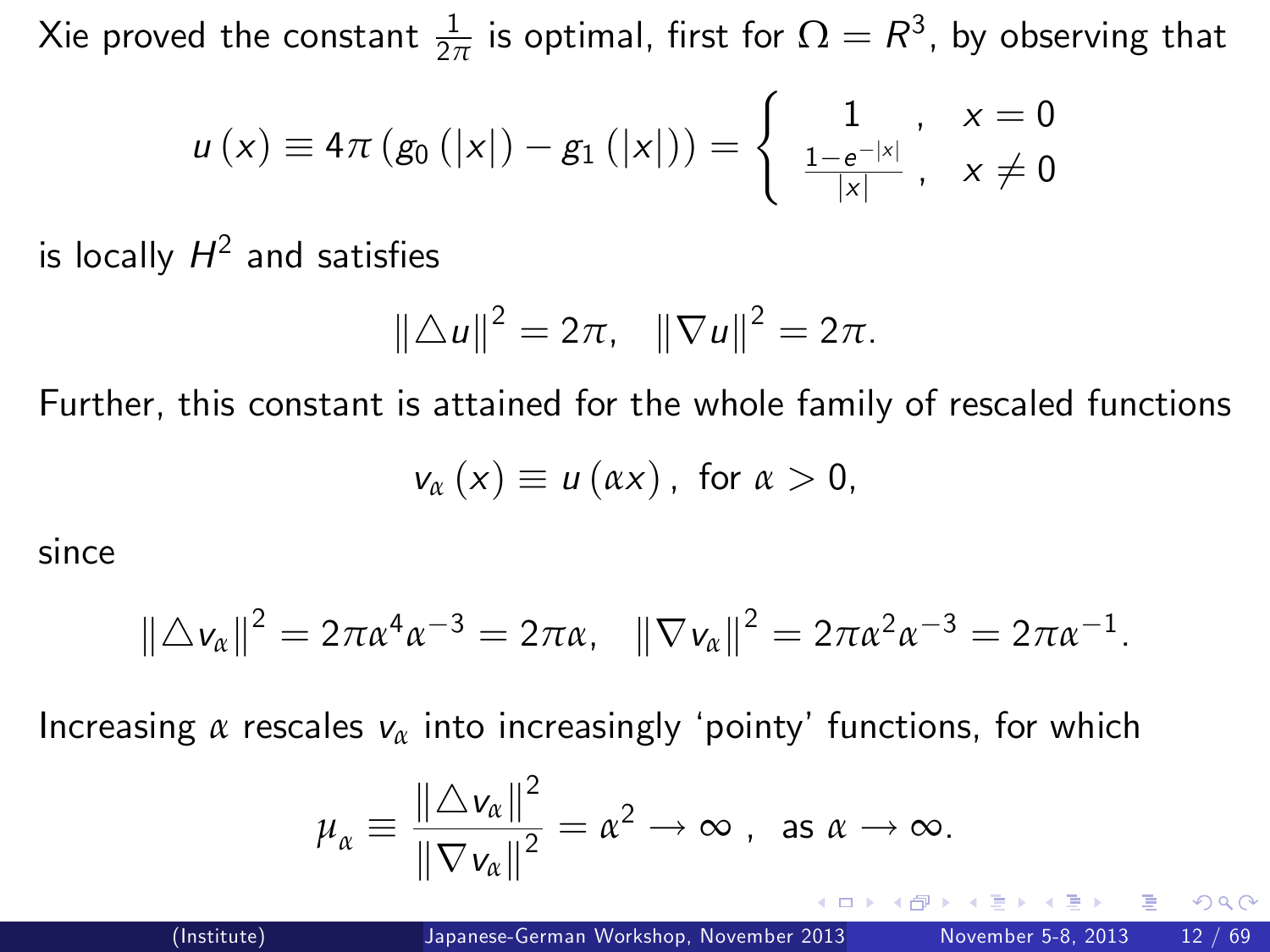Graphs of  $u(x)$ ,  $u(3x)$  and  $u(x/3)$ , in black, red and blue.



Consider now an arbitrary open set  $\Omega \subset R^3$ , and point  $y \in \Omega$ . The functions  $u (a (x - y))$  all equal 1 at  $x = y$ . As  $\alpha \rightarrow \infty$ , they become increasingly singular at y, and smaller and flater away from y, near  $\partial \Omega$ , permiting truncation with minimal changes to the ratio  $\frac{u^2(y)}{\|\nabla u\|\|\Delta u\|} = \frac{1}{2\pi}$ . The optimality of the constant  $\frac{1}{3\pi}$  in  $(1)$  is shown similarly. I expect the maximum ratio can only be approached by func[tio](#page-11-0)[ns](#page-13-0) [c](#page-11-0)[lo](#page-12-0)[se](#page-13-0)[to](#page-12-0) [t](#page-13-0)[h](#page-2-1)[e](#page-3-0)[s](#page-12-0)[e.](#page-13-0)  $\Omega$ 

<span id="page-12-0"></span>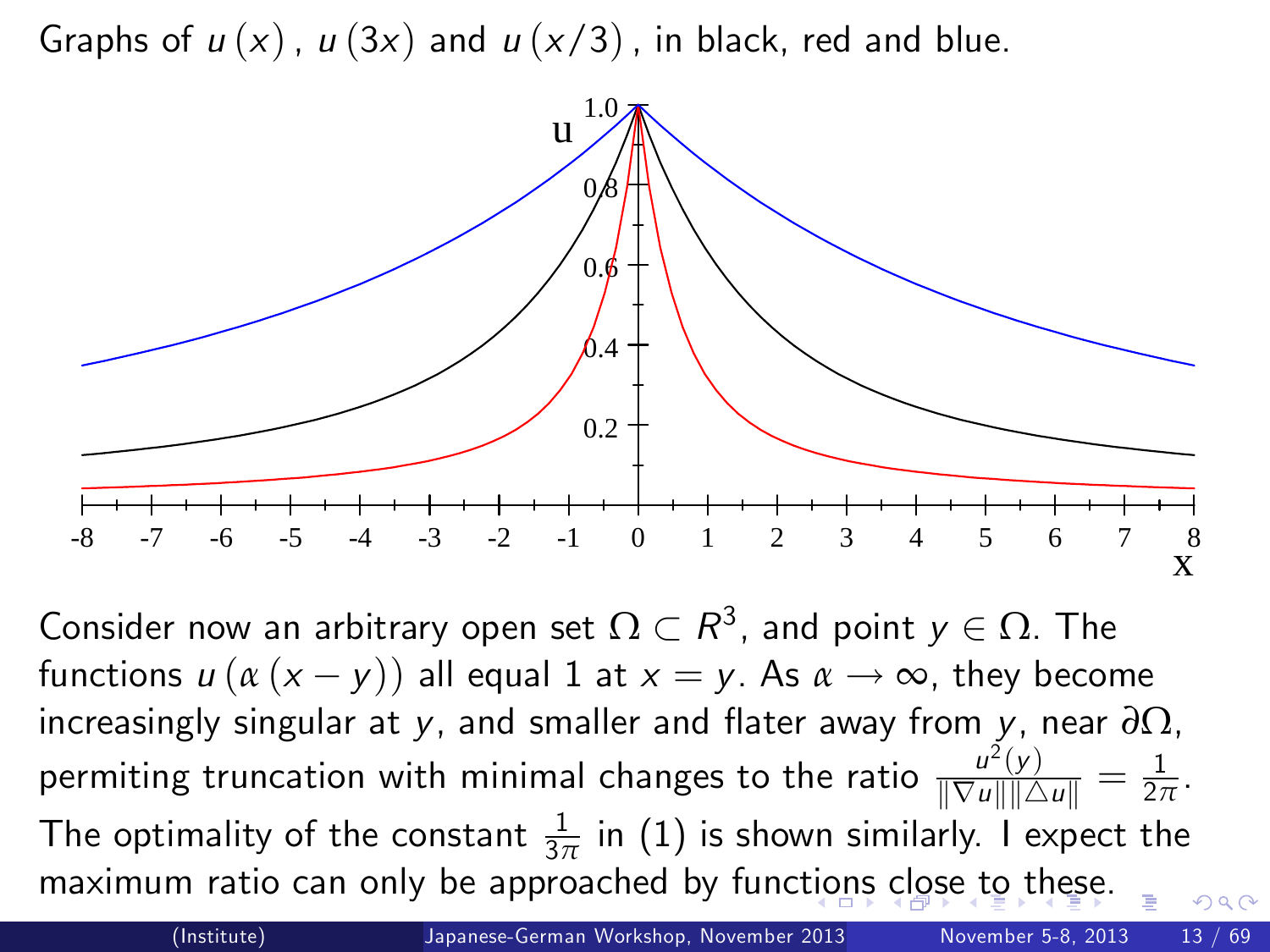Proof of (3) for any  $u \in \hat{H}^1_0(\Omega)$  with  $\Delta u \in L^2(\Omega)$ .

At this point we are still assuming Ω is bounded and that *∂*Ω is smooth. So  $\widehat{H}^{1}_{0}(\Omega)=H^{1}_{0}(\Omega)$  . By elliptic regularity and a Sobolev embedding  $u \in H_0^2(\Omega) \subset C(\Omega)$  . In terms of its eigenfunction expansion  $u = \sum_{n=1}^{\infty} c_n \varphi_n$ , with  $c_n = \int_{\Omega} u \varphi_n dx$ , the norms of  $u$  satisfy

$$
||u||^2 = \sum_{n=1}^{\infty} c_n^2, \quad ||\nabla u||^2 = \sum_{n=1}^{\infty} \lambda_n c_n^2, \quad ||\triangle u||^2 = \sum_{n=1}^{\infty} \lambda_n^2 c_n^2.
$$

So each  $u_m = \sum_{n=1}^m c_n \varphi_n$  satisfies  $\|\nabla u_m\| \le \|\nabla u\|$  and  $\|\triangle u_m\| \le \|\triangle u\|$ . Thus if (3) were not true, there would be some  $x_0 \in \Omega$  such that

$$
\sup_{\Omega} |u_m|^2 \leq \frac{1}{2\pi} \|\nabla u_m\| \|\triangle u_m\| \leq \frac{1}{2\pi} \|\nabla u\| \|\triangle u\| < |u(x_0)|^2. \tag{10}
$$

Therefore  $|u(x_0)|^2$  would exceed sup  $|u_m|^2$  , for all  $m$ , by at least the Ω difference between  $\frac{1}{2\pi} \|\nabla u\| \|\triangle u\|$  and  $|u(x_0)|^2$ . Since  $u$  is continuous, that would make impossible the  $L^2$ -convergence  $\lim_{m\to\infty} \|u_m-u\|=0$  of the eigenfunction expansion. This completes the proof of (3) for bounded smooth domains.  $\Omega$ 

<span id="page-13-0"></span>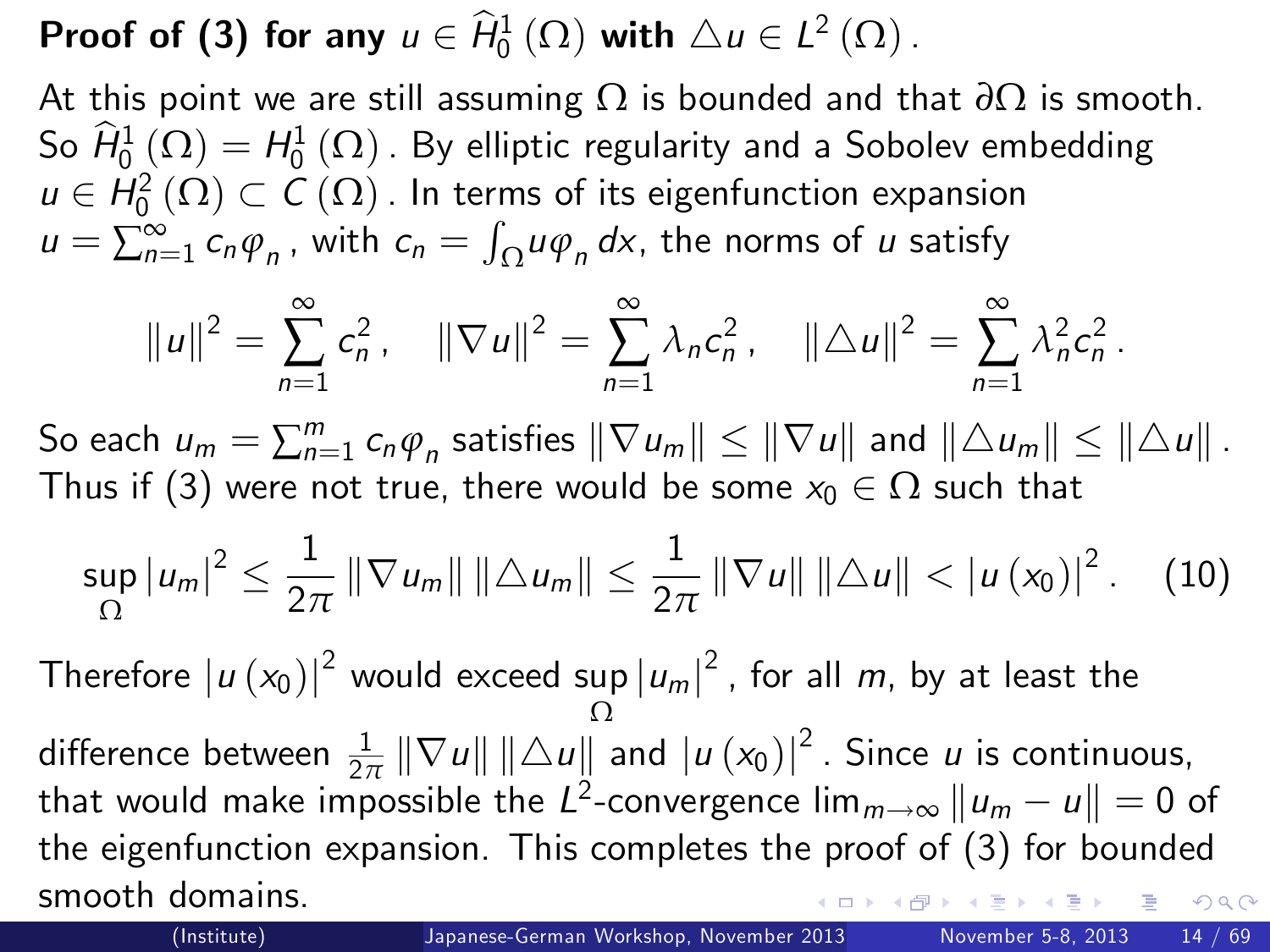**Lemma.** For any open  $\Omega \subset R^n$ , there exist smoothly bounded open sets  $\Omega_1 \subset \Omega_2 \subset \cdots$  such that  $\cup_{i=1}^{\infty} \Omega_i = \Omega$ .

**Proof:** Let  $f \in C_0^{\infty}(\Omega)$  be real valued. According to the Morse-Sard theorem, the set of values taken at critical points has measure zero. Therefore, almost every level surface  $f(x) = const.$  is everywhere smooth. Now, for every *ε* > 0, let

$$
\widehat{f_{\varepsilon}}\left(x\right)=\left\{\begin{array}{ll}1 & \text{if } \textit{dist}\left(x,\partial\Omega\right)>2\varepsilon \text{ and } \left|x\right|<1/\varepsilon \\ 0 & \text{otherwise}\end{array}\right.
$$

and let  $f_{\varepsilon}$  be the mollification of  $\widehat{f}_{\varepsilon}$  with smoothing radius  $\varepsilon$ . Then  $f_{\varepsilon}$  (x) = 0 if dist (x,  $\partial \Omega$ ) <  $\varepsilon$  or  $|x| > 1/\varepsilon + \varepsilon$ . And  $f_{\varepsilon}$  (x) = 1 if  $\mathsf{dist}\left(x,\partial\Omega\right) > 3\varepsilon$  and  $|x| < 1/\varepsilon - \varepsilon$ . So  $f_{\varepsilon}$  is constant except in its region of variation

$$
\{x:\varepsilon < \text{dist}\,(x,\partial\Omega) < 3\varepsilon \text{ or } 1/\varepsilon + \varepsilon < |x| < 1/\varepsilon + \varepsilon\}
$$

Let  $\varepsilon_1 = 1$ ,  $\varepsilon_2 = 1/3$ ,  $\varepsilon_3 = 1/9$ ,  $\varepsilon_4 = 1/27$ , e.t.c. Then the  $\{f_{\varepsilon_n}\}\)$  have disjoint regions of variation And by Sard's theorem almost every level curve of  $f_{\varepsilon_n}$  is smooth. For each  $\emph{n}$ , choose one and let  $\Omega_{\emph{n}}$  be the enclosed set of points.  $QQ$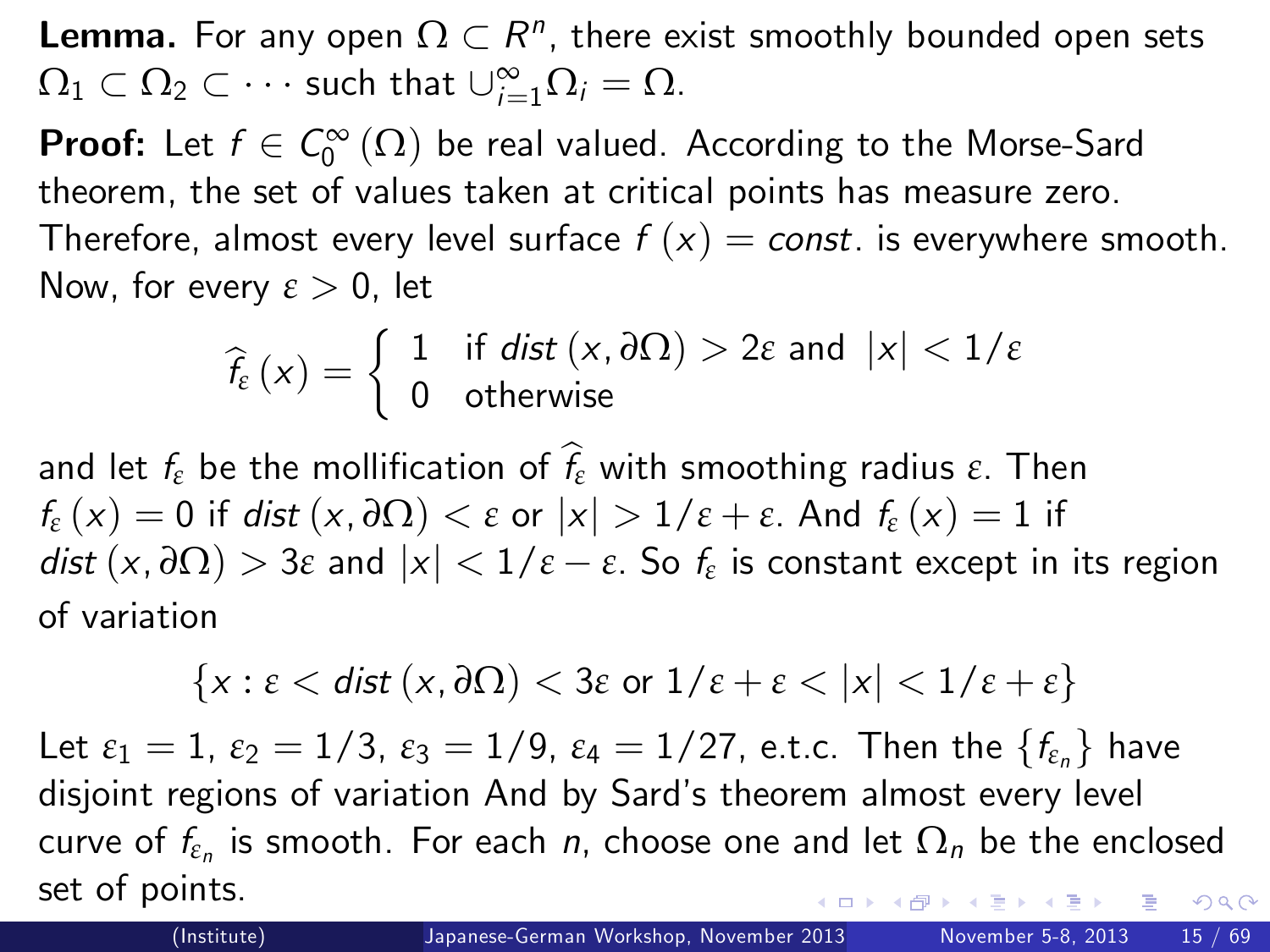Finally, let  $\Omega \subset R^3$  be an arbitrary open set, and suppose  $u \in \hat{H}^1_0(\Omega)$ has  $\triangle u \in L^2(\Omega)$  . Choose smoothly bounded  $\Omega_1 \subset \Omega_2 \subset \cdots$  such that  $\cup_{n=1}^{\infty} \Omega_n = \Omega.$ 

**Lemma.** There exists  $\{u_n\}$  such that  $u_n \in \hat{H}_0^1(\Omega_n)$  ,  $\triangle u_n = \triangle u$  in  $\Omega_n$ ,  $\|\nabla u_n\|_{L^2(\Omega_n)}\leq \|\nabla u\|$  , and  $\|u_n-u\|_{L^6(\Omega)}\to 0$  as  $n\to\infty$ .

**Proof:** For each *n* there exists a unique  $u_n \in \hat{H}^1_0(\Omega_n)$  such that

$$
\int_{\Omega_n} \nabla u_n \cdot \nabla \varphi \, dx = \int_{\Omega_n} \nabla u \cdot \nabla \varphi \, dx, \quad \text{for every } \varphi \in \hat{H}_0^1(\Omega_n) , \quad (11)
$$

by the Riesz representation theorem. Integrating the right side of [\(11\)](#page-15-0) by parts, we obtain

<span id="page-15-1"></span><span id="page-15-0"></span>
$$
\int_{\Omega_n} \nabla u_n \cdot \nabla \varphi \, dx = - \int_{\Omega_n} (\triangle u) \varphi \, dx, \quad \text{for every } \varphi \in \widehat{H}_0^1(\Omega_n) ,
$$

which implies  $\triangle u_n = \triangle u$  in  $\Omega_n$  , and therefore  $\|\triangle u_n\|_{L^2(\Omega_n)} \leq \|\triangle u\|$  . We get  $\left\| \nabla u_n \right\|_{L^2(\Omega_n)} \le \left\| \nabla u \right\|$  by letting  $\varphi = u_n$  in  $(11)$  and using the Schwarz inequality. Setting  $u_n$  equal to zero in  $\Omega \setminus \Omega_n$  we get  $u_n \in \widehat{H}^1_0(\Omega)$  . Therefore  $(11)$  implies  $QQ$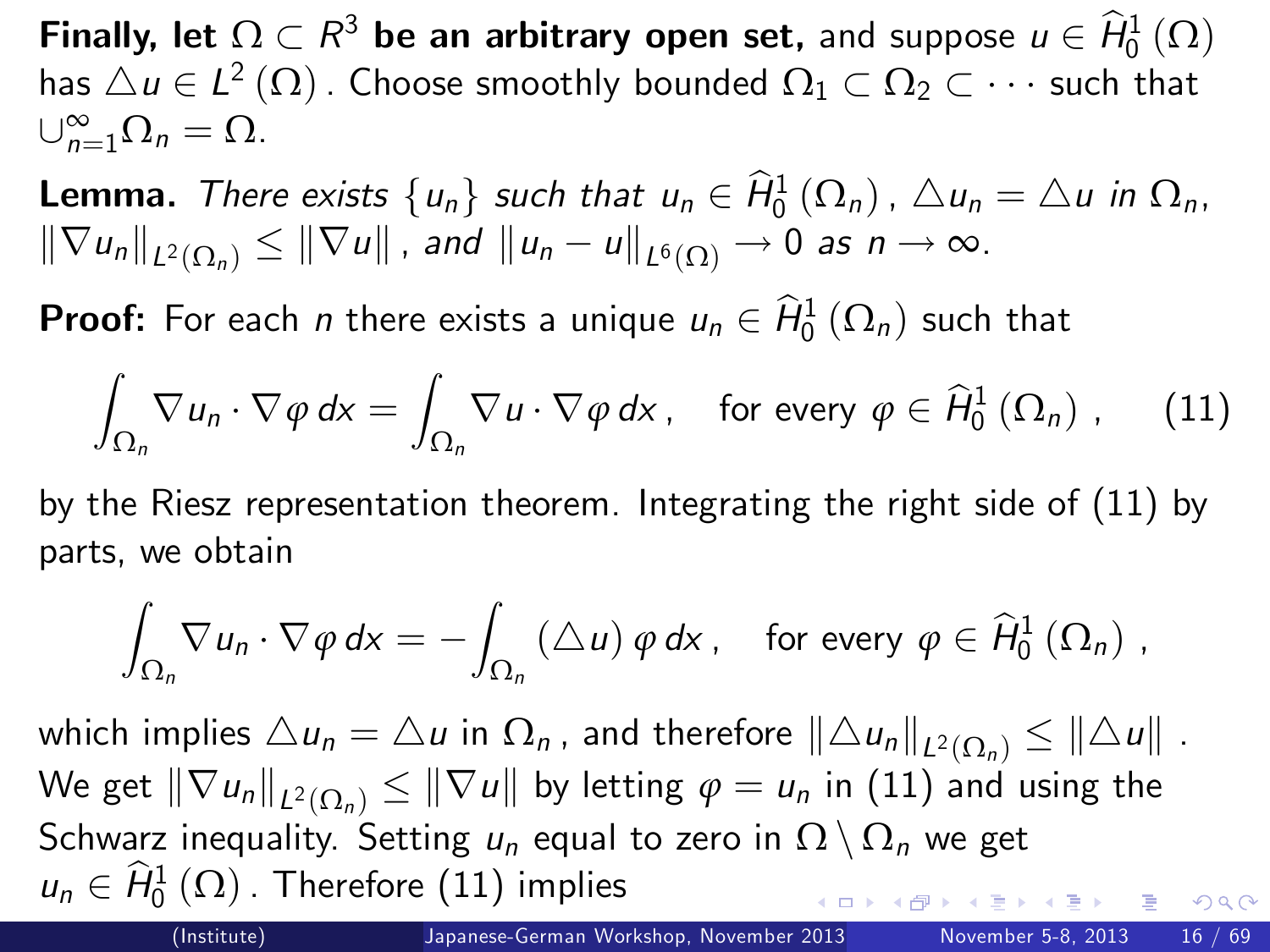implies

$$
\lim_{n\to\infty}\int_{\Omega}\nabla u_n\cdot\nabla\varphi\,dx=\int_{\Omega}\nabla u\cdot\nabla\varphi\,dx\,,\quad\text{for every }\varphi\in C_0^{\infty}\left(\Omega\right)\,,
$$

which is the weak convergence  $u_n \to u$  in  $\widehat{H}^1_0(\Omega)$  . That along with the bound  $\|\nabla u_n\| \leq \|\nabla u\|$  implies the strong convergence  $u_n \to u$  in  $\widehat{H}^1_0(\Omega)$  . Therefore,  $\|u_n-u\|_{L^6(\Omega)}\to 0$ , in view of the Sobolev inequality  $\|\varphi\|_{L^{6}(\Omega)}\leq c\left\|\nabla\varphi\right\|$  . So the lemma is proven.

Now, if (3) were not true for the domain  $\Omega$ , there would be some  $x_0 \in \Omega$ such that

$$
\sup_{\Omega_n} |u_n|^2 \leq \frac{1}{2\pi} ||\nabla u_n||_{L^2(\Omega_n)} ||\triangle u_n||_{L^2(\Omega_n)} \leq \frac{1}{2\pi} ||\nabla u|| ||\triangle u|| < |u(x_0)|^2
$$

Since  $u \in H_{loc}^2(\Omega) \subset \mathcal{C}(\Omega)$  by the elliptic regularity theorem, this would make impossible the convergence  $\|u_n-u\|_{L^6(\Omega)}\to 0$  that we just proved. This completes the proof of the inequality (3) for arbitrary open sets  $\Omega \subset R^3$  and functions  $u \in \widehat H_0^1 \left( \Omega \right)$  $u \in \widehat H_0^1 \left( \Omega \right)$  with  $\triangle u \in L^2 \left( \Omega \right)$  $\triangle u \in L^2 \left( \Omega \right)$  $\triangle u \in L^2 \left( \Omega \right)$  [.](#page-16-0)

<span id="page-16-0"></span>.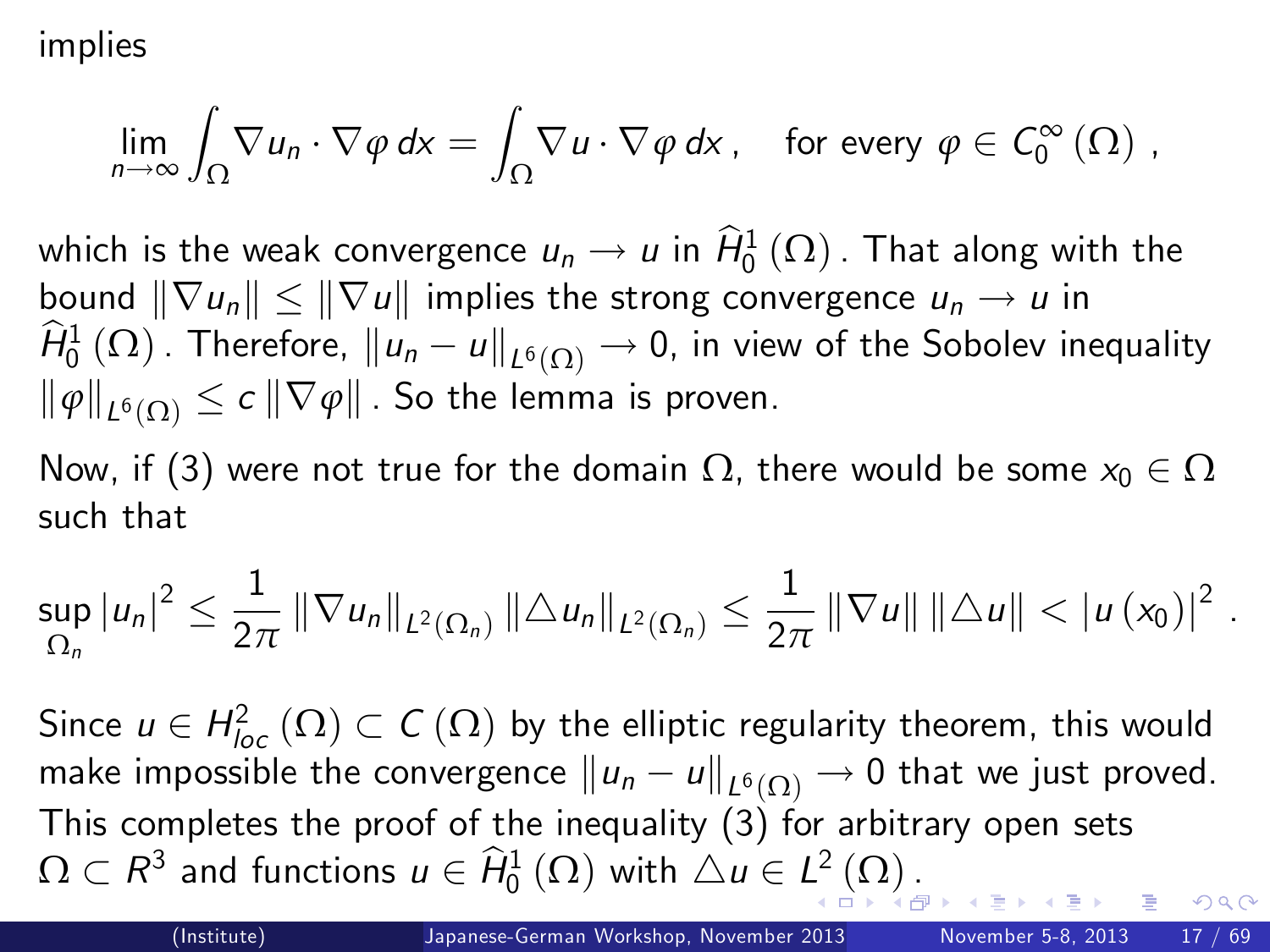References (for first lecture):

W. Xie, A sharp pointwise bound for functions with  $\mathit{L}^2$  Laplacians and zero boundary values on arbitrary three-dimensional domains, Indiana Univ. Math. J., 40 (1991), 1185-1192.

J. G. Heywood, The Navier-Stokes equations: on the existence, regularity and decay of solutions, Indiana Univ. Math. J., 29 (1980), 639-681.

J.G. Heywood and W. Xie, Smooth solutions of the vector Burgers equation in nosmooth domains, Diff. andInt. Equ. 10 (1997), 961-974

<span id="page-17-0"></span> $200$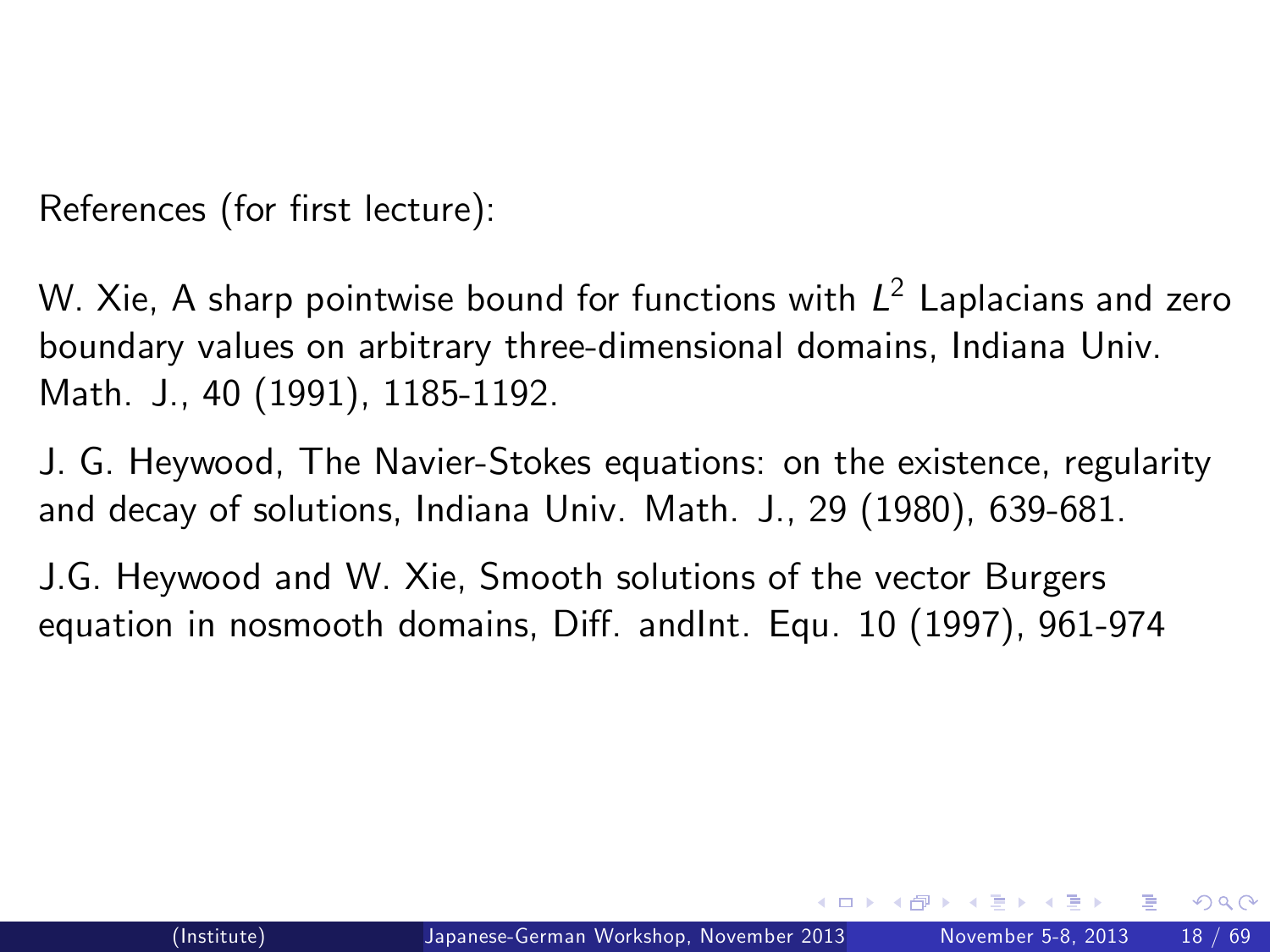#### Second Lecture: Attempt to Circumvent Xie's Conjecture

$$
\int_{\Omega} G_{\mu}^2 dx \leq \int_{\Omega} g_{\mu}^2 dx
$$

by proving

$$
\frac{\int_{\Omega} G_{\mu}^2 dx}{\int_{R^3} g_{\mu}^2 dx} \to 1 \text{ , as } \mu \to \infty
$$

and

$$
\overline{\mu}_m \equiv \frac{\|\triangle \overline{u}_m\|^2}{\|\nabla \overline{u}_m\|^2} \to \infty, \text{ as } m \to \infty.
$$

4 D F

 $QQ$ 

э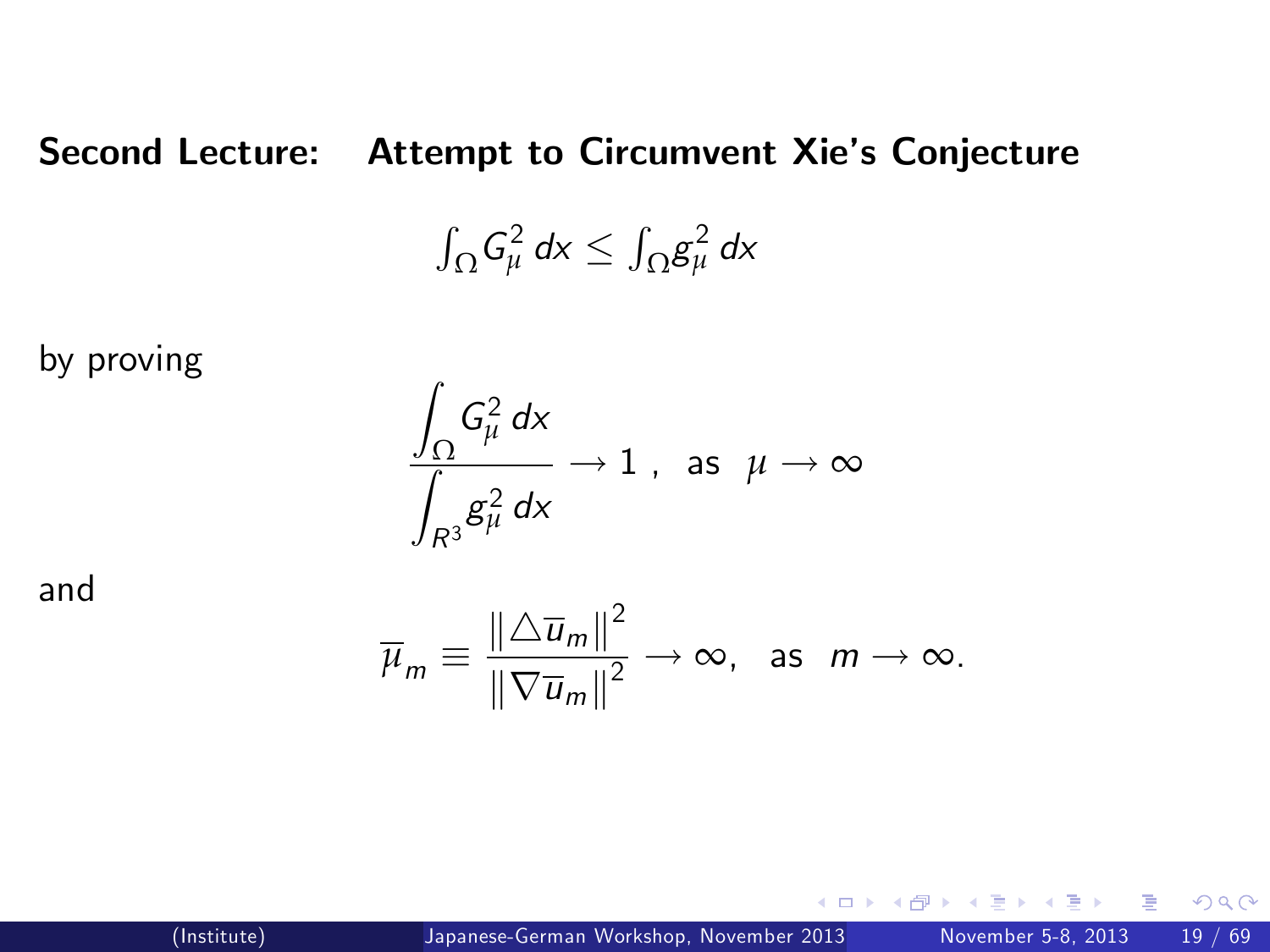Let's first review Xie's argument in the context of the Stokes problem. As for the Laplacian, the Stokes eigenvalue problem

$$
-\triangle \boldsymbol{\varphi}_n = -\nabla p + \lambda_n \boldsymbol{\varphi}_n , \quad \nabla \cdot \boldsymbol{\varphi}_n = 0 , \quad \boldsymbol{\varphi}_n \big|_{\partial \Omega} = 0
$$

better written as

$$
-\widetilde{\triangle}\boldsymbol{\varphi}_n=\lambda_n\boldsymbol{\varphi}_n\;,\quad \nabla\cdot\boldsymbol{\varphi}_n=0\;,\quad \boldsymbol{\varphi}_n\big|_{\partial\Omega}=0
$$

has a system of eigenfunctions  $\{\boldsymbol{\varphi}_n\}$  which are complete in both  $\mathbf{J}(\Omega)$ and  $J_0(\Omega)$ , and orthonormal in  $J(\Omega)$ . The eigenvalues  $\{\lambda_n\}$  are positive. Corresponding to the Helmholtz operator  $-\triangle + \mu$  and its fundamental singularity  $g_{\mu}$  and Green's function  $G_{\mu}$  we have the "spectral Stokes operator"  $-\tilde{\triangle}$  +  $\mu$  and its fundamental singularity  $\mathbf{g}_{\mu,\mathbf{e}}$  and Green's function  $G_{\mu,e}$ . Both  $g_{\mu,e}$  and  $G_{\mu,e}$  depend not only on the point of singularity  $y$ , but also on a directional unit vector  $e$ . The singularity is

$$
\mathbf{g}_{\mu,\mathbf{e}}\left(x,y\right)=\frac{\mathrm{e}^{-\sqrt{\mu}\left|x-y\right|}}{4\pi\left|x-y\right|}\mathbf{e}-\left(\mathbf{e}\cdot\nabla\right)\nabla\frac{\mathrm{e}^{-\sqrt{\mu}\left|x-y\right|}-1}{4\pi\mu\left|x-y\right|}
$$

which is the solution of

<span id="page-19-0"></span> $QQ$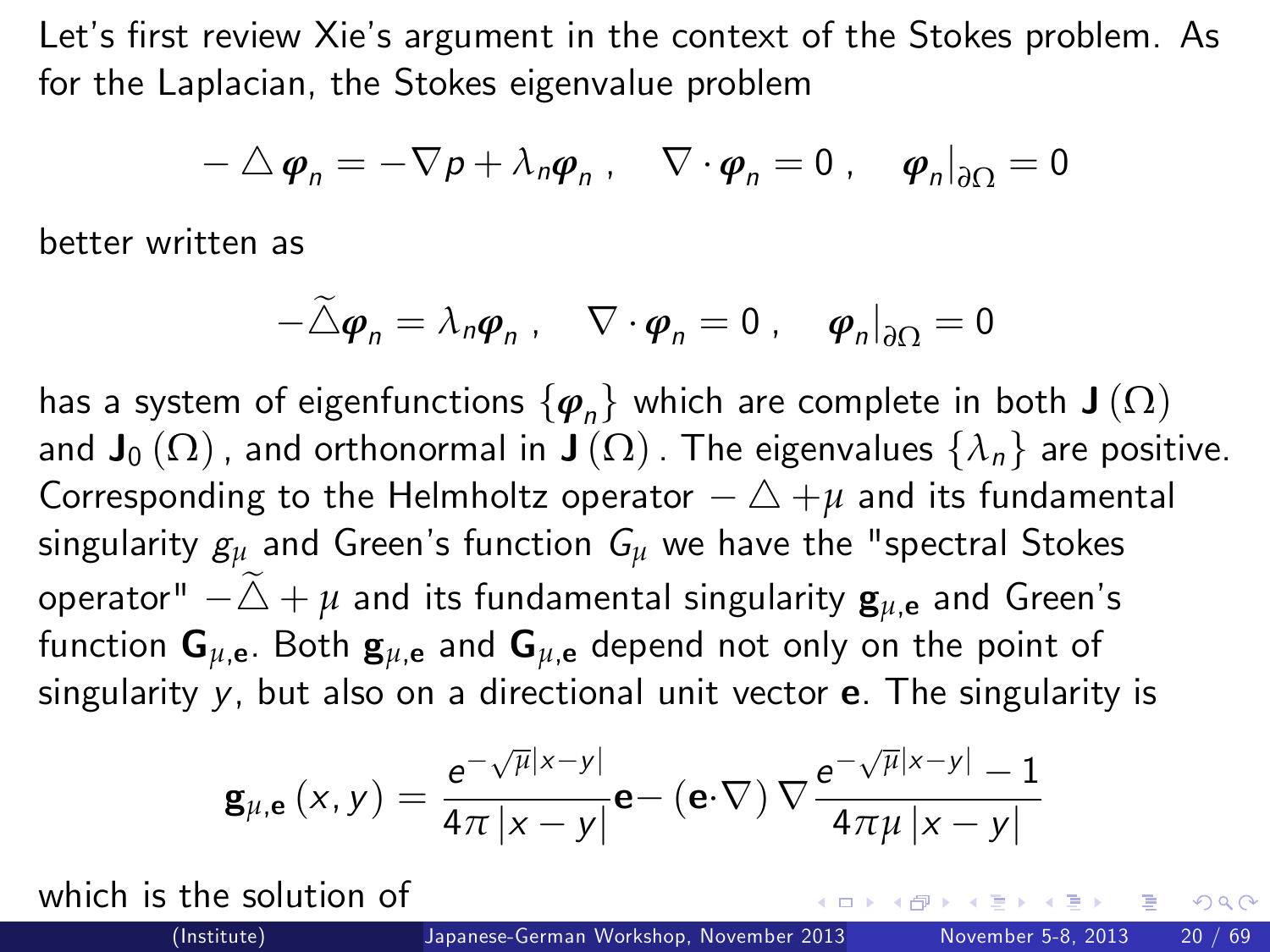the problem (in which  $y$  is the point of singularity, considered fixed)

$$
(- \triangle + \mu) \mathbf{g}_{\mu, \mathbf{e}}(x, y) + \nabla p = \delta(x - y) \mathbf{e} \text{ in } \Omega, \nabla \cdot \mathbf{g}_{\mu, \mathbf{e}}(x, y) = 0, \quad \lim_{|x| \to \infty} \mathbf{g}_{\mu, \mathbf{e}}(x, y)|_{\partial \Omega} = 0.
$$

The Green's function is  $\mathbf{G}_{\mu,\mathbf{e}}(x,y) = \mathbf{g}_{\mu,\mathbf{e}}(x,y) - \mathbf{h}_{\mu,\mathbf{e}}(x,y)$  where  $h_{\mu,\mathbf{e}}(x, y)$  is the solution of

$$
(-\triangle + \mu) \mathbf{h}_{\mu, \mathbf{e}}(x, y) + \nabla p = 0 \text{ in } \Omega,
$$
  

$$
\nabla \cdot \mathbf{h}_{\mu, \mathbf{e}}(x, y) = 0, \quad \mathbf{h}_{\mu, \mathbf{e}}(x, y)|_{\partial \Omega} = \mathbf{g}_{\mu, \mathbf{e}}(x, y)|_{\partial \Omega}.
$$

There are probably domains which contain points  $x$  and  $y$  for which  $|\mathbf{G}_{\mu,\mathbf{e}}(x,y)| > |\mathbf{g}_{\mu,\mathbf{e}}(x,y)|$  . Certainly, I can find two domains, one within the other, containing specific points  $x$  and  $y$  for which  $\left|\mathsf{G}_{\mu,\mathsf{e}}\left(x,y\right)\right|$  is larger for the smaller domain. Because of such difficulties, the crucial inequality

<span id="page-20-0"></span>
$$
\int_{\Omega} \mathbf{G}_{\mu,\mathbf{e}}^{2}\left(x,y\right) dx \leq \int_{R^{3}} \mathbf{g}_{\mu,\mathbf{e}}^{2}\left(x,y\right) dx.
$$

remains "Xie's conjecture". But I would bet an[yth](#page-19-0)i[ng](#page-21-0) [it](#page-20-0)'s [t](#page-19-0)[ru](#page-20-0)[e!](#page-21-0)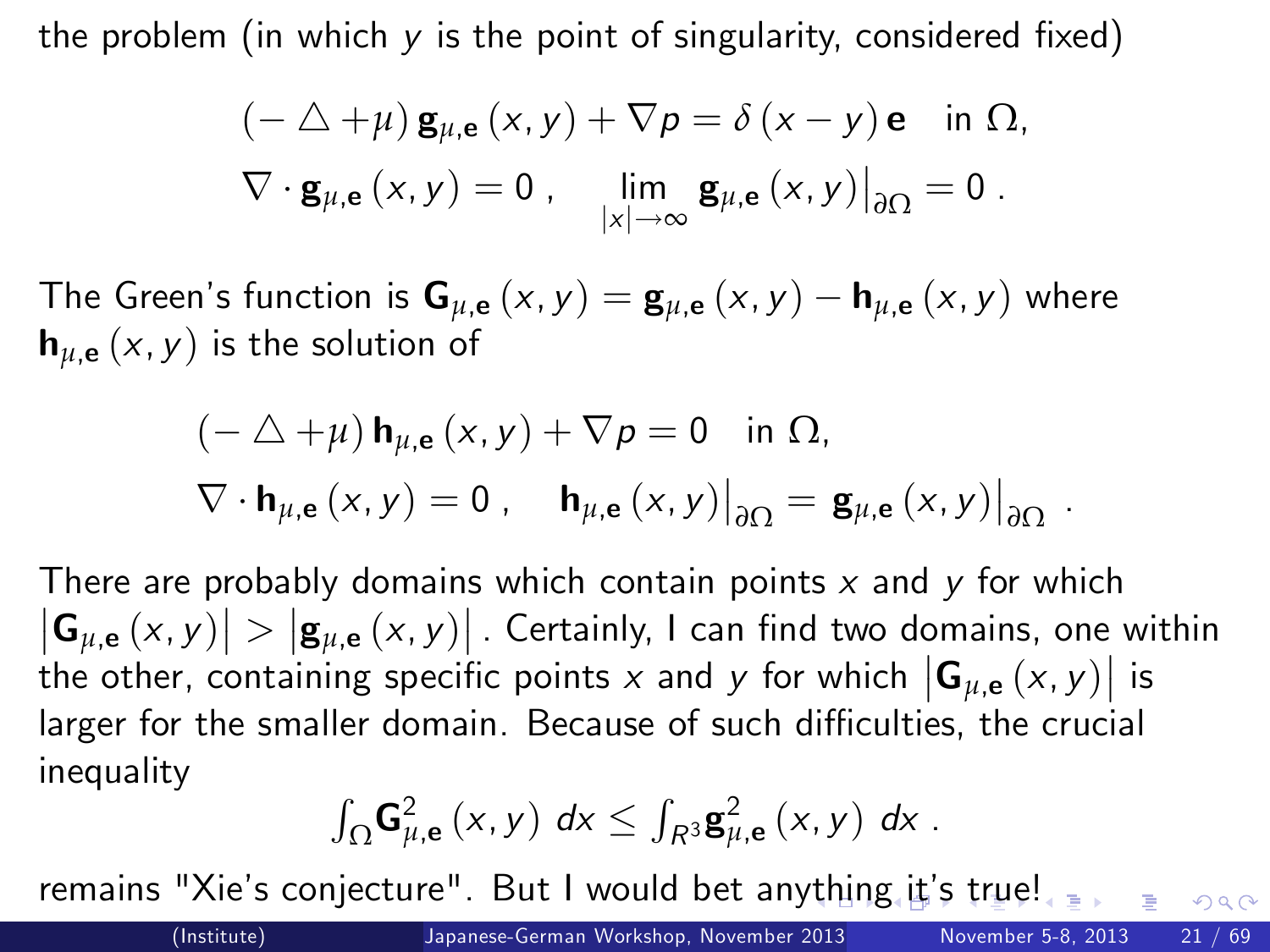To review in the Stokes context, note that  $\sup|\mathbf{u}| = \sup_{\mathbf{y} \in \Omega} \sup_{|\mathbf{a}| = 1} \mathbf{e} \cdot \mathbf{u}(y)$  . Ω y∈Ω  $|$ e $|$ =1 Fixing  $y$  and  $\mathbf{e}_i$  and temporarily  $m$ , consider functions  $\mathbf{u}_m = \sum_{n=1}^m c_n \boldsymbol{\varphi}_n$ depending on  $(c_1, c_2, \dots, c_m)$ . Let  $(\overline{c}_1, \overline{c}_2, \dots, \overline{c}_m)$  maximize  $\sqrt{m}$  $\sqrt{2}$ 

$$
R_m(y, \mathbf{e}) \equiv \frac{(\mathbf{e} \cdot \mathbf{u}_m(y))^2}{\|\nabla \mathbf{u}_m\| \|\tilde{\Delta} \mathbf{u}_m\|} = \frac{\left(\sum_{n=1}^{\infty} c_n \mathbf{e} \cdot \varphi_n(y)\right)}{\left(\sum_{n=1}^m \lambda_n c_n^2\right)^{1/2} \left(\sum_{n=1}^m \lambda_n^2 c_n^2\right)^{1/2}}.
$$
 (12)

 $\mathsf{Setting}\ \overline{\mathbf{u}}_m = \sum_{n=1}^m \overline{c}_n \boldsymbol{\varphi}_n$  and  $\overline{\mu}_m \equiv \frac{\left\| \tilde{\triangle} \overline{\mathbf{u}}_m \right\|^2}{\|\nabla \overline{\mathbf{u}}_m\|^2}$  $\frac{\| \mathbf{u} - \mathbf{u}_m \|}{\|\nabla \mathbf{\bar{u}}_m \|^2}$  and using Xie's conjecture

<span id="page-21-0"></span>
$$
\overline{R}_{m} (y, \mathbf{e}) = \frac{(\mathbf{e} \cdot \overline{\mathbf{u}}_{m} (y))^{2}}{\|\nabla \overline{\mathbf{u}}_{m}\| \|\tilde{\Delta} \overline{\mathbf{u}}_{m}\|} = \dots = 4\sqrt{\overline{\mu}_{m}} \sum_{n=1}^{m} \left(\frac{\mathbf{e} \cdot \boldsymbol{\varphi}_{n} (y)}{\overline{\mu}_{m} + \lambda_{n}}\right)^{2}
$$

$$
= 4\sqrt{\overline{\mu}_{m}} \sum_{n=1}^{m} \left(\int_{\Omega} \mathbf{G}_{\overline{\mu}_{m}, \mathbf{e}} \cdot \boldsymbol{\varphi}_{n} d\mathbf{x}\right)^{2}
$$

$$
\leq 4\sqrt{\overline{\mu}_{m}} \int_{\Omega} \mathbf{G}_{\overline{\mu}_{m}, \mathbf{e}}^{2} d\mathbf{x} \leq 4\sqrt{\overline{\mu}_{m}} \int_{R^{3}} \mathbf{g}_{\overline{\mu}_{m}, \mathbf{e}}^{2} d\mathbf{x} = \frac{1}{3\pi}.
$$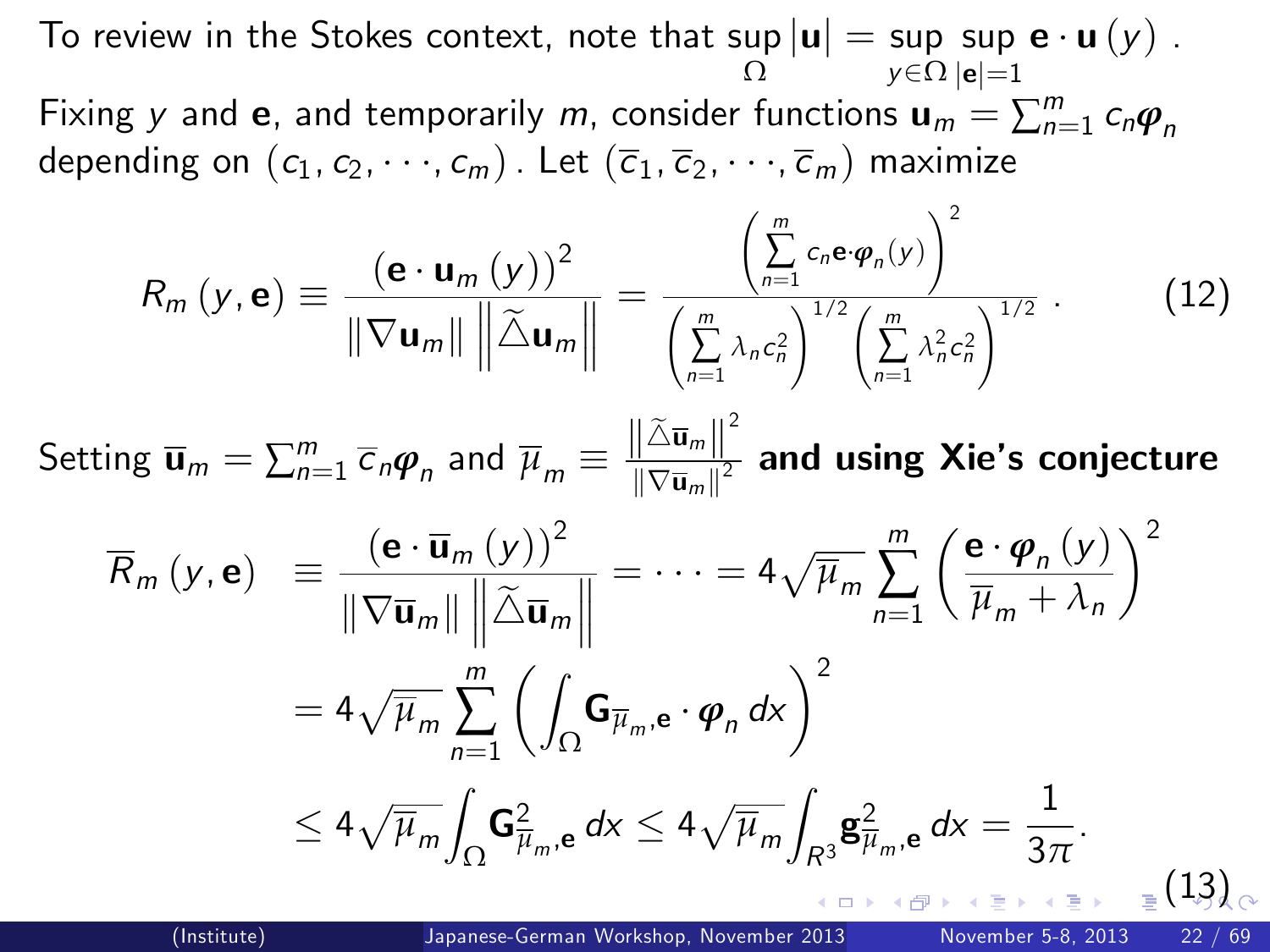The optimality of the constant  $\frac{1}{3\pi}$  in the conjectured inequality

$$
\sup_{\Omega}\left|\mathbf{u}\right|^{2} \leq \frac{1}{3\pi}\left\|\nabla\mathbf{u}\right\|\left\|\tilde{\triangle}\mathbf{u}\right\|
$$

is proven analgously to that of the constant in the inequality

$$
\sup_{\Omega} |u|^2 \leq \frac{1}{2\pi} \|\nabla u\| \|\Delta u\|.
$$

The role in the latter played by the difference of singularities

$$
u(x) \equiv 4\pi (g_0(x, 0) - g_1(x, 0)) = \frac{1 - e^{|x|}}{|x|}
$$

is replaced by

$$
\begin{array}{ll} \mathbf{u}\left(x\right) & \equiv 4\pi\left(\mathbf{g}_{0,\mathbf{e}}\left(x,0\right)-\mathbf{g}_{1,\mathbf{e}}\left(x,0\right)\right) \\ & = \frac{1-\mathbf{e}^{-|x|}}{|x|}\mathbf{e}-\left(\mathbf{e}\cdot\nabla\right)\nabla\left(\frac{|x|}{2}+\frac{1-\mathbf{e}^{-|x|}}{|x|}\right), \end{array}
$$

where  $\mathbf{g}_{\mu,\mathbf{e}}(x,y)$  is the singular solution introduced earlier, satisfying

<span id="page-22-0"></span>
$$
(-\triangle + \mu) \mathbf{g} + \nabla P = \delta(x - y) \mathbf{e}, \ \nabla \cdot \mathbf{g} = 0.
$$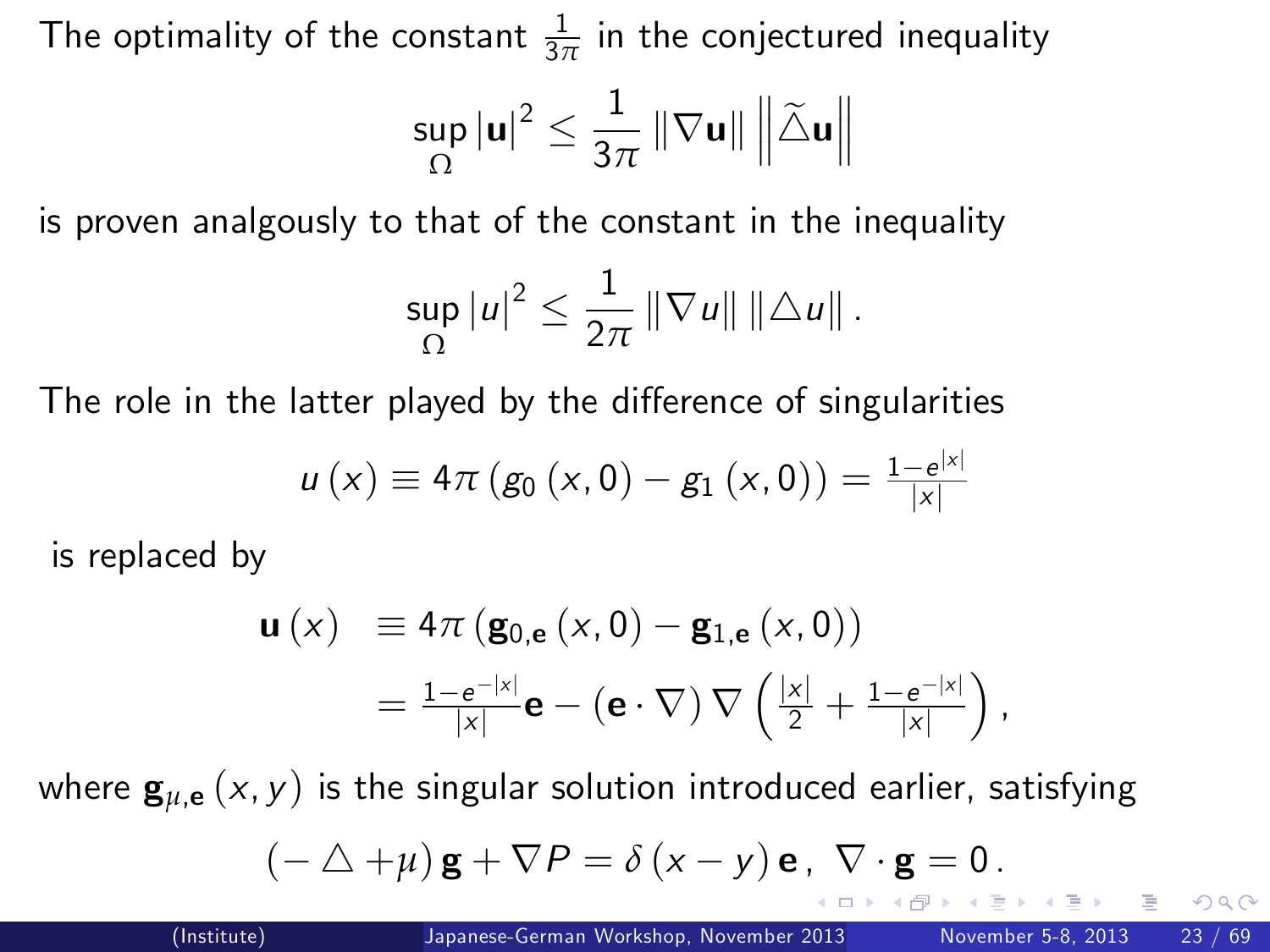Perhaps, if the maximum principle had not been available in proving (3), the last line of Xie's proof of  $(3)$ , namely

$$
\leq 4\sqrt{\overline{\mu}_m}\int_{\Omega}G^2_{\overline{\mu}_m}\,dx\leq 4\sqrt{\overline{\mu}_m}\int_{R^3}g^2_{\overline{\mu}_m}\,dx=\frac{1}{2\pi},
$$

could have been replaced by arguing that

$$
4\sqrt{\overline{\mu}_m}\int_{\Omega}G^2_{\overline{\mu}_m}\,dx=\frac{4\sqrt{\overline{\mu}_m}\int_{\Omega}G^2_{\overline{\mu}_m}\,dx}{8\pi\sqrt{\overline{\mu}_m}\int_{R^3} \mathcal{E}^2_{\overline{\mu}_m}\,dx}\rightarrow \frac{1}{2\pi}\,\,,\,\,\text{ as }\,\,\overline{\mu}_m\rightarrow\infty,
$$

and that

$$
\overline{\mu}_m \equiv \frac{\|\triangle \overline{u}_m\|^2}{\|\nabla \overline{u}_m\|^2} \to \infty, \text{ as } m \to \infty.
$$

If this reasoning were to prove successful in dealing with the Poisson problem, it might very well carry over to Stokes problem. I will now describe some of my efforts in this direction.

<span id="page-23-0"></span>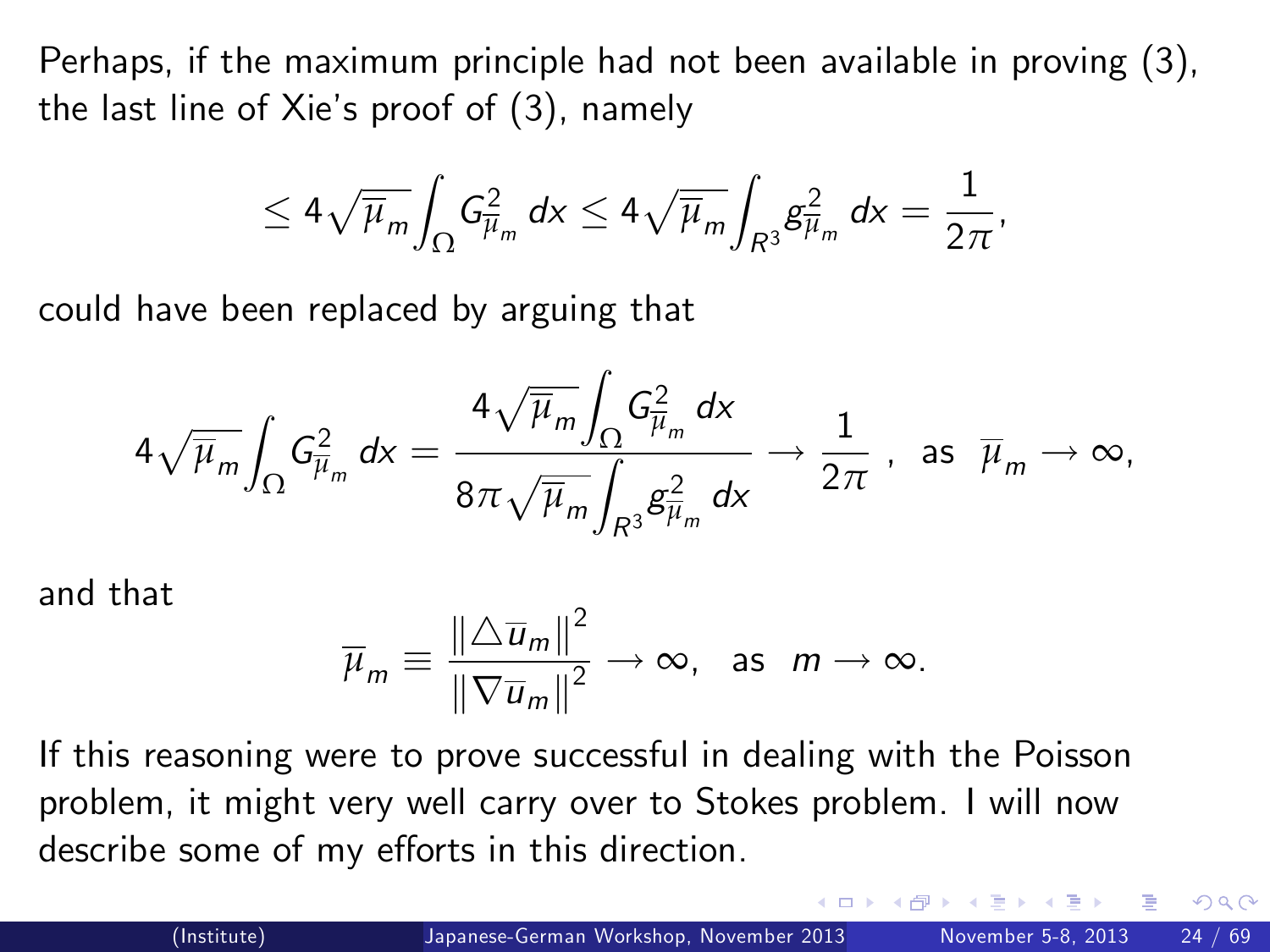For  $-\triangle +\mu$ , the exponential decay of the fundamental singularity  $g_{\mu}\left(r\right)=\frac{e^{-\sqrt{\mu}r}}{4\pi r}$  makes easy the proof that

$$
\frac{\int_{\Omega} G_{\mu}^2 dx}{\int_{R^3} g_{\mu}^2 dx} \to 1 \text{ , as } \mu \to \infty.
$$

For the spectral Stokes operator  $-\tilde{\triangle} + \mu$ , the fundamental singularity

$$
\mathbf{g}_{\mu}\left(r\right)=\frac{\mathrm{e}^{-\sqrt{\mu}r}}{4\pi r}\mathbf{e}-\left(\mathbf{e}\cdot\nabla\right)\nabla\frac{\mathrm{e}^{-\sqrt{\mu}r}-1}{4\pi\mu r}
$$

presents more of a challenge, but the desired result

$$
\frac{\displaystyle\int_\Omega \mathbf{G}_\mu^2\,d\mathsf{x}}{\displaystyle\int_{R^3} \mathbf{g}_\mu^2\,d\mathsf{x}}\to 1\ ,\ \ \text{as}\ \ \mu\to\infty.
$$

was proven in my 2000 "Ferrara" paper. Thus to prove [\(1\)](#page-2-0), it only remains to show  $\overline{\mu}_m \to \infty$  as  $m \to \infty$ . I am persuaded of this by considering Xie's proofs of the optimality of the constants in the [ine](#page-23-0)[qu](#page-25-0)[a](#page-23-0)[lit](#page-24-0)[ie](#page-25-0)[s](#page-23-0) [\(](#page-0-0)3[\)](#page-25-0)[an](#page-24-0)[d](#page-25-0) ([1](#page-2-0)[\).](#page-68-0)

(Institute) [Japanese-German Workshop, November 2013](#page-0-0) November 5-8, 2013 25 / 69

<span id="page-24-0"></span>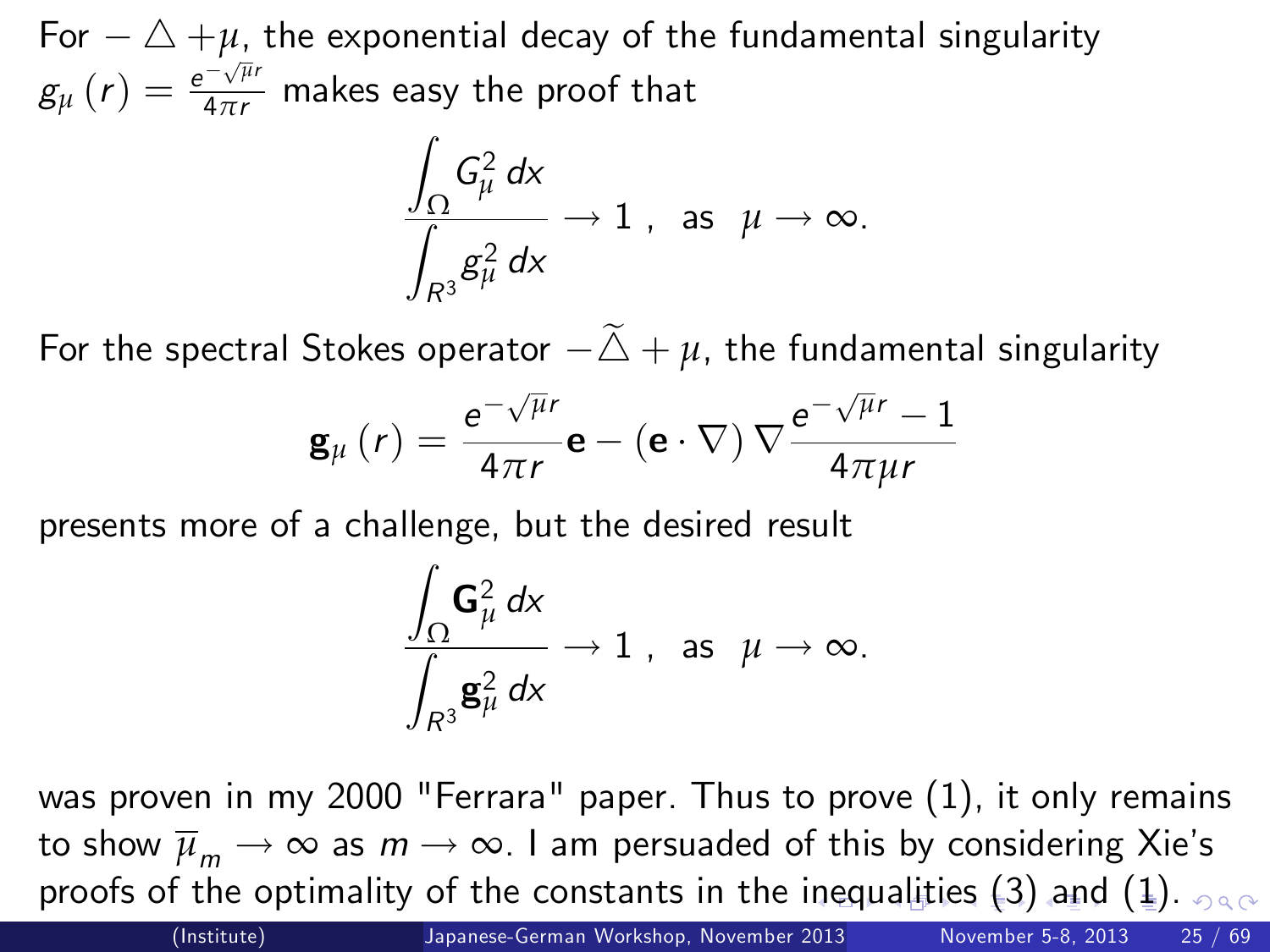To determine  $\overline{\mu}_m$  for the Poisson problem, reconsider the maximization of

$$
R_m \equiv \frac{u_m^2(y)}{\|\nabla u_m\| \|\Delta u_m\|} = \frac{\left(\sum\limits_{n=1}^m c_n \varphi_n(y)\right)^2}{\left(\sum\limits_{n=1}^m \lambda_n c_n^2\right)^{1/2} \left(\sum\limits_{n=1}^m \lambda_n^2 c_n^2\right)^{1/2}}
$$

by the method of Lagrange multipliers. Since  $R_m$  is homogeneous, the maximizing point  $(\overline{c}_1, \overline{c}_2, \dots, \overline{c}_m)$  can be chosen to satisfy the constraint

$$
g(c_1,\dots,c_m)\equiv \sum_{n=1}^m c_n\varphi_n(y)=1,
$$

while minimizing the denominator of  $R<sub>m</sub>$ , or its square

$$
f(c_1,\dots,c_m)\equiv \left(\sum_{n=1}^m \lambda_n c_n^2\right)\left(\sum_{n=1}^m \lambda_n^2 c_n^2\right).
$$

Setting  $\nabla f = \lambda \nabla g$  and eliminating the Lagrange multiplier  $\lambda$ , it is shown in my 2001 "Advances" paper that  $\overline{\mu}_m$  is a root of the equation

$$
f_m(\mu) \equiv \sum_{n=1}^m \frac{\varphi_n^2(\mu)}{(\mu + \lambda_n)^2} \left[ \frac{\mu}{\lambda_n} - 1 \right] = 0.
$$

<span id="page-25-0"></span>つひひ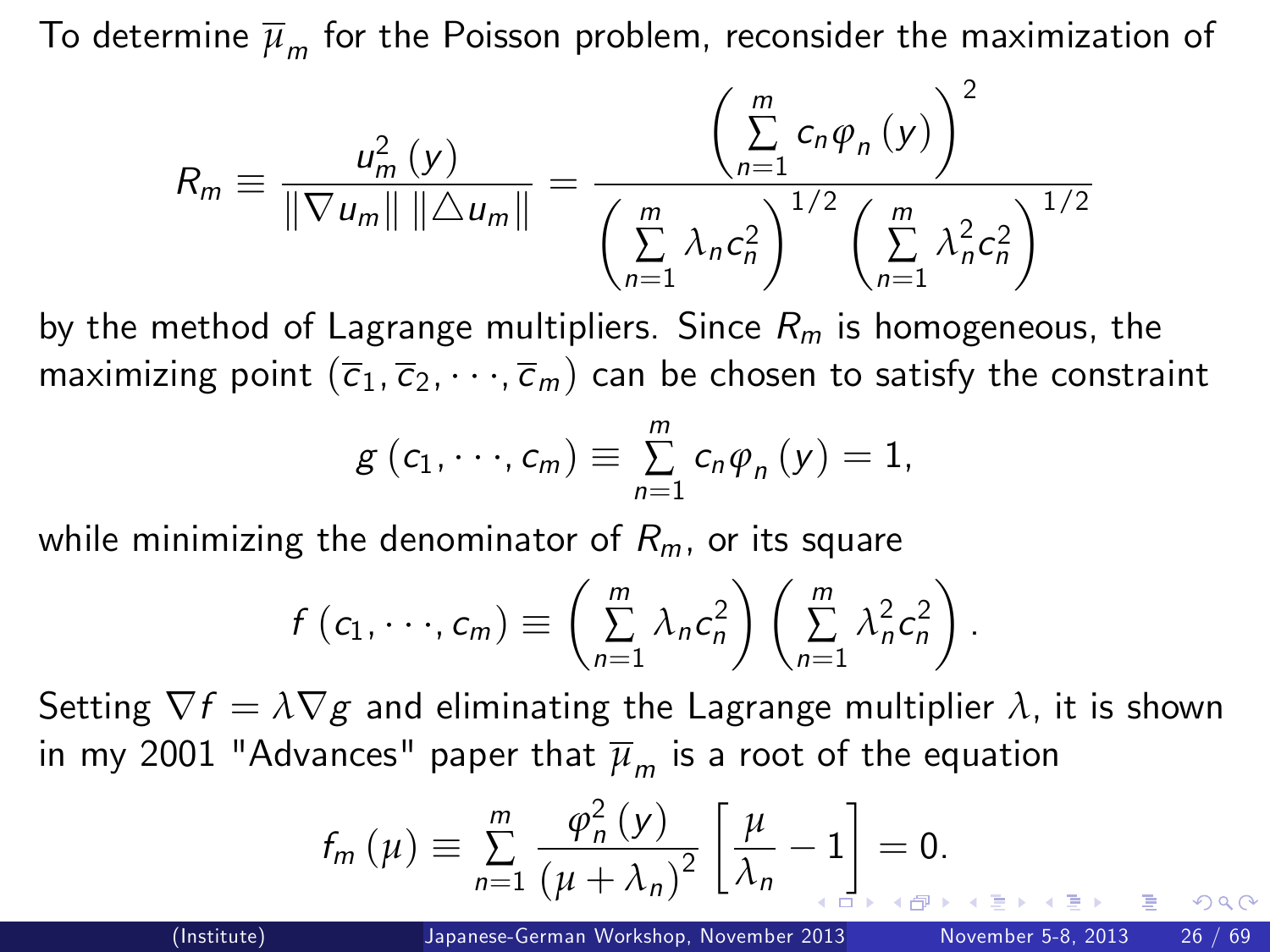Obviously,

$$
f_m(\mu) \equiv \sum_{n=1}^m \frac{\varphi_n^2(\mu)}{(\mu + \lambda_n)^2} \left[ \frac{\mu}{\lambda_n} - 1 \right]
$$

is negative for  $\mu \in [0, \lambda_1)$  and positive for  $\mu \in (\lambda_m, \infty)$ . Hence  $\lambda_1 \leq \overline{\mu}_m \leq \lambda_m$ . Furthermore, the infinite series

$$
f_{\infty}(\mu) \equiv \sum_{n=1}^{\infty} \frac{\varphi_n^2(\nu)}{(\mu + \lambda_n)^2} \left[ \frac{\mu}{\lambda_n} - 1 \right]
$$
 (14)

is absolutely and uniformly covergent for *µ* in any bounded subinterval of  $[0, \infty)$ .

**Conjecture:** For every  $y \in \Omega$ , we suspect that  $f_{\infty}(\mu) < 0$ , for all  $\mu \geq 0$ .

This conjecture implies  $\overline{\mu}_m \to \infty$  as  $m \to \infty$ , which implies (3) without using the maximum principle. All of this reasoning carries over to a similar conjecture that implies [\(1\)](#page-2-0) for the Stokes problem.

 $QQQ$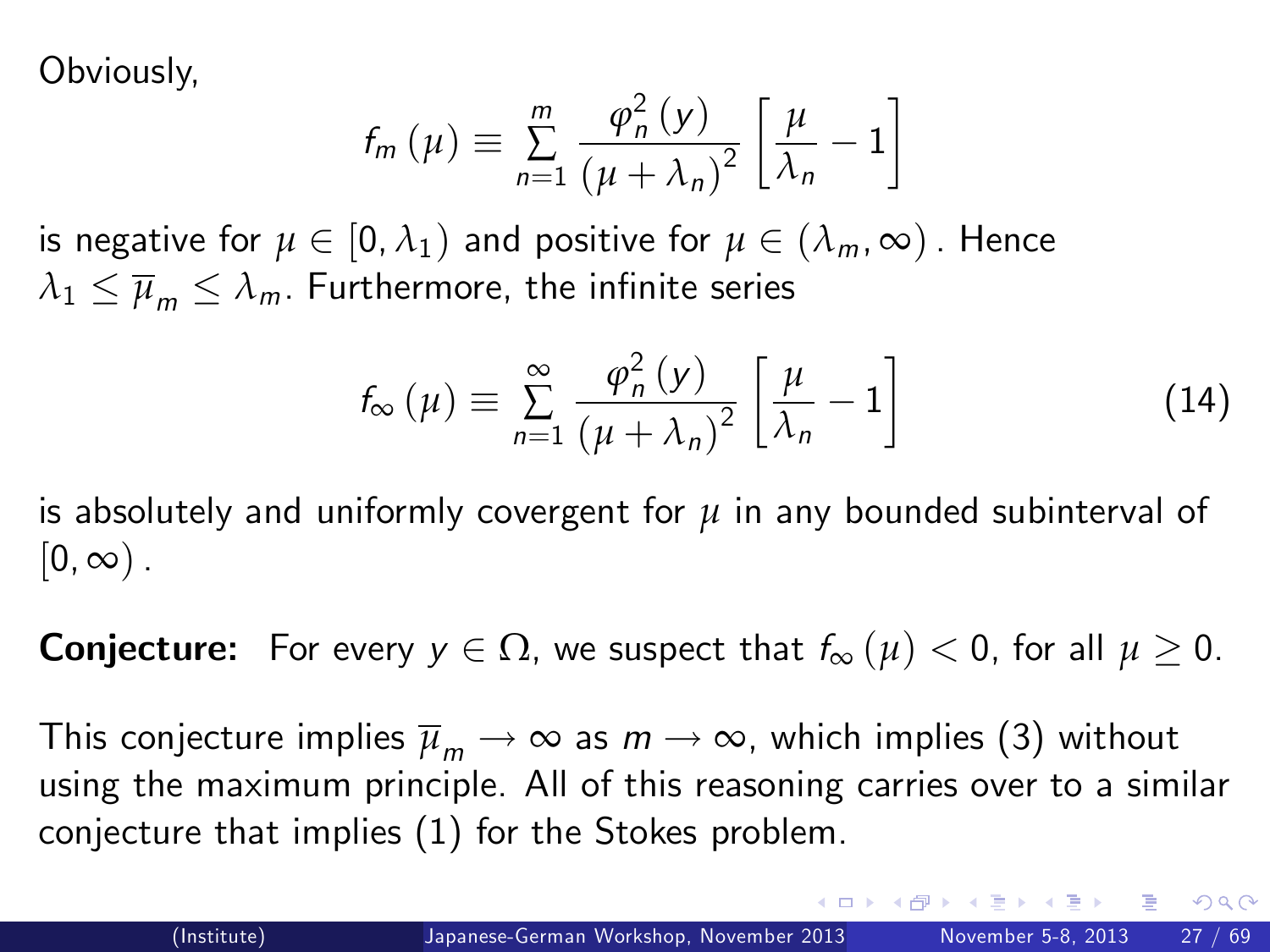One indication that  $f_{\infty}(\mu) < 0$ , for all  $\mu \geq 0$ , follows from the comparison

$$
f_{\infty}(\mu) \equiv \sum_{n=1}^{\infty} \frac{\varphi_n^2(\mu)}{(\mu + \lambda_n)^2} \left[ \frac{\mu}{\lambda_n} - 1 \right]
$$

$$
\widehat{f}_{\infty}(\mu) \equiv \sum_{n=1}^{\infty} \frac{V^{-1}}{\left(\mu + n^{2/3}\right)^2} \left[\frac{\mu}{n^{2/3}} - 1\right]
$$

$$
f_{int} (\mu) \equiv \int_0^\infty \frac{V^{-1}}{\left(\mu + x^{2/3}\right)^2} \left[\frac{\mu}{x^{2/3}} - 1\right] dx = 0,
$$

suggested by the asymptotics (after normalizing the volume of  $\Omega$  to be  $V = 6\pi^2$ )

$$
\lambda_n \sim n^{2/3}
$$

'Large averages' of  $\{\varphi_n^2(y)\}\to V^{-1}$ .

It can be shown that  $\widehat{f}_{\infty} (\mu) < f_{int} (\mu) = 0$ , suggesting that  $f_{\infty} (\mu) < 0$ .

But seeking a proof I've pushed further with another approach.

つへへ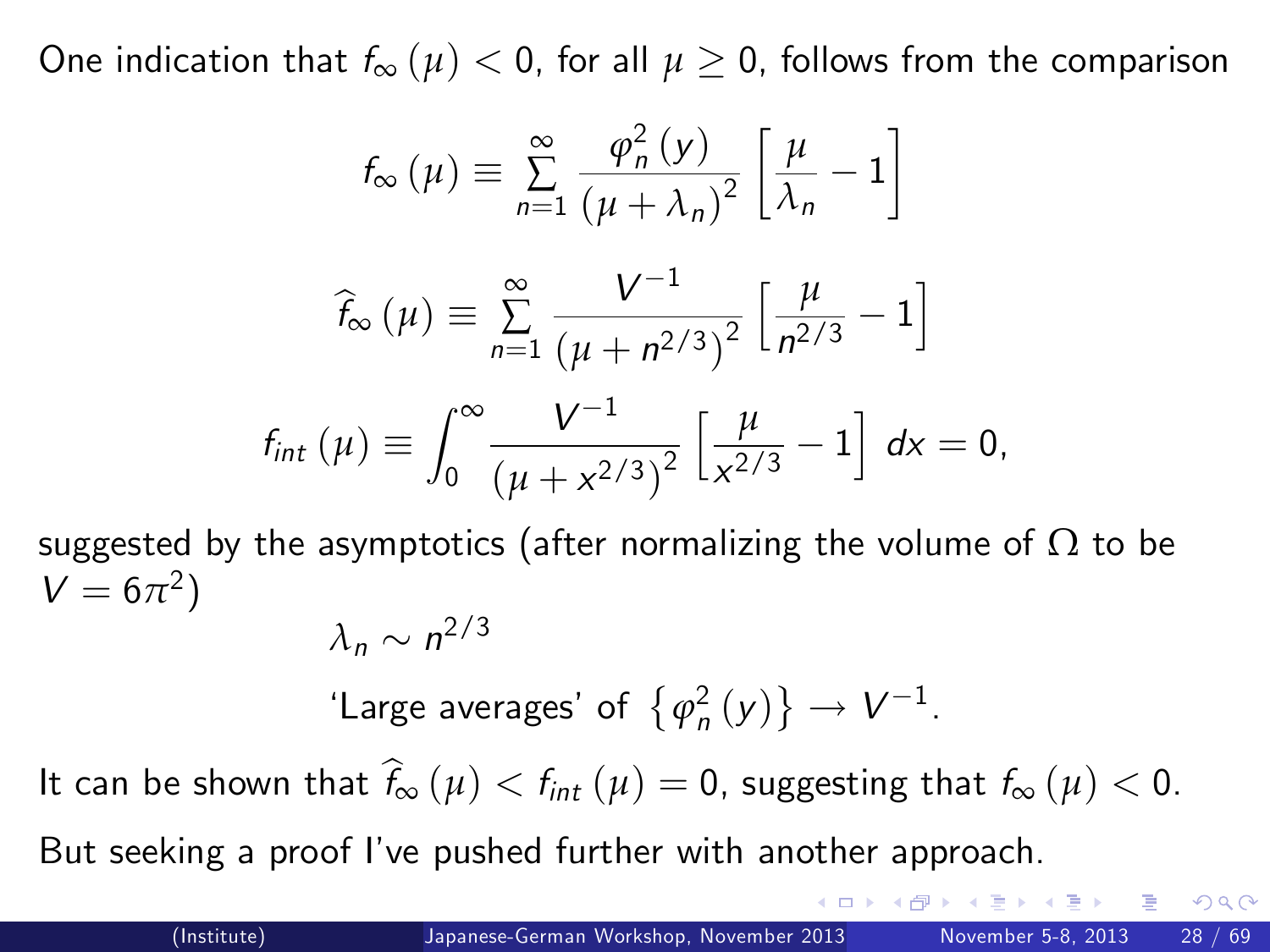The function  $f_{\infty}$  can be expressed in terms of the Green's functions

$$
G_{0}\left(x,y\right)=\frac{1}{4\pi r}+w_{0}\left(x,y\right)\;,\quad\;G_{\mu}\left(x,y\right)=\frac{e^{-\sqrt{\mu}r}}{4\pi r}+w_{\mu}\left(x,y\right)
$$

for  $-\triangle$  and  $-\triangle +\mu$  by rearranging it as follows:

$$
f_{\infty}(\mu, y) \equiv \sum_{n=1}^{\infty} \frac{\boldsymbol{\varphi}_n^2(y)}{(\mu + \lambda_n)^2} \left[ \frac{\mu}{\lambda_n} - 1 \right]
$$
  
= 
$$
\sum_{n=1}^{\infty} \frac{\boldsymbol{\varphi}_n^2(y)}{\lambda_n (\mu + \lambda_n)} - 2 \sum_{n=1}^{\infty} \frac{\boldsymbol{\varphi}_n^2(y)}{(\mu + \lambda_n)^2}
$$
  
= 
$$
\int_{\Omega} G_{\mu}(x, y) G_0(x, y) dx - 2 ||G_{\mu}(\cdot, y)||^2.
$$

In attempting to evaluate the first term, note that

$$
- \triangle (G_0 (x, y) - G_{\mu} (x, y)) = \mu G_{\mu} (x, y),
$$

suggesting the representation of  $G_0(x, y) - G_u(x, y)$  in terms of  $G_0$ ,

$$
\mu \int_{\Omega} G_{\mu}(z, y) G_{0}(z, x) dz = G_{0}(x, y) - G_{\mu}(x, y) , \text{ for all } x, y \in \Omega.
$$

<span id="page-28-0"></span>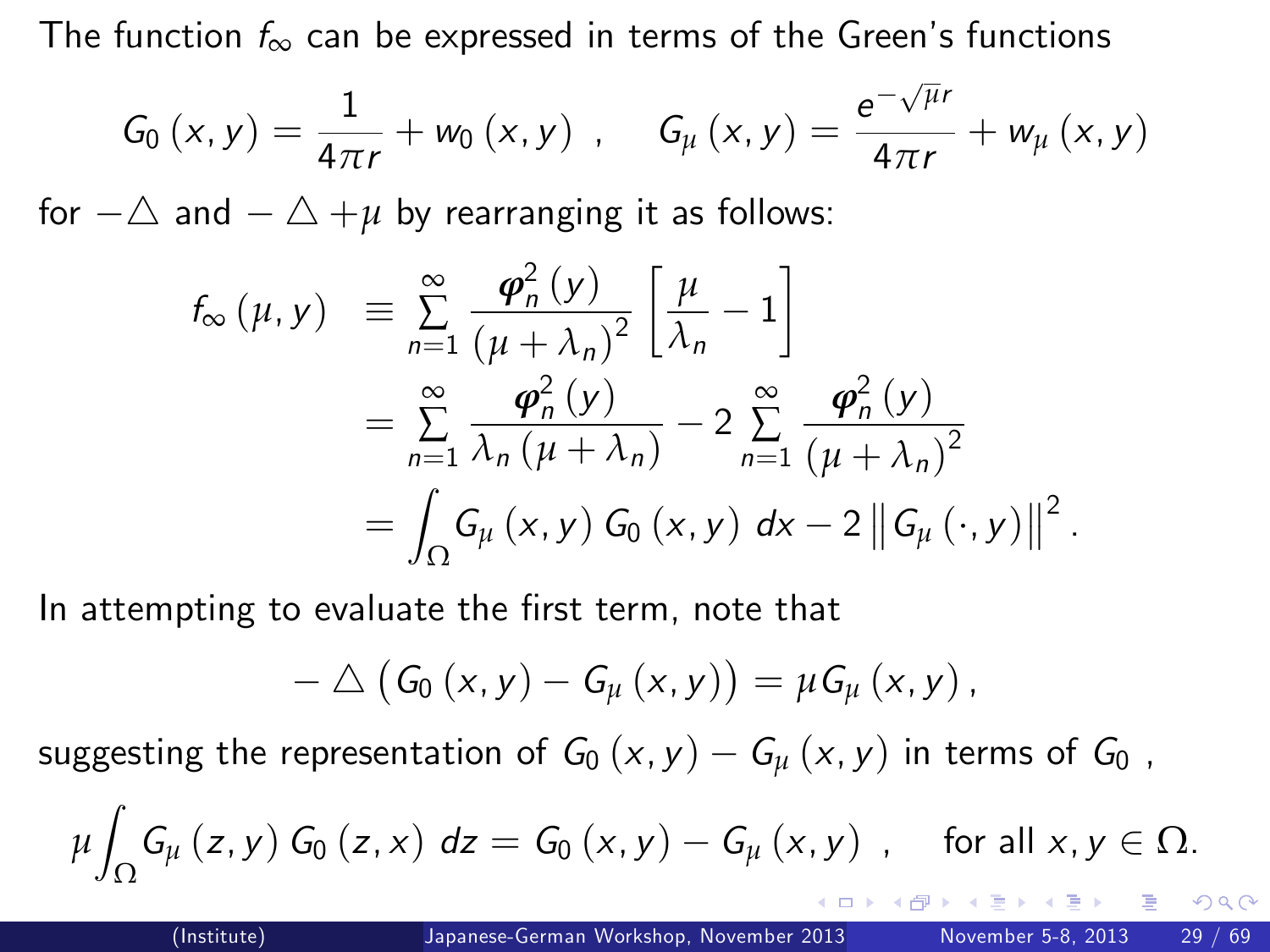In fact, the representation

$$
\mu \int_{\Omega} G_{\mu} (z, y) G_{0} (z, x) dz = G_{0} (x, y) - G_{\mu} (x, y) , \text{ for all } x, y \in \Omega
$$

is justified, since, for fixed y and  $x \neq y$ ,

$$
- \triangle \left(G_0(x,y) - G_\mu(x,y)\right) = \mu G_\mu(x,y)
$$

and the singularity is not very bad. Indeed,

<span id="page-29-0"></span>
$$
\lim_{r \to 0} \left( \frac{1}{4\pi r} - \frac{e^{-\sqrt{\mu}r}}{4\pi r} \right) = \frac{\sqrt{\mu}}{4\pi}
$$

is finite and  $G_0(x, y) - G_\mu(x, y) \in H^2_{loc} (R^3)$  . Thus, on taking the limit as  $x \rightarrow y$ , one obtains

$$
\int_{\Omega} G_{\mu} (z, y) G_{0} (z, y) dz = \frac{1}{4\pi \sqrt{\mu}} + \frac{w_{0} (y, y) - w_{\mu} (y, y)}{\mu}
$$

and therefore

$$
f_{\infty}(\mu, y) = \frac{1}{4\pi\sqrt{\mu}} + \frac{w_0(y, y) - w_{\mu}(y, y)}{\mu} - 2\left\|G_{\mu}(\cdot, y)\right\|^2.
$$

I haven't a general proo[f](#page-28-0) that  $f_{\infty}(\mu, y) < 0$  $f_{\infty}(\mu, y) < 0$  for [all](#page-28-0)  $\mu \geq 0$ , f[or](#page-29-0) [a](#page-30-0)[ll](#page-28-0)  $y \in \Omega$  $y \in \Omega$ . <sub>OR C</sub><br>(Institute) Japanese-German Workshop, November [2](#page-0-0)013 November 5-8, 2013 30 / 69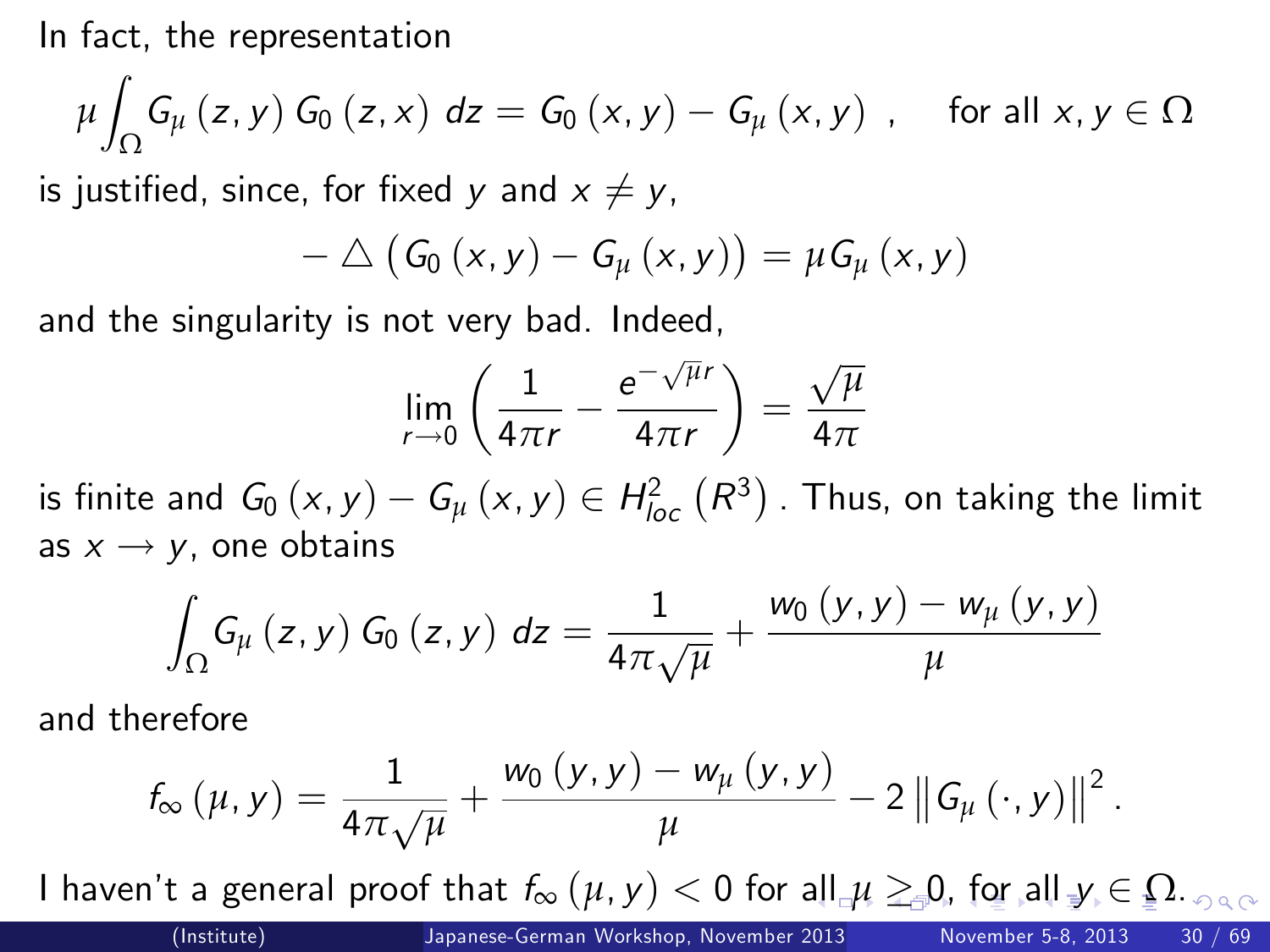But suppose  $\Omega$  is the sphere  $|x| < R$  and  $y = 0$ . Then we know

$$
w_0(x,0)=-\frac{1}{4\pi R} \text{ and } w_{\mu}(x,0)=-\left(\frac{e^{-\sqrt{\mu}R}}{e^{\sqrt{\mu}R}-e^{-\sqrt{\mu}R}}\right)\frac{e^{\sqrt{\mu}r}-e^{-\sqrt{\mu}r}}{4\pi r}
$$

Setting  $a = \frac{e^{-\sqrt{\mu}R}}{e^{\sqrt{\mu}R} - e^{-\sqrt{\mu}R}}$  $\frac{e^{-\sqrt{\mu}R}-e^{-\sqrt{\mu}R}}{e^{\sqrt{\mu}R}-e^{-\sqrt{\mu}R}}$  , we find after a rather lengthy calculation that

$$
\int_{\Omega} G_{\mu} (x, 0) G_{0} (x, 0) dx = \frac{1}{4\pi \sqrt{\mu}} - \frac{1}{4\pi \mu R} + a \frac{1}{2\pi \sqrt{\mu}},
$$
  

$$
2 ||G_{\mu} (\cdot, 0)||^{2} = 2 \int_{0}^{R} \left( \frac{e^{-\sqrt{\mu}r}}{4\pi r} - a \frac{e^{\sqrt{\mu}r} - e^{-\sqrt{\mu}r}}{4\pi r} \right)^{2} 4\pi r^{2} dr,
$$

and finally, combining these, the following identity. For all  $\mu > 0$ ,

$$
f_{\infty}\left(\mu,0\right)=\sum_{n=1}^{\infty}\frac{\boldsymbol{\varphi}_{n}^{2}\left(0\right)}{\left(\mu+\lambda_{n}\right)^{2}}\left[\frac{\mu}{\lambda_{n}}-1\right]=-\frac{1}{4\pi\mu R}+\frac{R}{4\pi\sinh^{2}\sqrt{\mu}R}<0.
$$

This proves, for at least the center of a sphere, that  $f_{\infty}(\mu, 0) < 0$  for all  $\mu\geq 0$ , and hence that  $\overline{\mu}_m\equiv \|\triangle \overline{u}_m\|^2\,/\,\|\nabla \overline{u}_m\|^2\to \infty$ , as  $m\to \infty$ , in Xieís proof of the inequality (3) for the Poisson problem. Using the maximum principle Iíve gone a bit further.  $200$ 

<span id="page-30-0"></span>.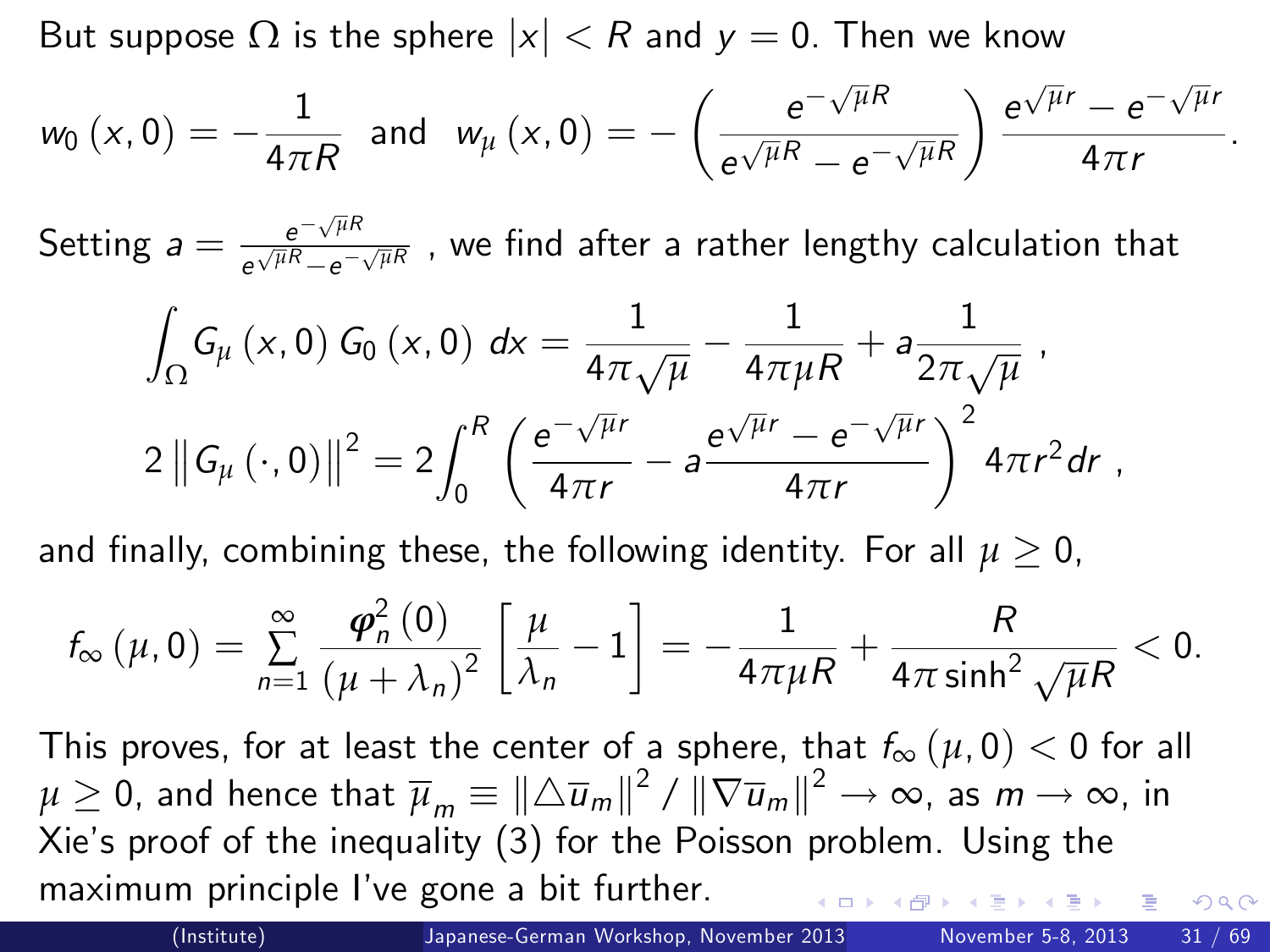**Proposition.** Let  $y \in \Omega \subset R^3$  and suppose that for some  $R > 0$  the balls of radii R and  $R/2$  centered at y satisfy  $B_{R/2} \subset \Omega \subset B_R$ . Then  $f_{\infty}(\mu, \nu) < 0$  for all  $\mu \geq 0$ , and hence  $\overline{\mu}_{m} \to \infty$  in Xie's first proof of (3).

**Corollary.** If  $\Omega$  is a ball of radius R, then, for all points within a distance R/3 of its center, there holds  $f_{\infty}(\mu, \gamma) < 0$  for all  $\mu \geq 0$ , and hence  $\overline{\mu}_m \rightarrow \infty$  in Xie's first proof of (3).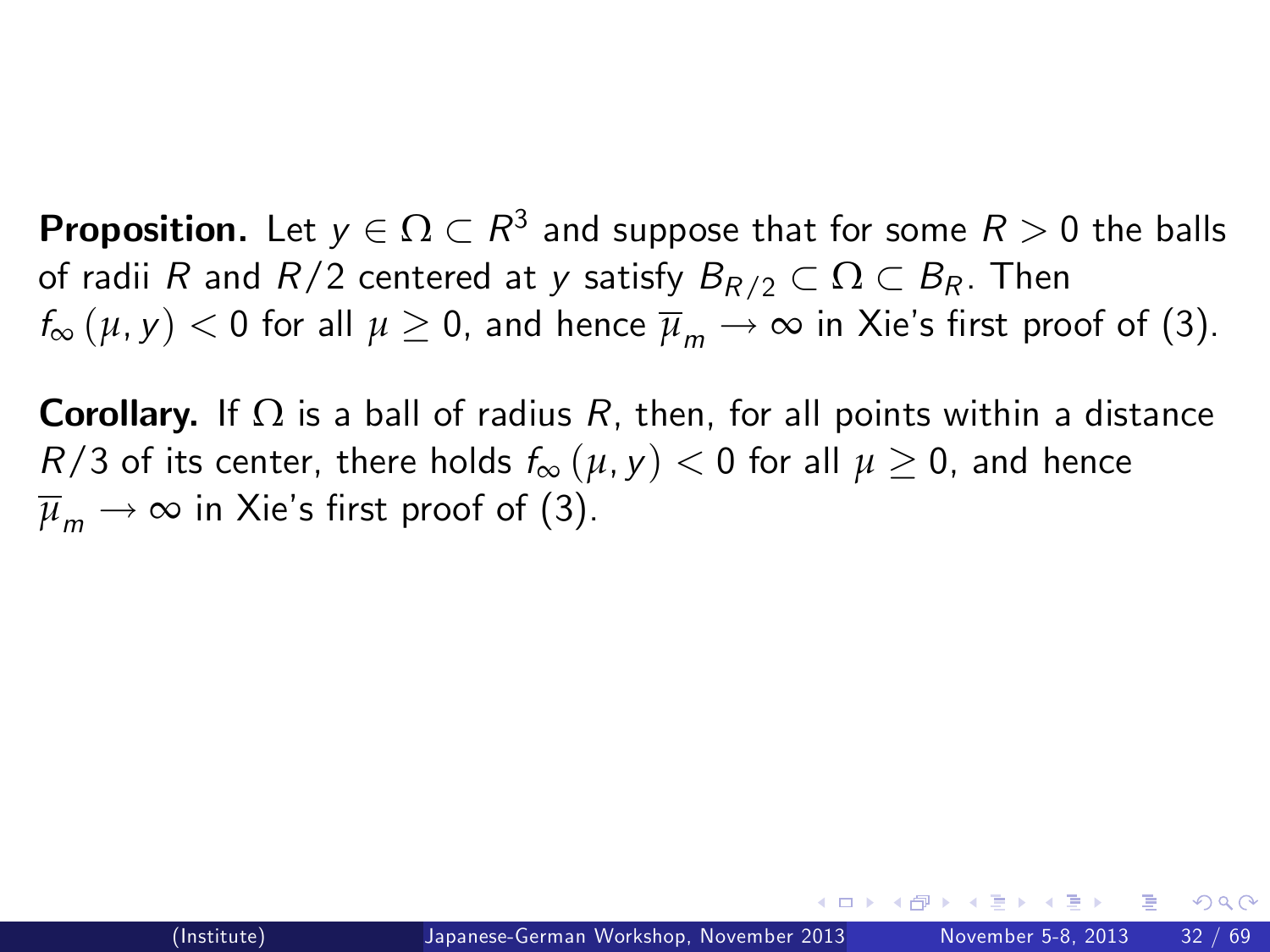**Homework.** For my next lecture, I would be greatful for help proving that, for every fixed nonzero point  $y \in (0, \pi)$ , the early terms in the sequence  $\left\{ \sin^{2}ny\right\}$  do not dominate the later ones, in the sense that

$$
f_{\infty}(\mu, y) \equiv \sum_{n=1}^{\infty} \frac{\sin^2 ny}{(\mu + n^{2/3})^2} \left[ \frac{\mu}{n^{2/3}} - 1 \right] < 0, \text{ for all } \mu \in [0, \infty). \quad (15)
$$

This, of course, is an analogue of the conjecture

$$
f_{\infty}(\mu) \equiv \sum_{n=1}^{\infty} \frac{\varphi_n^2(\nu)}{(\mu + \lambda_n)^2} \left[ \frac{\mu}{\lambda_n} - 1 \right] < 0, \quad \text{for all } \mu \in [0, \infty)
$$

that I failed to completely prove above. It may be insightful and easier to first consider the corresponding integral, and to try to show that

<span id="page-32-0"></span>
$$
\int_0^\infty \frac{\sin^2 xy}{\left(\mu + x^{2/3}\right)^2} \left[\frac{\mu}{x^{2/3}} - 1\right] \, dx < 0, \quad \text{for all } \mu \in [0, \infty). \tag{16}
$$

Remember that if  $\sin^2 xy$  is replaced by 1, this integral is identically zero for all *µ*.  $\Omega$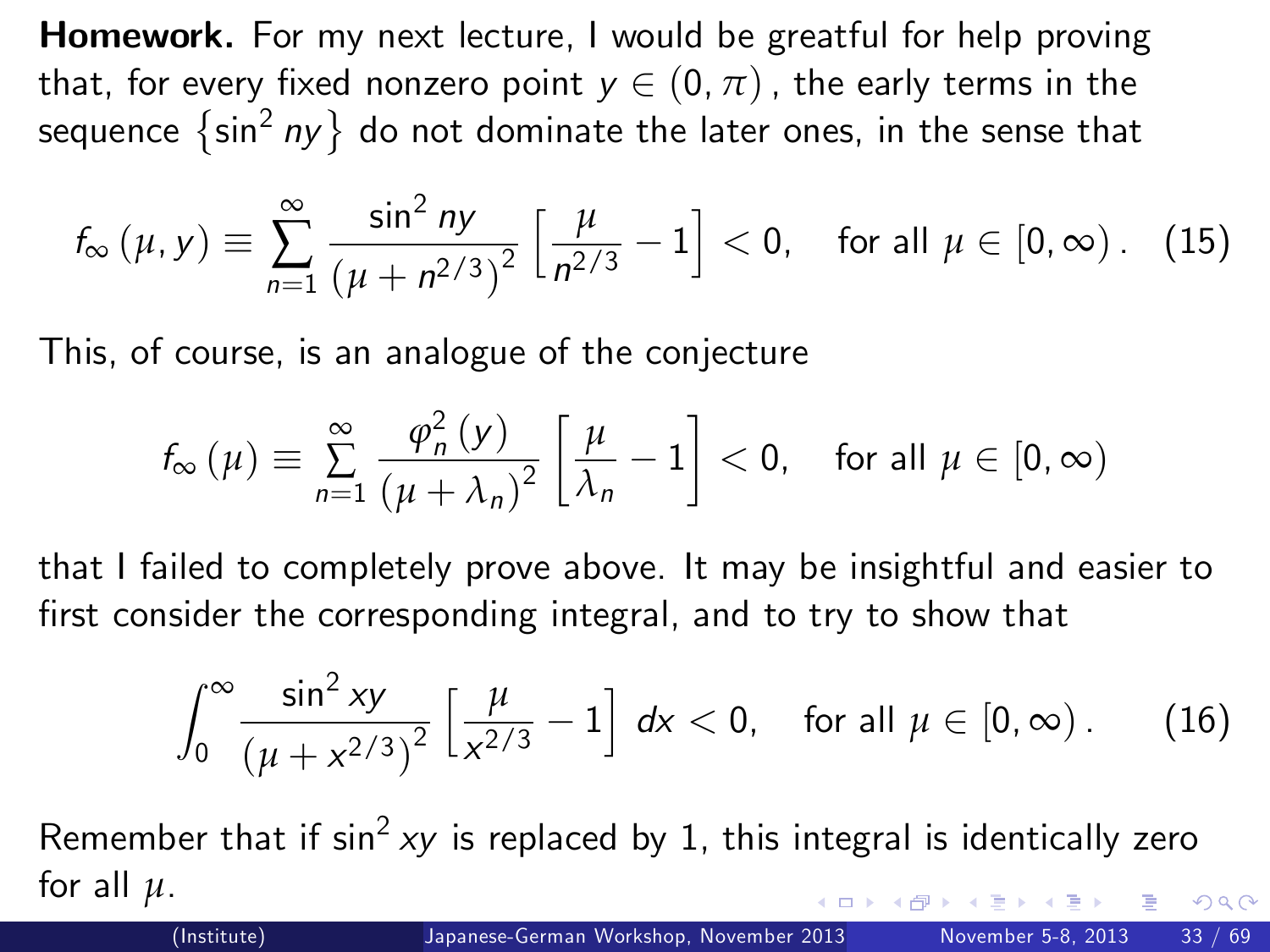References (for second lecture):

W. Xie, On a three-norm inequality for the Stokes operator in nonsmooth domains, in the Navier-Stokes Equations II: Theory and Numerical Methods, Springer-Verlag Lecture Notes in Math., 1530 (1992), pp. 310-315.

J. G. Heywood, An alternative to Xieís conjecture concerning the Stokes problem in nonsmooth domains, Annali dell' Universita' di Ferrara set VII, n. 46, 2000, 267-284.

J. G. Heywood, On a conjecture concerning the Stokes problem in nonsmooth domains, in Mathematical Fluid Mechanics; Recent Results and Open Questions, Jiri Neustupa and Patrick Penel editors, Vol. 2 of Advances in Mathematical Fluid Mechanics, Birkhäuser Verlag, Basel (2001), 195-206.

<span id="page-33-0"></span>J. G. Heywood, Seeking a proof of Xieís inequality: on the conjecture that  $\mu_m \rightarrow \infty$ , preprint, submitted for the volume in honour of Y. Shibata (2013), 16 pages.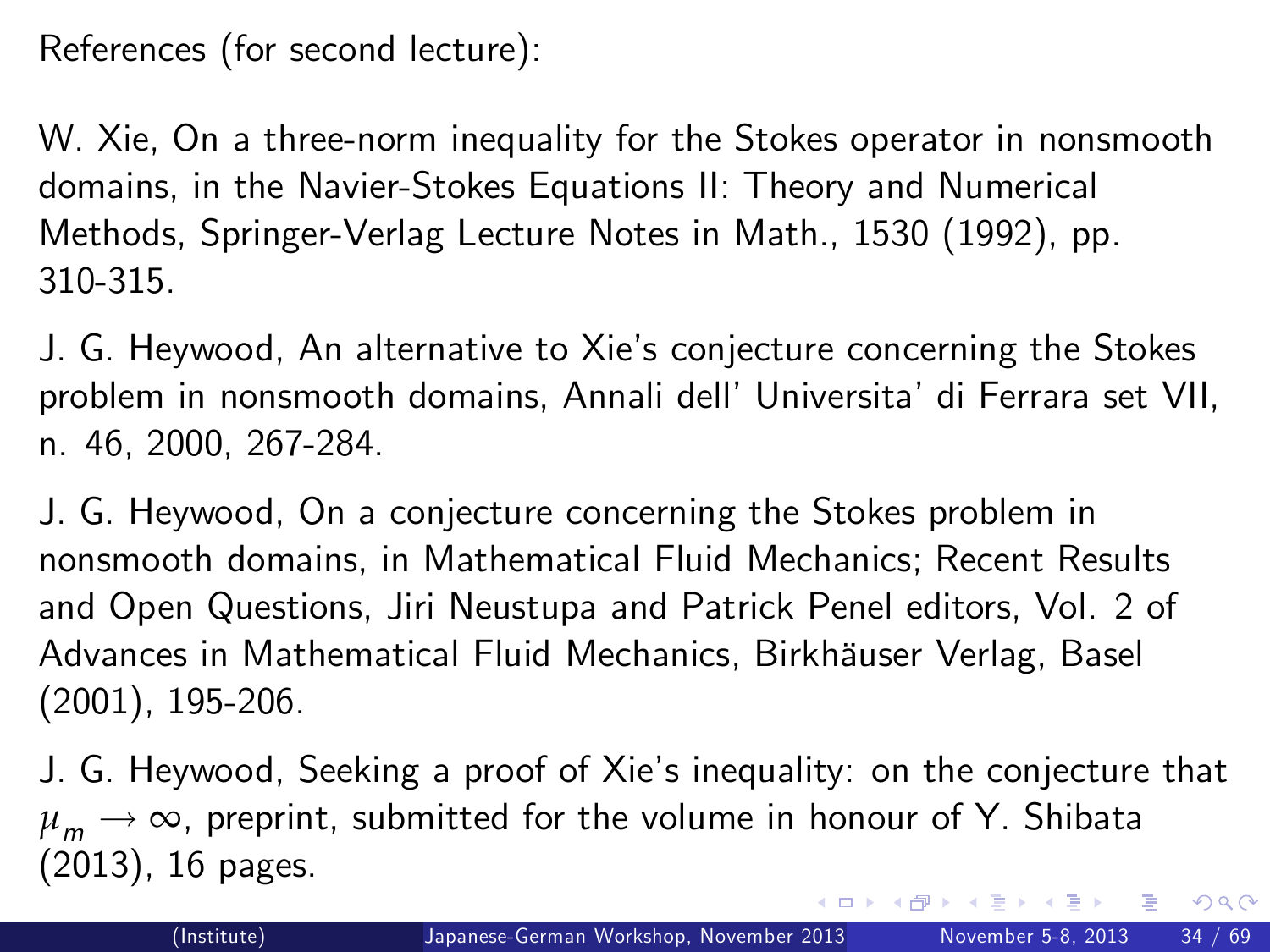## Third Lecture: Other Applications of the Preceding Arguments For example:

For a Fourier cosine series  $f(x) = \sum_{n=1}^{\infty} c_n \cos nx$  , we prove

$$
\sup_{(-\pi,\pi)}|f(x)|^2 \leq 3\left\|f^{(1/3)}\right\|_{L^2(-\pi,\pi)}\left\|f^{(2/3)}\right\|_{L^2(-\pi,\pi)}
$$

and for a Fourier sine series  $f\left(x\right)=\sum_{n=1}^{\infty}c_{n}$  sin  $n$ x , we conjecture

$$
\sup_{(-\pi,\pi)}|f(x)|^2 \leq \frac{3}{2}\left\|f^{(1/3)}\right\|_{L^2(-\pi,\pi)}\left\|f^{(2/3)}\right\|_{L^2(-\pi,\pi)}
$$

The proofs and difficulties are analogous to those we encountered for

$$
\sup_{\Omega} |u|^2 \leq \frac{1}{2\pi} \|\nabla u\| \|\Delta u\|
$$
 Poisson problem

$$
\sup_{\Omega}|\textbf{u}|^2\leq \tfrac{1}{3\pi}\left\|\nabla\textbf{u}\right\|\left\|\widetilde{\triangle}\textbf{u}\right\|~~\text{Stokes problem}.
$$

<span id="page-34-0"></span>.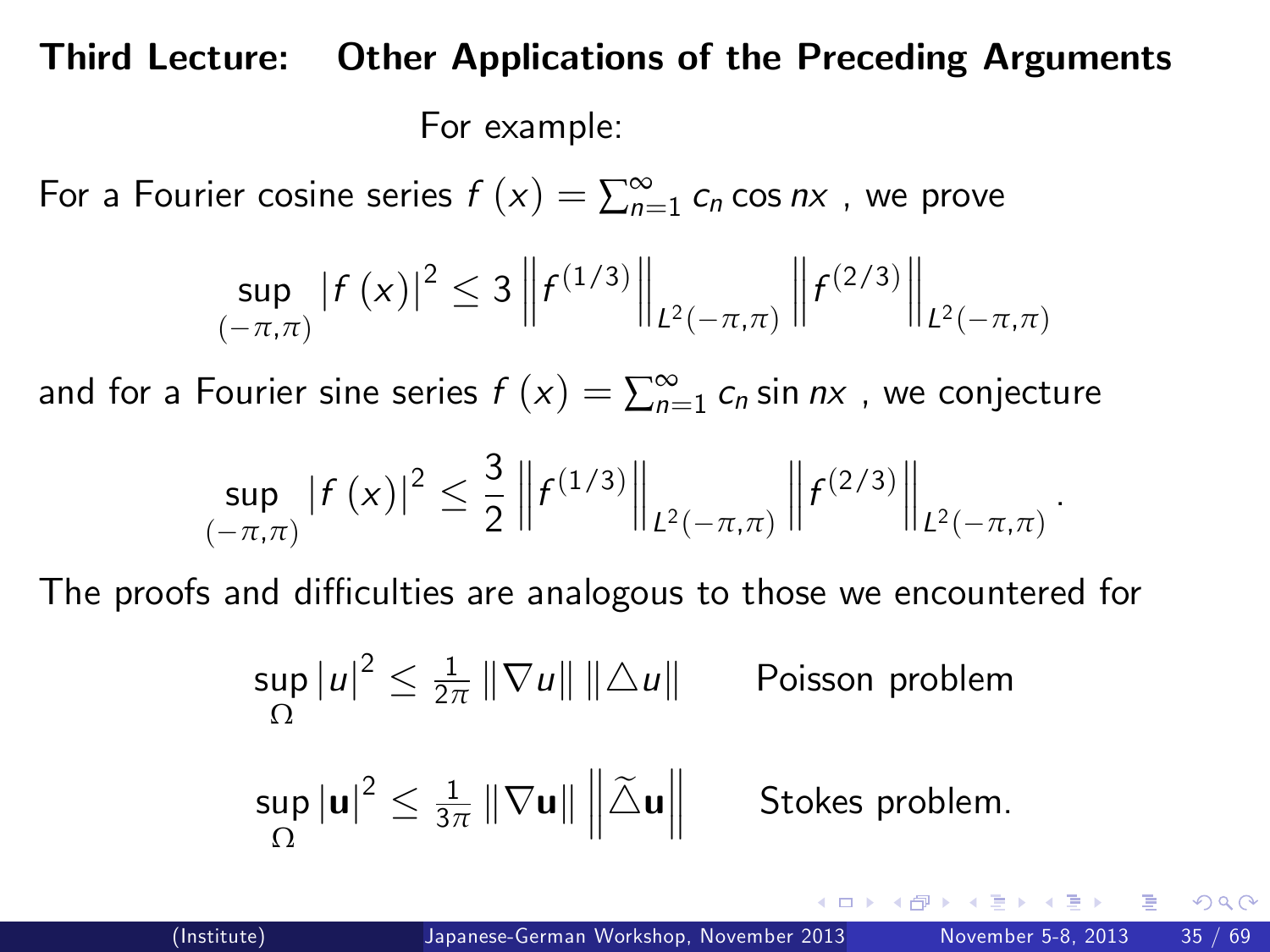I've found Xie's first argument can be used to prove other inequalities. One is a short, simple proof of Hölder's inequality for series. Another is:

**Theorem 1.** For any sequence  $c_1, c_2, \cdots$  of real numbers,

$$
\left(\sum_{n=1}^{\infty} c_n\right)^2 \leq 3\pi \left(\sum_{n=1}^{\infty} n^{2/3} c_n^2\right)^{1/2} \left(\sum_{n=1}^{\infty} n^{4/3} c_n^2\right)^{1/2}.
$$
 (17)

**Corollary.** If  $f(x) = \sum_{n=1}^{\infty}$  $\sum_{n=1} c_n \cos nx$ , then

$$
\sup_{(-\pi,\pi)}|f(x)|^2 \leq 3\left\|f^{(1/3)}\right\|_{L^2(-\pi,\pi)}\left\|f^{(2/3)}\right\|_{L^2(-\pi,\pi)}
$$

Clarifying Definitions: For any  $\alpha \geq 0$ , the L<sup>2</sup>-norm of the fractional derivative of f of order  $\alpha$  is  $\left\| f^{(\alpha)} \right\|_{L^2(-\pi,\pi)}$  $=\left(\pi\sum_{n=1}^{\infty}c_{n}^{2}n^{2\alpha}\right)^{1/2}$  , in agreement with the standard definitions when  $\alpha$  is a non-negative integer. Clearly,  $\sup_{(-\pi,\pi)}|f| = f(0) = \sum_{n=1}^{\infty} c_n$ , if  $c_n \ge 0$  for all *n*. If some of the  $c_n$  are negative, the supremum of f will be only [sm](#page-34-0)[al](#page-36-0)[le](#page-34-0)[r.](#page-35-0)  $QQ$ 

<span id="page-35-1"></span><span id="page-35-0"></span>.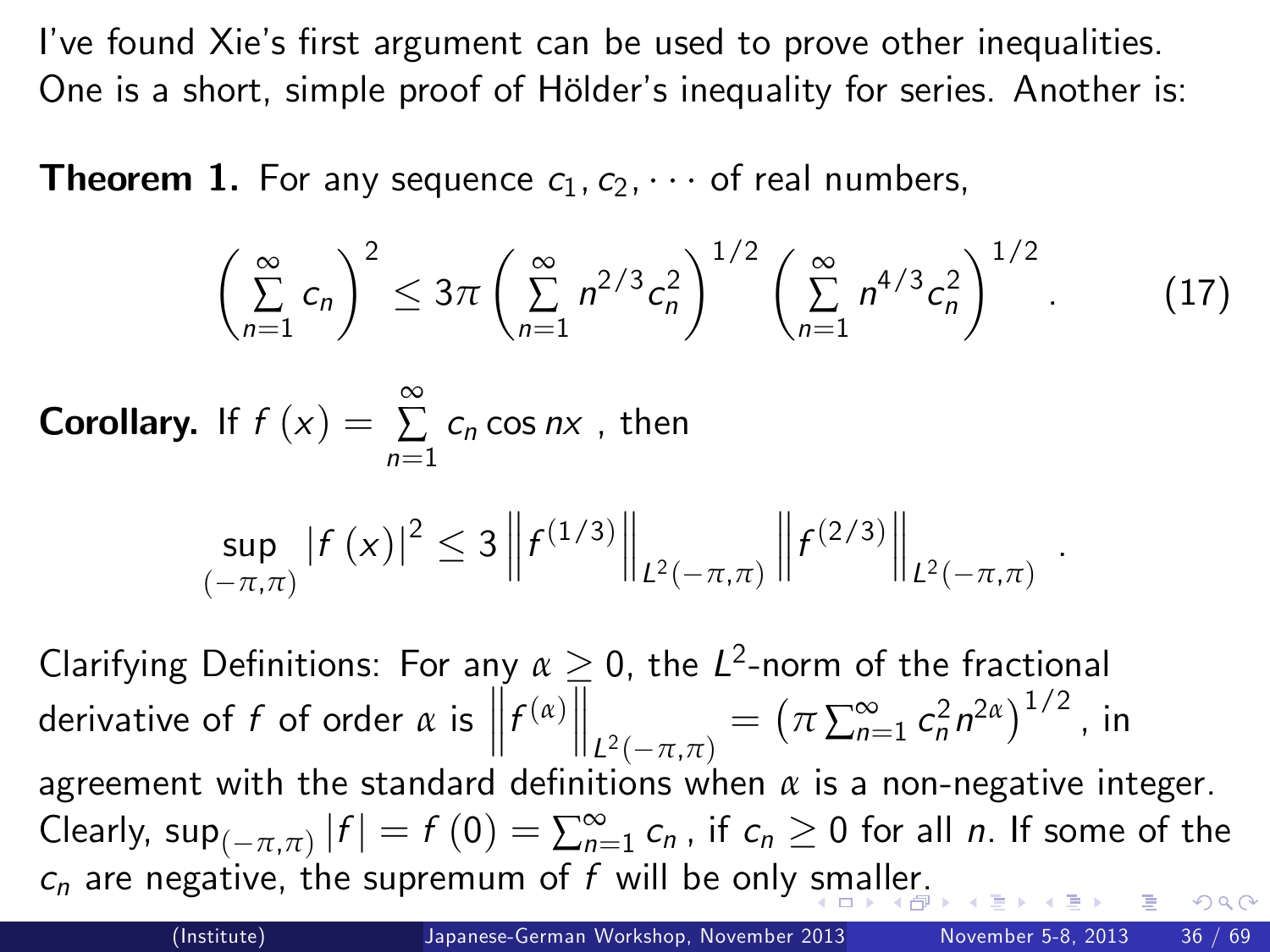Notice that the direct application of Hölder's inequality (first for  $c_n \geq 0$ )

$$
\sum_{n=1}^{m} c_n = \sum_{n=1}^{m} \frac{1}{\sqrt{n}} \left( n^{1/6} \sqrt{c_n} \right) \left( n^{2/6} \sqrt{c_n} \right)
$$
  
 
$$
\leq \left( \sum_{n=1}^{m} \frac{1}{n} \right)^{1/2} \left( \sum_{n=1}^{m} n^{2/3} c_n^2 \right)^{1/4} \left( \sum_{n=1}^{m} n^{4/3} c_n^2 \right)^{1/4}
$$

implies an inequality similar to  $(17)$  for finite sums,

<span id="page-36-0"></span>
$$
\left(\sum_{n=1}^m c_n\right)^2 \leq \left(\sum_{n=1}^m \frac{1}{n}\right) \left(\sum_{n=1}^m n^{2/3} c_n^2\right)^{1/2} \left(\sum_{n=1}^m n^{4/3} c_n^2\right)^{1/2},
$$

but with the *m*-dependent constant  $\sum_{n=1}^m \frac{1}{n}$  $\frac{1}{n}$  instead of 3 $\pi$ .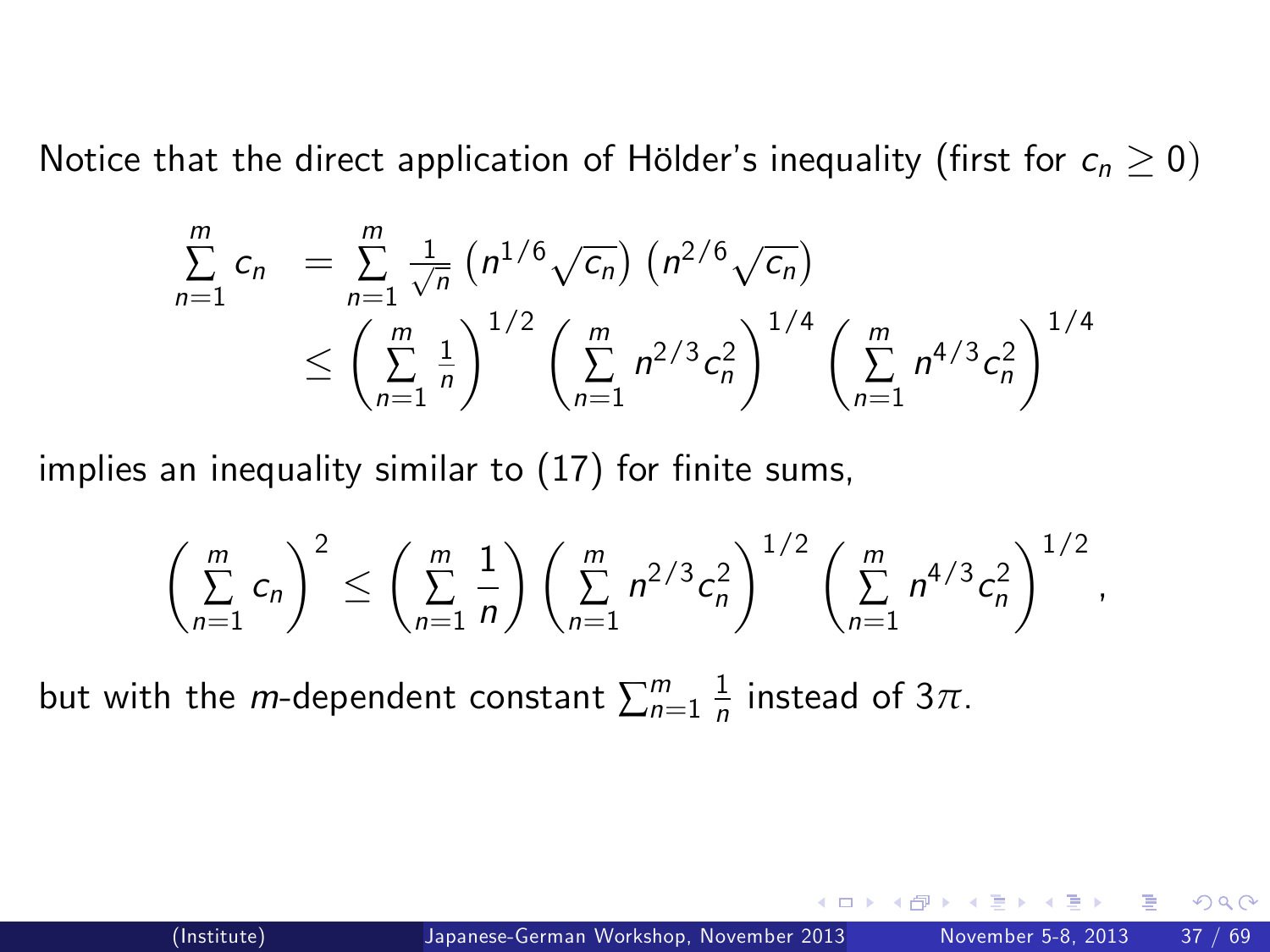**Proof of Theorem:** We follow Xie's argument line by line. For fixed  $m$ , the ratio of the left to right sides of [\(17\)](#page-35-1), namely

$$
R_m \equiv \frac{\left(\sum\limits_{n=1}^m c_n\right)^2}{\left(\sum\limits_{n=1}^m n^{2/3} c_n^2\right)^{1/2} \left(\sum\limits_{n=1}^m n^{4/3} c_n^2\right)^{1/2}} ,\qquad (18)
$$

is a smooth function of  $(c_1, c_2, \dots, c_m) \in R^m \setminus \{0\}$  . Since it is constant on lines through the origin, it has a maximum value which is attained on every sphere about the origin. Let  $(\bar{c}_1, \bar{c}_2, \dots, \bar{c}_m) \neq 0$  be a point where the maximum is attained. Differentiating

$$
\log R_m = 2 \log \left( \sum_{n=1}^m c_n \right) - \frac{1}{2} \log \left( \sum_{n=1}^m n^{2/3} c_n^2 \right) - \frac{1}{2} \log \left( \sum_{n=1}^m n^{4/3} c_n^2 \right)
$$

with respect to  $c_n$  at the critical point  $(\bar{c}_1, \bar{c}_2, \dots, \bar{c}_m)$  gives

<span id="page-37-0"></span>
$$
\frac{2}{\left(\sum_{n=1}^{m} \bar{c}_n\right)} = \frac{n^{2/3} \bar{c}_n}{\left(\sum_{n=1}^{m} n^{2/3} \bar{c}_n^2\right)} + \frac{n^{4/3} \bar{c}_n}{\left(\sum_{n=1}^{m} n^{4/3} \bar{c}_n^2\right)}.
$$
(19)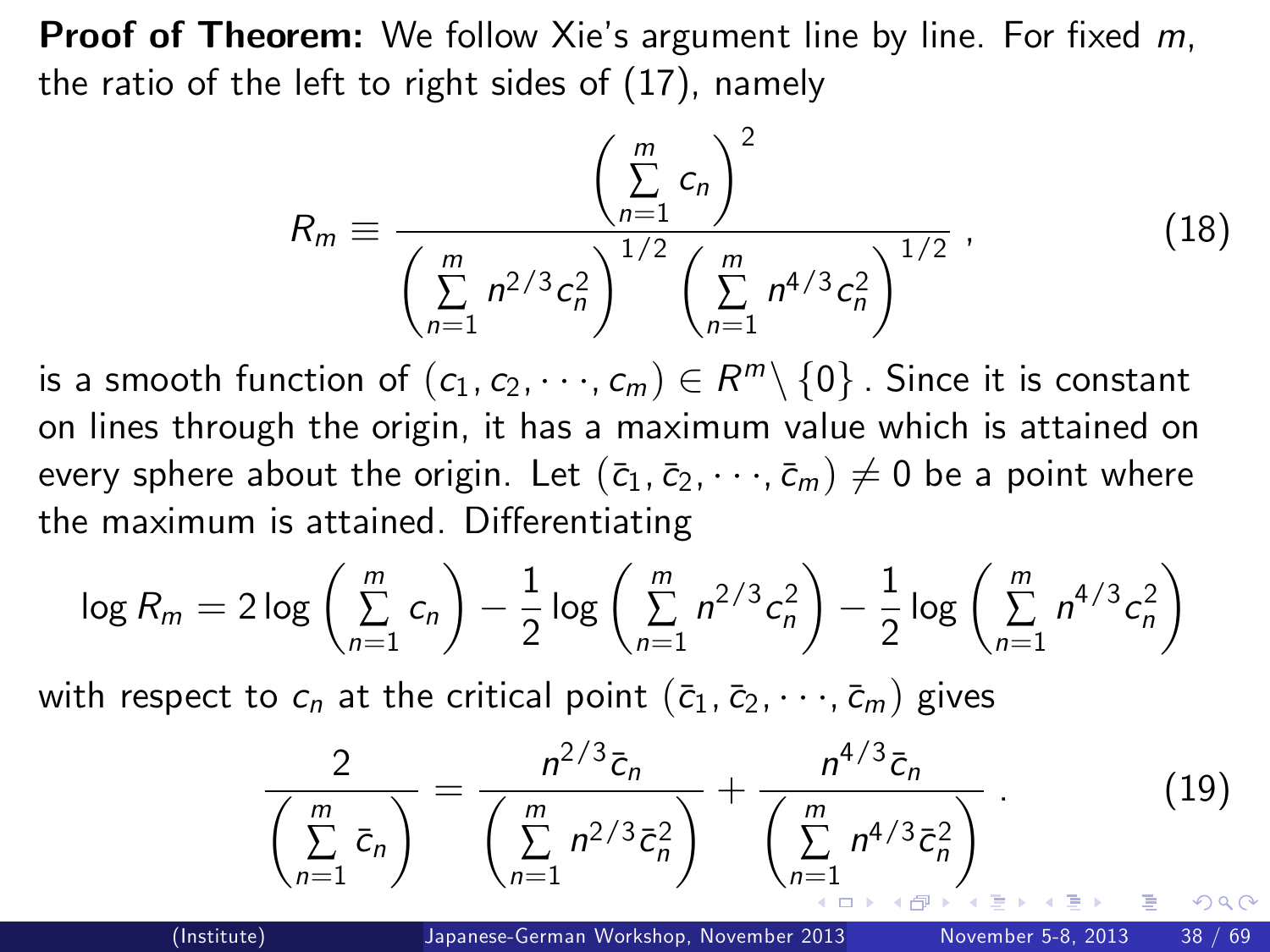Setting

$$
\bar{\mu}_m = \left(\sum_{n=1}^m n^{4/3} \bar{c}_n^2\right) / \left(\sum_{n=1}^m n^{2/3} \bar{c}_n^2\right) ,
$$

and proceeding exactly as before, etc., etc., one obtains

$$
\bar{R}_{m} = \frac{\left(\sum_{n=1}^{m} n^{4/3} \bar{c}_{n}^{2}\right)^{1/2} \left(\sum_{n=1}^{m} \bar{c}_{n}\right)^{2}}{\left(\sum_{n=1}^{m} n^{2/3} \bar{c}_{n}^{2}\right)^{1/2} \left(\sum_{n=1}^{m} n^{4/3} \bar{c}_{n}^{2}\right)}
$$
\n
$$
= \sqrt{\bar{\mu}_{m}} \sum_{n=1}^{m} \frac{4}{\left(\bar{\mu}_{m} + n^{2/3}\right)^{2}} < \sqrt{\bar{\mu}_{m}} \sum_{n=1}^{\infty} \frac{4}{\left(\bar{\mu}_{m} + n^{2/3}\right)^{2}}
$$
\n
$$
< \sqrt{\bar{\mu}_{m}} \int_{0}^{\infty} \frac{4 dx}{\left(\bar{\mu}_{m} + x^{2/3}\right)^{2}} = \sqrt{\bar{\mu}_{m}} \frac{3\pi}{\sqrt{\bar{\mu}_{m}}} = 3\pi.
$$
\n(21)

The comparison of the series with an integral takes the place of the inequality  $\int_{\Omega} G^2 dx \leq \int_{R^3} g^2 dx$  or of Xie's conjecture. Nothing is learned [a](#page-39-0)b[o](#page-37-0)ut the  $\bar{c}_n$  $\bar{c}_n$  $\bar{c}_n$  or  $\bar{\mu}_m$ , and the optmality of the co[ns](#page-37-0)ta[nt](#page-37-0)  $3\pi$  [is](#page-38-0) [n](#page-39-0)o[t p](#page-38-0)r[ov](#page-0-0)[en](#page-68-0).

<span id="page-38-0"></span>, (20)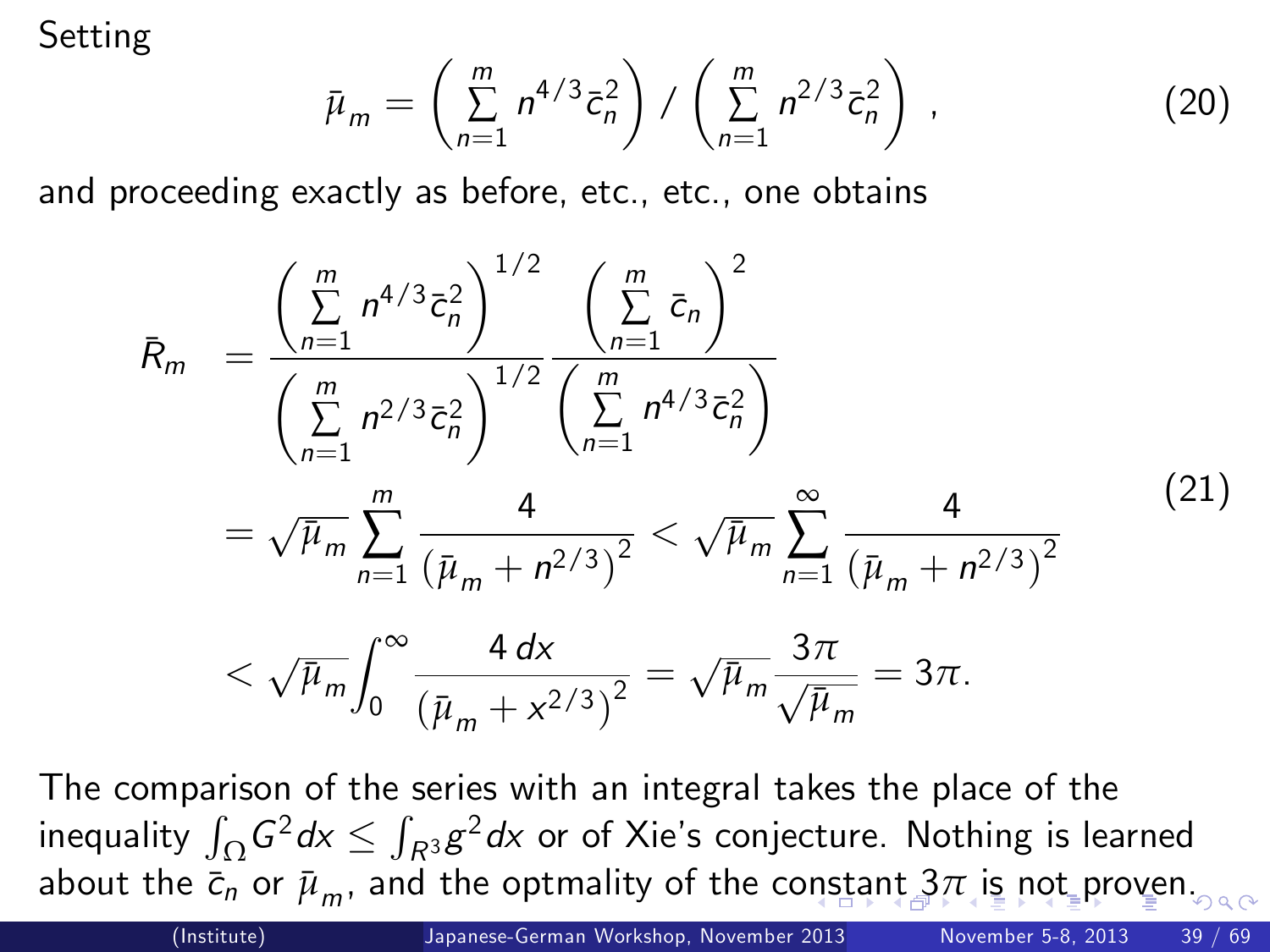**Theorem 2.** In the preceeding proof,  $\bar{\mu}_m \to \infty$  as  $m \to \infty$ .

**Proof:** Since  $R_m$  ( $c_1, \dots, c_m$ ) is constant on lines through the origin, its maxima  $(\bar{c}_1, \bar{c}_2, \dots, \bar{c}_m)$  can be chosen to satisfy the constraint  $\sum_{n=1}^m \bar c_n = 1$ . Assuming that is done, the problem of maximizing  $R_m$ subject to this constraint (that its numerator should equal one) is equivalent to that of minimizing its denominator (or the square of its denominator) subject to this constraint. Thus the maximizing critical points in the 'normalized' proof are points where

$$
f(c_1, \dots, c_m) \equiv \left(\sum_{n=1}^m n^{2/3} c_n^2\right) \left(\sum_{n=1}^m n^{4/3} c_n^2\right) \tag{22}
$$

is minimized subject to the constraint

$$
g(c_1,\dots,c_m)\equiv \sum_{n=1}^m c_n=1. \hspace{1cm} (23)
$$

The maximizing critical points can be found by the method of Lagrange multipliers. The proof is line for line like that we developed trying to prove  $\bar{\mu}_m \rightarrow \infty$  *as m*  $\rightarrow \infty$  in Xie's arguments for the Laplacian and Stokes operator. Since we didn't give the details in tha[t c](#page-38-0)[on](#page-40-0)[t](#page-40-0)[ex](#page-39-0)t [w](#page-38-0)[e](#page-39-0) [w](#page-0-0)[il](#page-38-0)[l n](#page-39-0)[o](#page-40-0)w[.](#page-68-0)  $\Omega$ 

<span id="page-39-0"></span>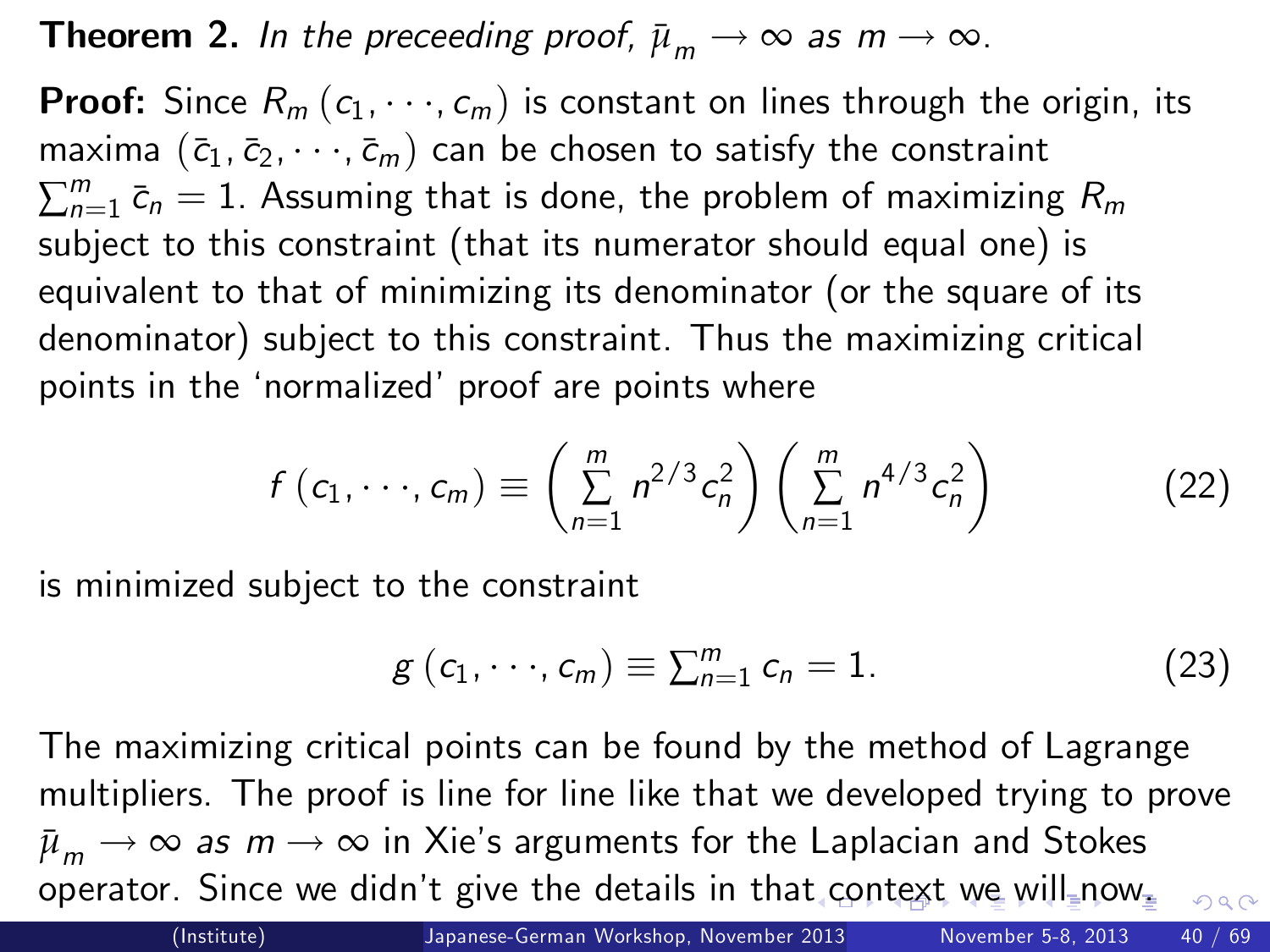**Lemma 1.** In the 'normalized' proof of Theorem 1, the maximizing coefficients  $\bar{c}_n$  satisfy the equations [\(25\)](#page-40-1) below.

**Proof:** If 
$$
(\bar{c}_1, \bar{c}_2, \dots, \bar{c}_m)
$$
 minimizes  $\left(\sum_{n=1}^m n^{2/3} c_n^2\right) \left(\sum_{n=1}^m n^{4/3} c_n^2\right)$  subject to the constraint  $\sum_{n=1}^m c_n = 1$ , there exists a Lagrange multiplier  $\lambda$  such that

$$
2\bar{c}_n n^{2/3}B_m + 2\bar{c}_n n^{4/3}A_m = \lambda, \quad \text{for } n = 1, \cdots, m,
$$
 (24)

where

$$
A_m = \sum_{n=1}^m n^{2/3} \bar{c}_n^2 , \quad B_m = \sum_{n=1}^m n^{4/3} \bar{c}_n^2 .
$$

Multiplying [\(24\)](#page-40-2) by  $\bar{c}_n$ , summing, and using the constraint gives

<span id="page-40-2"></span><span id="page-40-1"></span><span id="page-40-0"></span>
$$
4A_mB_m=\lambda.
$$

Substituting this value for  $\lambda$  into [\(24\)](#page-40-2) gives

$$
\bar{c}_n = \frac{2A_m B_m}{n^{2/3} B_m + n^{4/3} A_m}, \quad \text{for } n = 1, \dots, m. \tag{25}
$$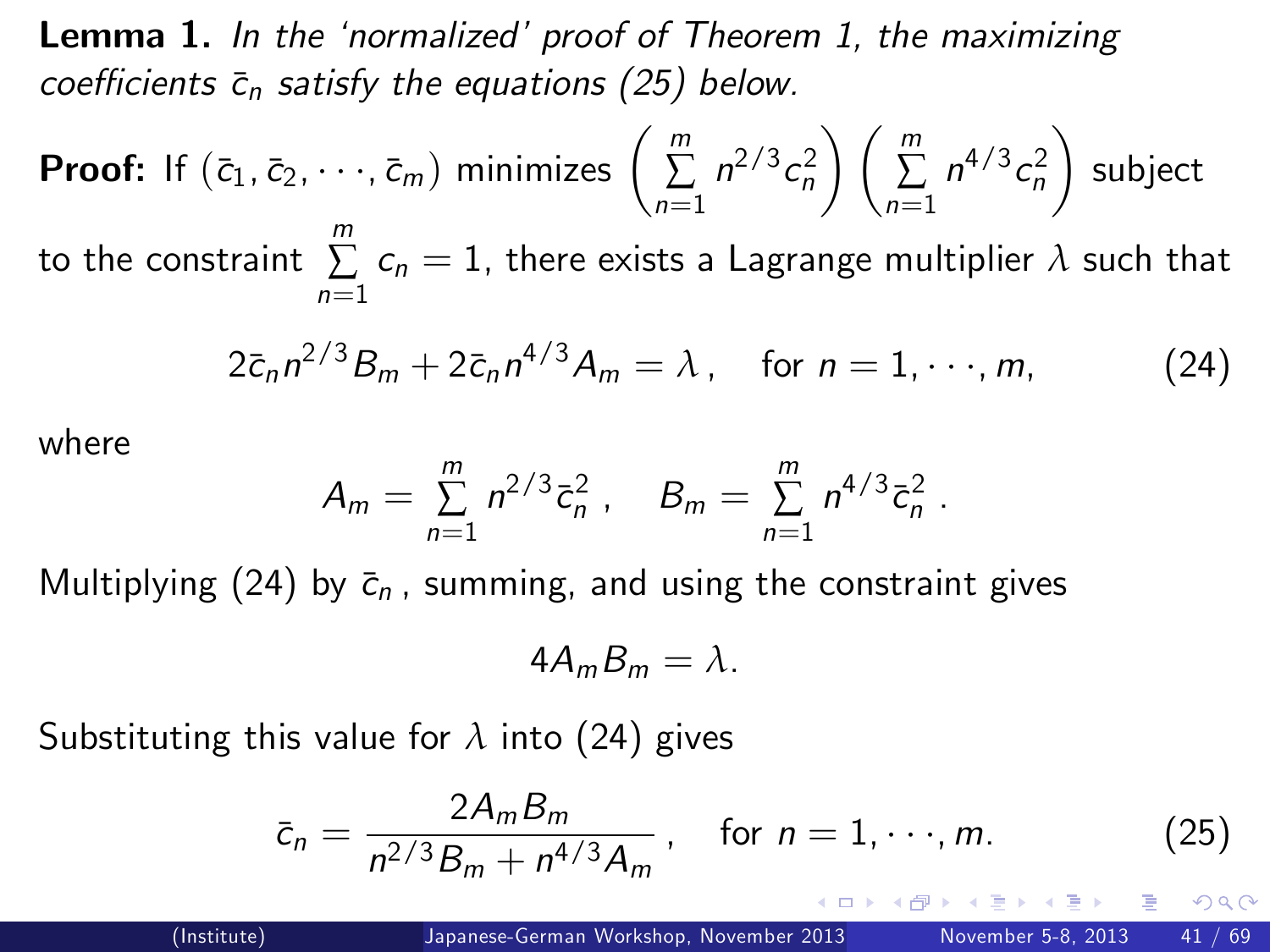**Lemma 2.**  $\bar{\mu}_m \equiv B_m / A_m$  is a root of the equation

<span id="page-41-2"></span>
$$
f_m(\mu) \equiv \sum_{n=1}^m \frac{1}{\left(\mu + n^{2/3}\right)^2} \left[\frac{\mu}{n^{2/3}} - 1\right] = 0. \tag{26}
$$

Proof. Square [\(25\)](#page-40-1), multiply by  $n^{2/3}$ , and sum to obtain

$$
A_m = 4A_m^2 B_m^2 \sum_{n=1}^m \frac{n^{2/3}}{(n^{2/3}B_m + n^{4/3}A_m)^2}
$$
  
=  $4A_m B_m \sum_{n=1}^m \frac{1}{(\bar{\mu}_m + n^{2/3})^2} \left(\frac{\bar{\mu}_m}{n^{2/3}}\right).$  (27)

Similarly, square [\(25\)](#page-40-1), multiply by  $n^{4/3}$ , and sum to obtain

$$
B_m = 4A_m^2 B_m^2 \sum_{n=1}^m \frac{n^{4/3}}{(n^{2/3}B_m + n^{4/3}A_m)^2}
$$
  
= 
$$
4B_m^2 \sum_{n=1}^m \frac{1}{(\bar{\mu}_m + n^{2/3})^2}.
$$
 (28)

Finally, multiply [\(28\)](#page-41-0) by  $A_m/B_m$  and subtract from [\(27\)](#page-41-1) to obtain [\(26\)](#page-41-2) with  $\bar{\mu}_m$  in place of  $\mu$ .

<span id="page-41-1"></span><span id="page-41-0"></span>

つひひ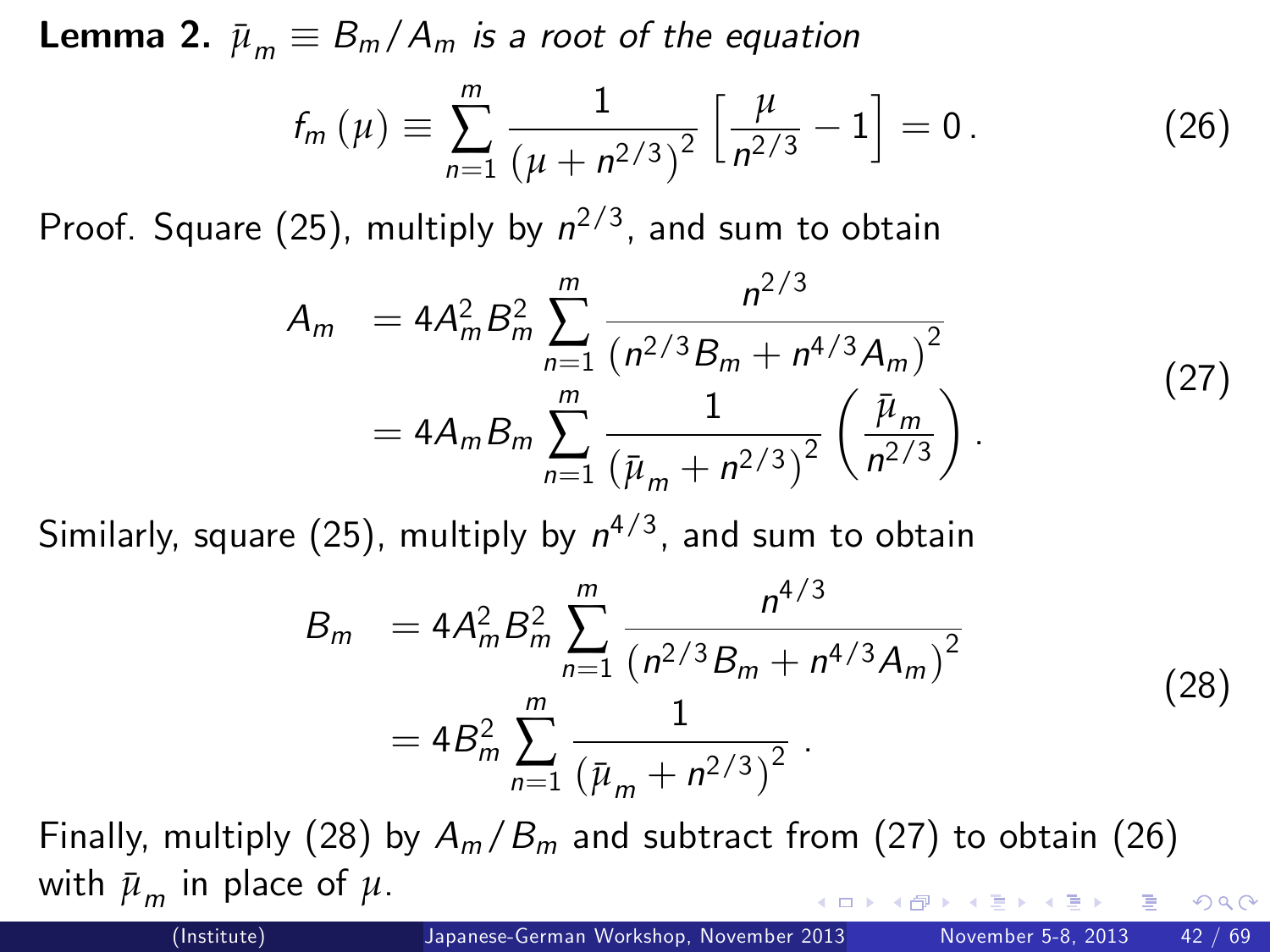So  $\mu = {\bar \mu}_{\mathsf{m}}$  is a root of

$$
f_m(\mu) \equiv \sum_{n=1}^m \frac{1}{(\mu + n^{2/3})^2} \left[ \frac{\mu}{n^{2/3}} - 1 \right] = 0.
$$

 ${\sf Lemma~3.}$  Since  $f_m\left(\mu\right)<0$  for  $\mu<1,$  and  $f_m\left(\mu\right)>0$  for  $\mu>m^{2/3},$  all roots of  $f_m\left(\mu\right)=0$  lie in the interval  $\left[1, m^{2/3}\right]$  . Furthermore, the convergence

$$
f_m(\mu) \to f_{\infty}(\mu) \equiv \sum_{n=1}^{\infty} \frac{1}{(\mu + n^{2/3})^2} \left[ \frac{\mu}{n^{2/3}} - 1 \right]
$$
 (29)

is uniform for  $\mu$  in any bounded subinterval of  $[0, \infty)$ .

Proof: These claims are obvious.

**Lemma 4.**  $f_{\infty}(u) < 0$  for all  $u \in [0, \infty)$ .

Proof: Obviously,  $f_{\infty}(u) < 0$  for  $u \in [0, 1]$ . For every  $u > 0$ , we can compare  $f_{\infty}(\mu)$  with the integral

$$
f_{int}(\mu) \equiv \int_0^\infty \frac{1}{(\mu + x^{2/3})^2} \left[ \frac{\mu}{x^{2/3}} - 1 \right] dx.
$$
 (30)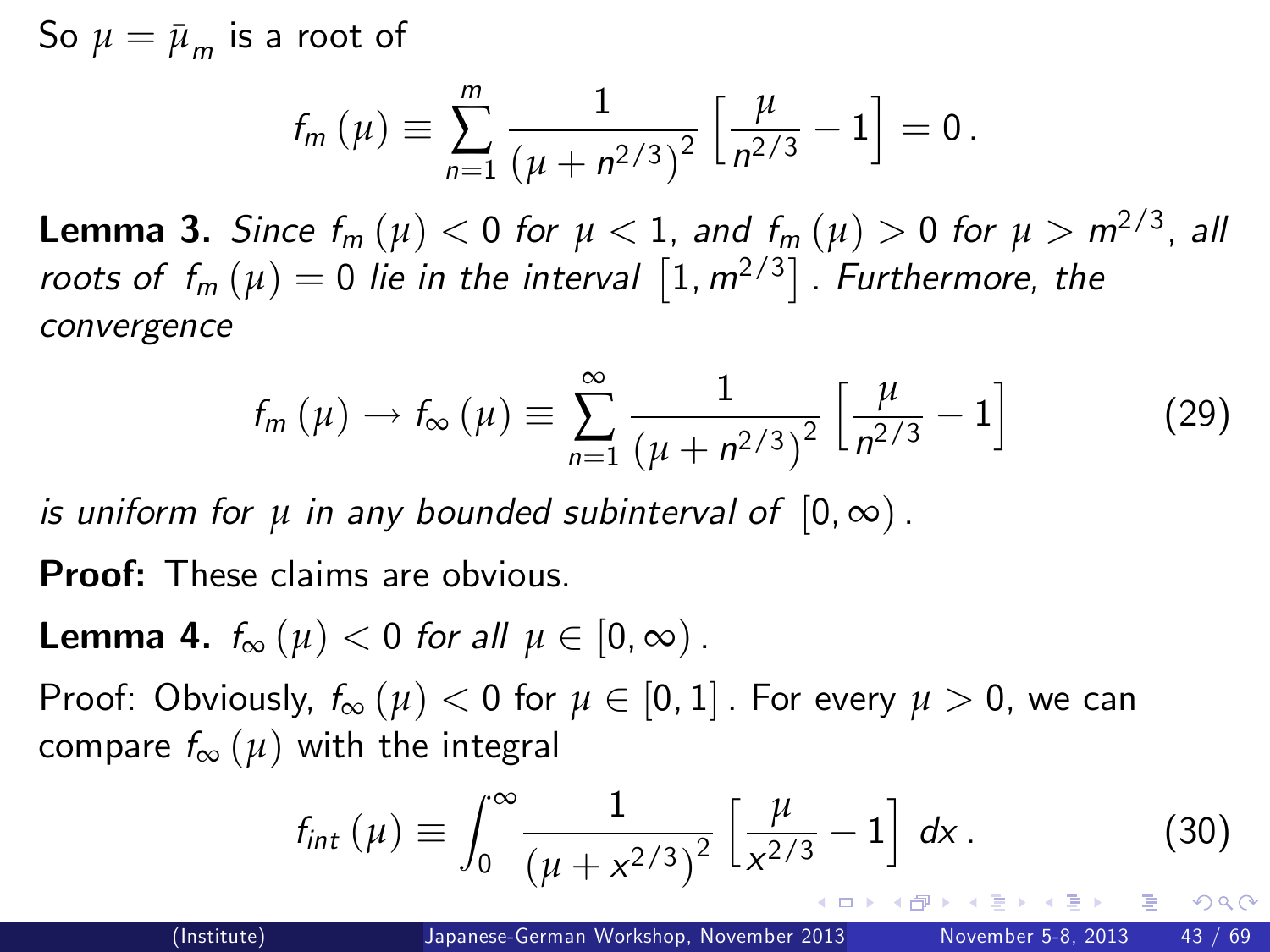Remarkably, for all  $\mu > 0$ , the integral in x,

$$
f_{int} (\mu) \equiv \int_0^\infty \frac{1}{(\mu + x^{2/3})^2} \left[ \frac{\mu}{x^{2/3}} - 1 \right] dx
$$
  
= 
$$
\left[ 3 \frac{x^{5/3}}{\mu^3 + x^2} - 3 \mu \frac{x}{\mu^3 + x^2} + 3 \mu^2 \frac{x^{1/3}}{\mu^3 + x^2} \right]_0^\infty = 0.
$$

The series  $f_{\infty}(\mu) < f_{int}(\mu)$  for all  $\mu > 1$ , but the proof is a bit tedious because the integrand is not monotonically decreasing in  $x$ . It decreases monotonically from  $+\infty$  to a negative value of  $\left(17\sqrt{17}-71\right)/16\mu^2$  at

 $\alpha=\frac{1}{8}\mu^{3/2}\left(\sqrt{17}+3\right)^{3/2}$  , and then increases monotonically toward 0 as  $x \rightarrow \infty$ . Fortunately, the integral over (0, 1] exceeds the first term of the series by an amount that dominates the comparison.

We can now complete the proof of Theorem 2. Since the sequence of functions  $f_m(\mu)$  is uniformly convergent to the negative function  $f_\infty(\mu)$  on every bounded subinterval of  $[0, \infty)$ , the roots of  $f_m(\mu) = 0$  are pushed out further and further to the right as *m* increases. Thus  $\bar{\mu}_m \to \infty$ , as  $m \rightarrow \infty$ .<br>(Institute)  $\Omega$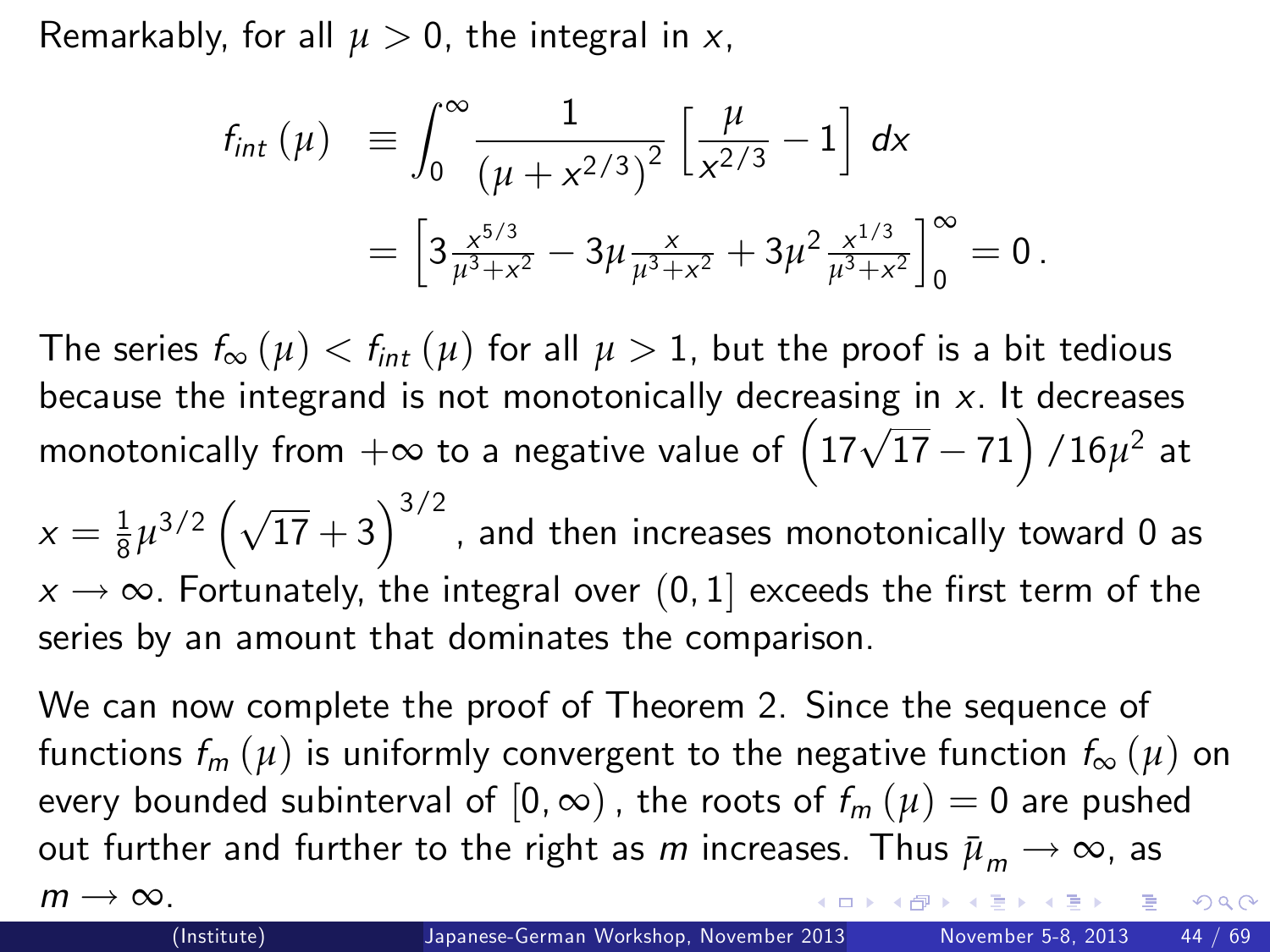Next we seek conditions on a given sequence  $\{a_n\}$  that will ensure

$$
\left(\sum_{n=1}^{\infty} a_n c_n\right)^2 \leq 3\pi \left(\sum_{n=1}^{\infty} n^{2/3} c_n^2\right)^{1/2} \left(\sum_{n=1}^{\infty} n^{4/3} c_n^2\right)^{1/2}
$$

for every other sequence  ${c_n}$ . Simply following the proof of Theorem 1, in which every  $a_n = 1$ , we find at the end that it suffices to asume

$$
\limsup_{\mu \to \infty} \sum_{n=1}^{\infty} \frac{4a_n^2}{\left(\mu^{3/4} + \mu^{-1/4} n^{2/3}\right)^2} \le 3\pi \tag{31}
$$

along with an assumption replacing Lemma 4, to ensure that  $\bar{\mu}_m \rightarrow \infty$  as  $m \rightarrow \infty$ . We interpret the sum in [\(31\)](#page-44-1) as a weighted average, noting that

$$
\int_0^\infty \frac{4 \, dx}{\left(\mu^{3/4} + \mu^{-1/4} x^{2/3}\right)^2} = 3\pi \,, \quad \text{for all } \mu > 0,\tag{32}
$$

<span id="page-44-1"></span><span id="page-44-0"></span> $\Omega$ 

and that the integrand is a decreasing function of  $x$ , which becomes smaller and more nearly constant over ever longer intervals of  $x$ , as  $\mu \rightarrow \infty$ . The assumption replacing Lemma 4 is that

$$
f_{\infty}\left(\mu\right) \equiv \sum_{n=1}^{\infty} \frac{a_n^2}{\left(\mu + n^{2/3}\right)^2} \left[\frac{\mu}{n^{2/3}} - 1\right] < 0, \text{ for all } \mu \in [0, \infty).
$$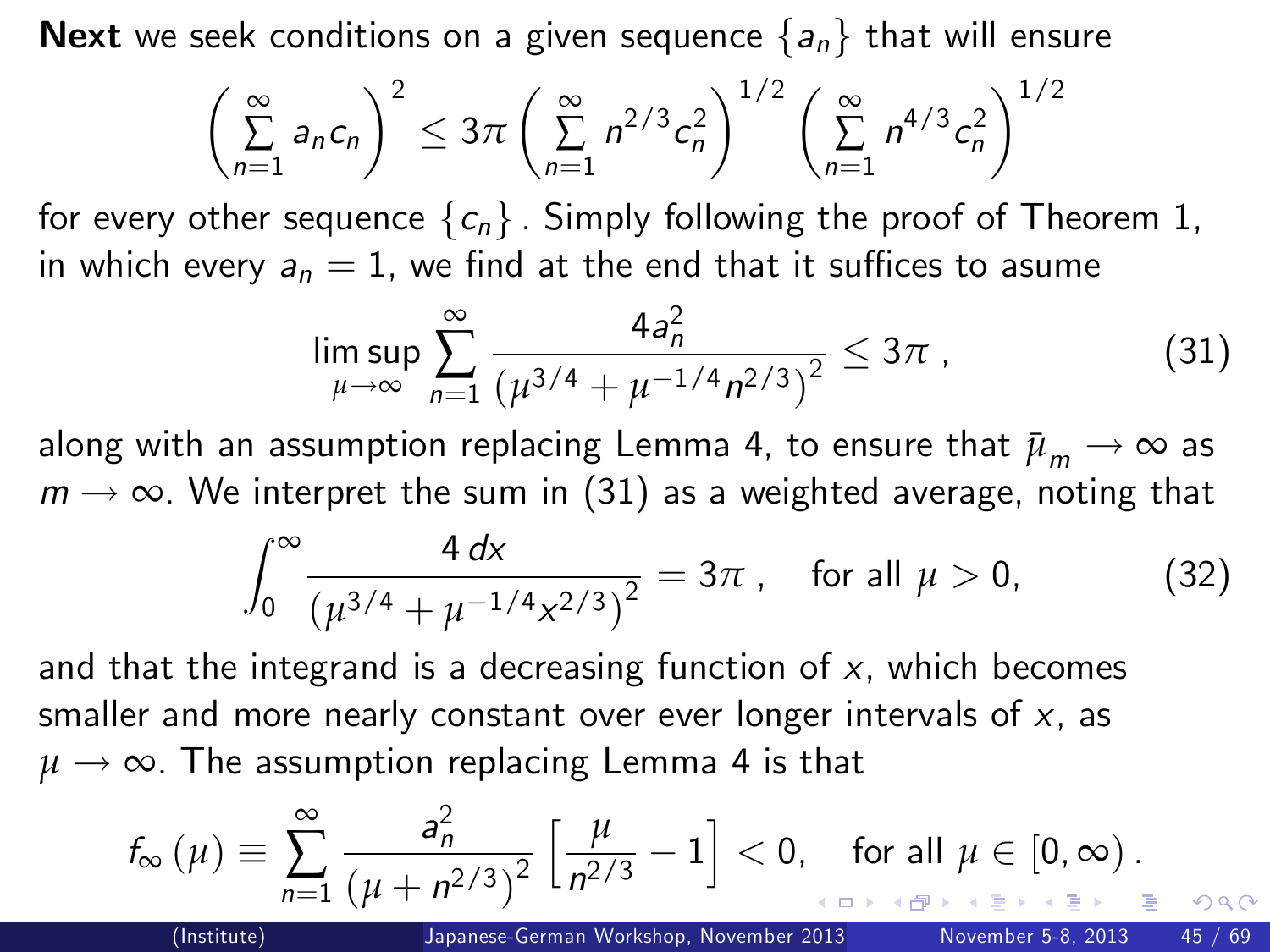**Theorem 3.** Let  $a_1, a_2, \cdots$  be a sequence of real numbers satisfying [\(34\)](#page-45-1) and [\(35\)](#page-45-2) below. Then, for any other sequence  $c_1, c_2, \dots$ , one has

$$
\left(\sum_{n=1}^{\infty} a_n c_n\right)^2 \leq 3\pi \left(\sum_{n=1}^{\infty} n^{2/3} c_n^2\right)^{1/2} \left(\sum_{n=1}^{\infty} n^{4/3} c_n^2\right)^{1/2}.
$$
 (33)

The first assumption about  $\{a_n\}$  is that large averages of the numbers  ${a_n^2}$  tend to values less than or equal to 1, in the sense that

<span id="page-45-2"></span><span id="page-45-1"></span><span id="page-45-0"></span>
$$
\limsup_{\mu \to \infty} \sum_{n=1}^{\infty} \frac{4a_n^2}{\left(\mu^{3/4} + \mu^{-1/4} n^{2/3}\right)^2} \leq 3\pi \ . \tag{34}
$$

The second hypothesis is that the 'first terms' of the sequence  $\{a_n\}$ , which are weighted positively, i.e., those for  $n<\mu^{3/2}$ , should not be too large relative to the 'later terms', which are weighted negatively, in the sense that

$$
f_{\infty}(\mu) \equiv \sum_{n=1}^{\infty} \frac{a_n^2}{(\mu + n^{2/3})^2} \left[ \frac{\mu}{n^{2/3}} - 1 \right] < 0, \text{ for all } \mu \in [0, \infty).
$$
 (35)

Note that [\(35\)](#page-45-2) is a test to be satisfied for every 'di[vi](#page-46-0)[di](#page-44-0)[ng](#page-45-0) [p](#page-44-0)[oi](#page-45-0)[nt](#page-46-0)',  $\mu^{3/2} \geq 0$  $\mu^{3/2} \geq 0$  $\mu^{3/2} \geq 0$  $\mu^{3/2} \geq 0$ .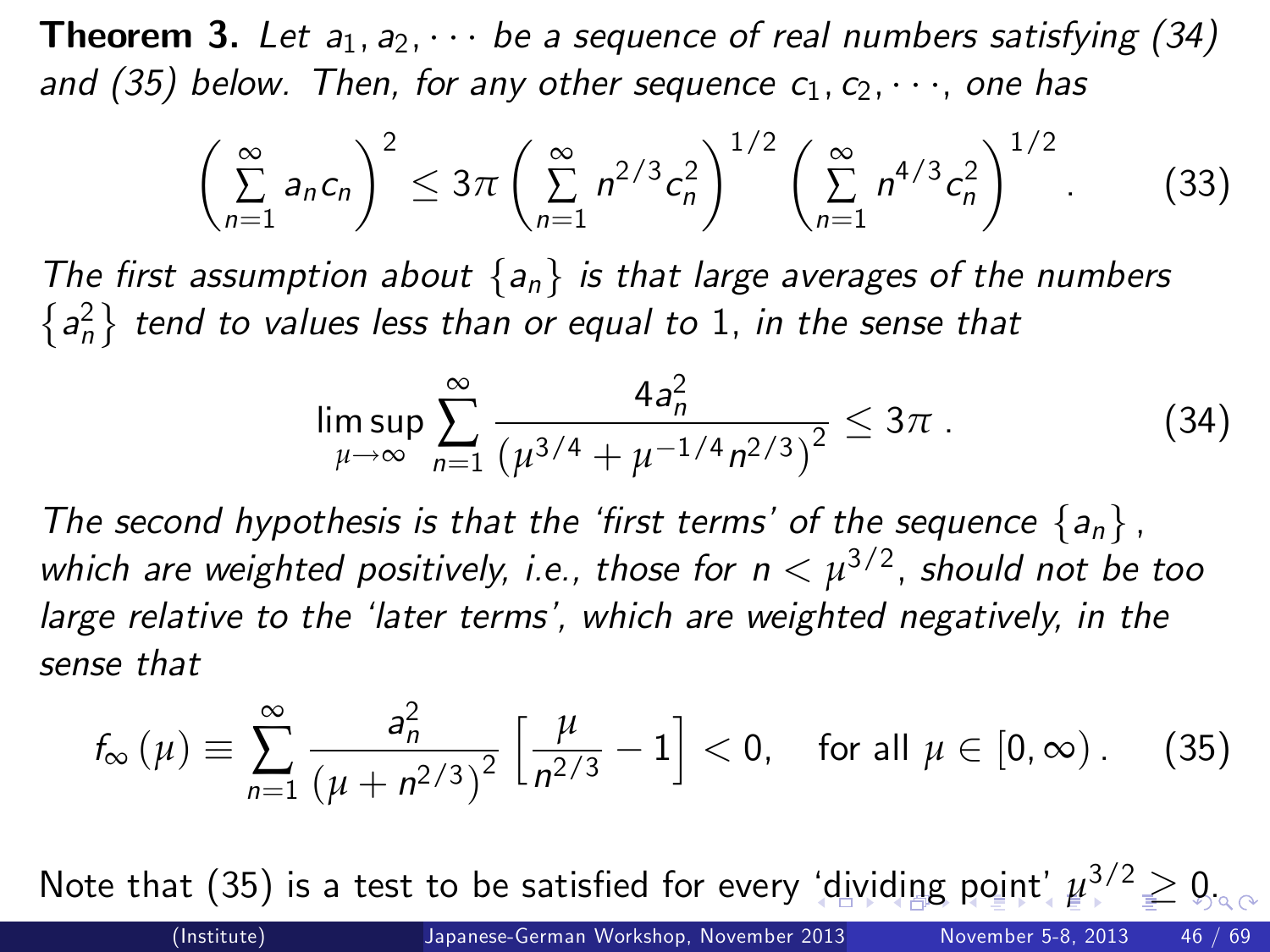**Proof:** We begin the proof as we did Theorem 1, following Xie's argument for the Laplacian line by line. For fixed m, let  $(\bar{c}_1, \bar{c}_2, \dots, \bar{c}_m)$  maximize

$$
R_m \equiv \frac{\left(\sum_{n=1}^m a_n c_n\right)^2}{\left(\sum_{n=1}^m n^{2/3} c_n^2\right)^{1/2} \left(\sum_{n=1}^m n^{4/3} c_n^2\right)^{1/2}} \,,
$$

etc., etc., etc.. In the end, without yet using our hypotheses, we find that

<span id="page-46-0"></span>
$$
\bar{R}_{m} = \sqrt{\bar{\mu}_{m}} \sum_{n=1}^{m} \frac{4a_{n}^{2}}{\left(\bar{\mu}_{m} + n^{2/3}\right)^{2}} \leq \sum_{n=1}^{\infty} \frac{4a_{n}^{2}}{\left(\bar{\mu}_{m}^{3/4} + \bar{\mu}_{m}^{-1/4}n^{2/3}\right)^{2}} \equiv B_{m}.
$$
\n(36)

Thus,  $\{\bar{R}_m\}$  is an increasing sequence of numbers bounded by another sequence  ${B_m}$ . Our hypothesis [\(34\)](#page-45-1) is that lim sup $_{m\to\infty}$   $B_m \leq 3\pi$ provided  $\bar{\mu}_m \to \infty$  as  $m \to \infty$ . It therefore follows that  $\bar{R}_m \leq 3\pi$  for all m, if $\bar{\mu}_m \to \infty$  $\bar{\mu}_m \to \infty$  $\bar{\mu}_m \to \infty$  as  $m \to \infty$ . We will show this now [usin](#page-45-0)[g](#page-47-0) [o](#page-45-0)[ur](#page-46-0) [h](#page-45-0)[yp](#page-46-0)o[th](#page-45-0)[es](#page-46-0)[is](#page-47-0) [\(](#page-0-0)[35\)](#page-45-2).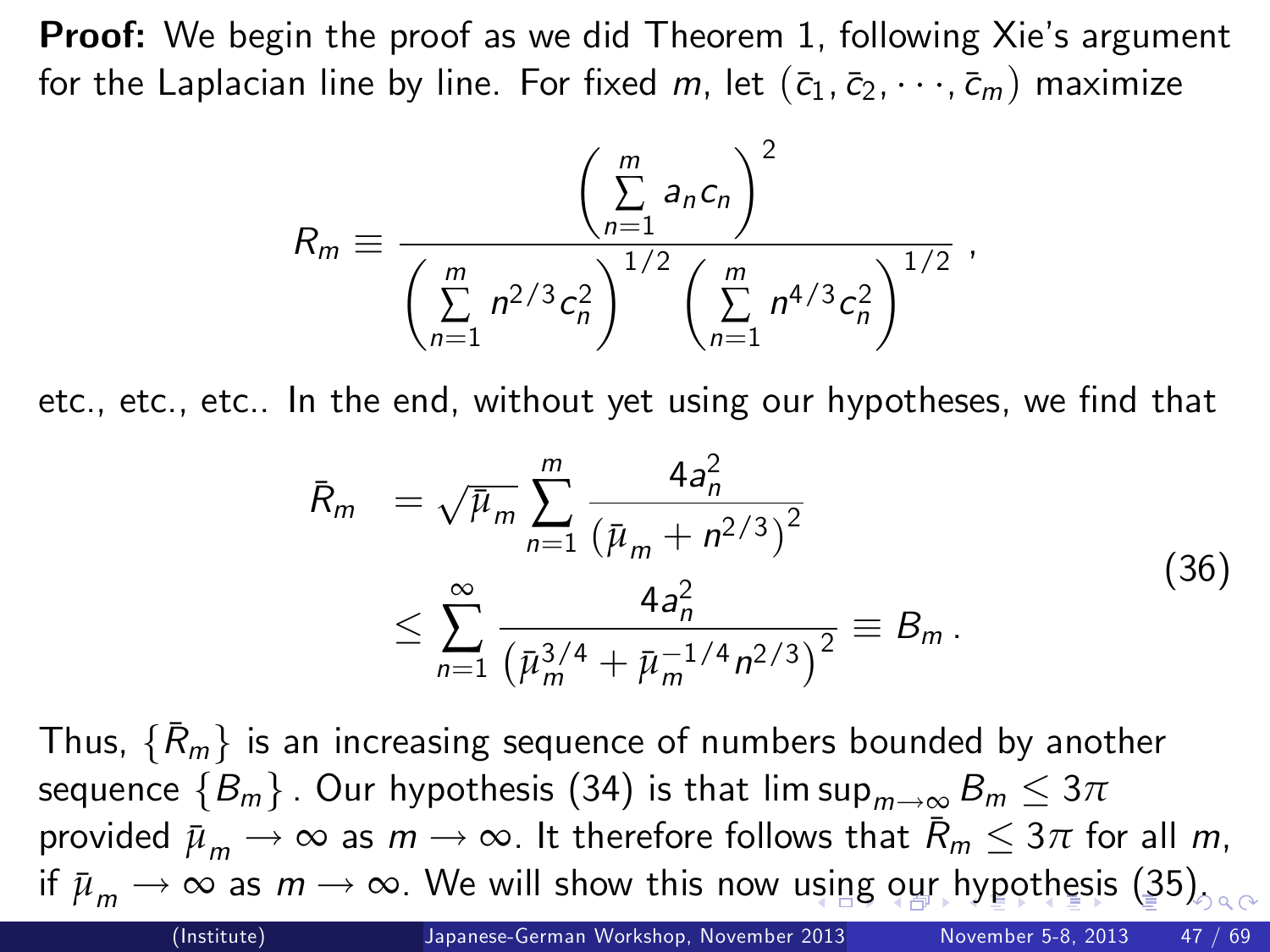**Lemma 5.**  $\bar{\mu}_m \rightarrow \infty$  as  $m \rightarrow \infty$  in the proof of Theorem 3. Proof: (similarly to Theorem 2 and its lemmas 1,2,3,4). Since  $R_m$   $(c_1, \dots, c_m)$  is constant on lines through the origin, its maxima  $(\bar{c}_1, \bar{c}_2, \cdots, \bar{c}_m)$  can be 'normalized' to satisfy the constraint  $\sum\limits_{n=1}^m$  $\sum$  a<sub>n</sub>c<sub>n</sub> = 1, that its numerator should equal 1, while the square of its denom that its numerator should equal 1, while the square of its denominator<br> $\begin{pmatrix} m & 2/3 & 2 \end{pmatrix}$   $\begin{pmatrix} m & 4/3 & 2 \end{pmatrix}$  $\sum_{n=1}$  $n^{2/3}c_n^2$  $\left\langle \right\rangle / \left\langle \frac{m}{2} \right\rangle$  $\sum_{n=1}$  $n^{4/3}c_n^2$ /. is minimized. The normalized critical points are shown by the method of Lagrange multipliers to satisfy

$$
\bar{c}_n = \frac{2a_n A_m B_m}{n^{2/3} B_m + n^{4/3} A_m}, \quad \text{for } n = 1, \dots, m,
$$
 (37)

and then, continuing as before,  ${\bar \mu}_m$  is shown to be a root of the equation

<span id="page-47-0"></span>
$$
f_m(\mu) \equiv \sum_{n=1}^m \frac{a_n^2}{(\mu + n^{2/3})^2} \left[ \frac{\mu}{n^{2/3}} - 1 \right] = 0.
$$

Such roots are 'pushed' to  $\infty$  using our hypothesis [\(35\)](#page-45-2) that

$$
f_{\infty}\left(\mu\right) \equiv \sum_{n=1}^{\infty} \frac{a_n^2}{\left(\mu + n^{2/3}\right)^2} \left[\frac{\mu}{n^{2/3}} - 1\right] < 0, \quad \text{for all } \mu \in [0, \infty).
$$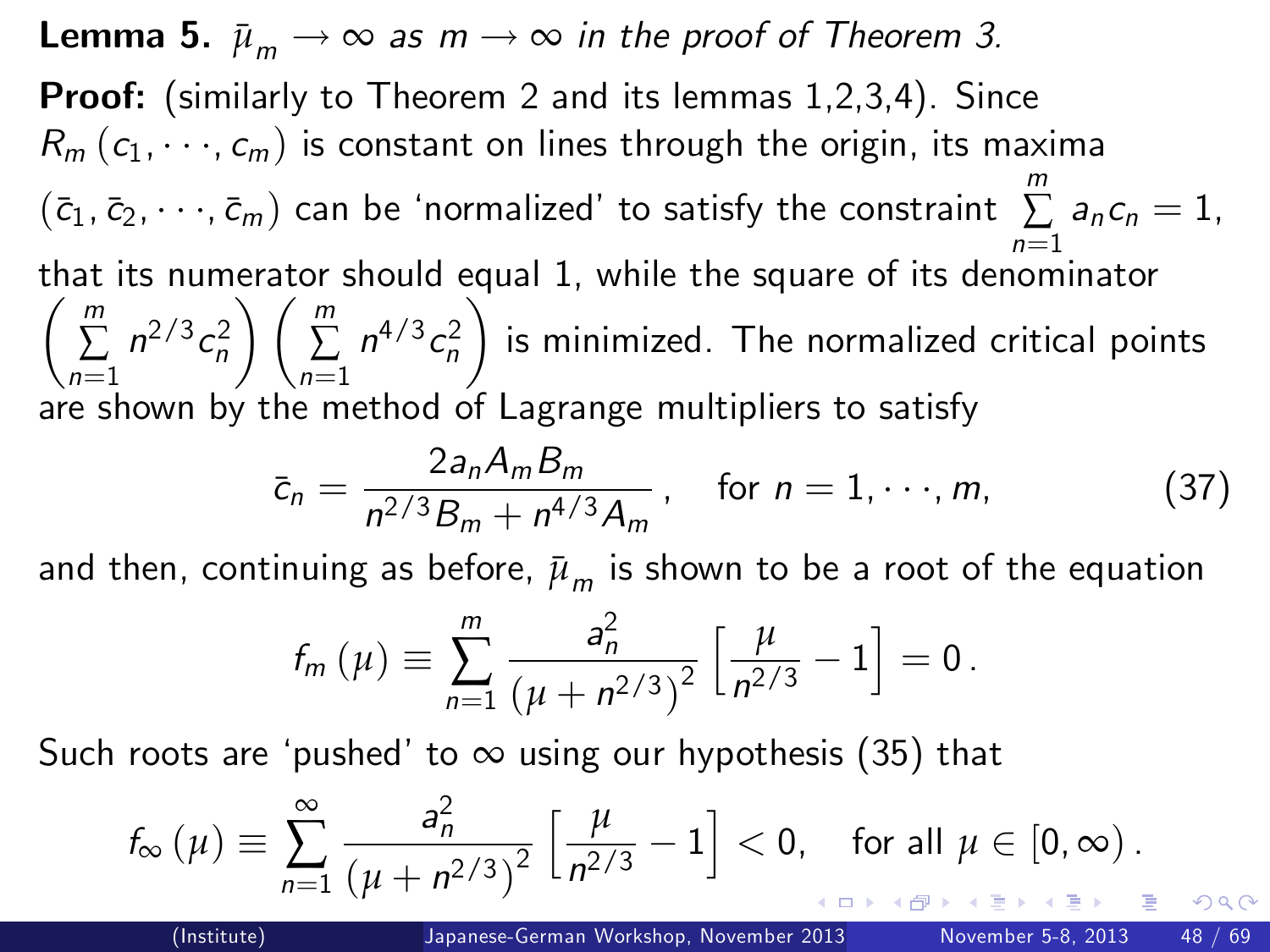Let us try to prove, as a corollary of Theorem 3, that a Fourier sine series  $f(y) = \sum_{n=1}^{\infty} c_n$  sin  $ny$  satisfies the inequality

<span id="page-48-2"></span>
$$
\sup_{(-\pi,\pi)}|f|^2 \leq \frac{3}{2}\left\|f^{(1/3)}\right\|_{L^2(-\pi,\pi)}\left\|f^{(2/3)}\right\|_{L^2(-\pi,\pi)}.\tag{38}
$$

To that end, consider a fixed value of  $y \in (-\pi, \pi)$ , and let  $a_n = \sin ny$ . We need to verify two hypotheses. Note that the proposed constant is half of what it was for a cosine series. Consequently the limit in the first hypothesis, [\(34\)](#page-45-1), must be reduced by half. For the proof of the following lemma I am greatful to my colleague, Professor John Fournier.

**Lemma 6.** For every nonzero  $y \in (-\pi, \pi)$ ,

<span id="page-48-1"></span><span id="page-48-0"></span>
$$
\sum_{n=1}^{\infty} \frac{4 \sin^2 ny}{\left(\mu^{3/4} + \mu^{-1/4} n^{2/3}\right)^2} \to \frac{3\pi}{2}, \quad \text{as } \mu \to \infty.
$$
 (39)

**Proof:** Using the identity  $\sin^2 \theta = \frac{1}{2} - \frac{1}{2} \cos 2\theta$ , one has

$$
\sqrt{\mu}\sum_{n=1}^{\infty}\frac{\sin^2 ny}{(\mu+n^{2/3})^2}=\frac{\sqrt{\mu}}{2}\sum_{n=1}^{\infty}\frac{1}{(\mu+n^{2/3})^2}-\frac{\sqrt{\mu}}{2}\sum_{n=1}^{\infty}\frac{\cos 2ny}{(\mu+n^{2/3})^2}.
$$
\n(Institute)

\nJapanese-German Workshop, November 2013

\nNovember 5-8, 2013

\n49 / 69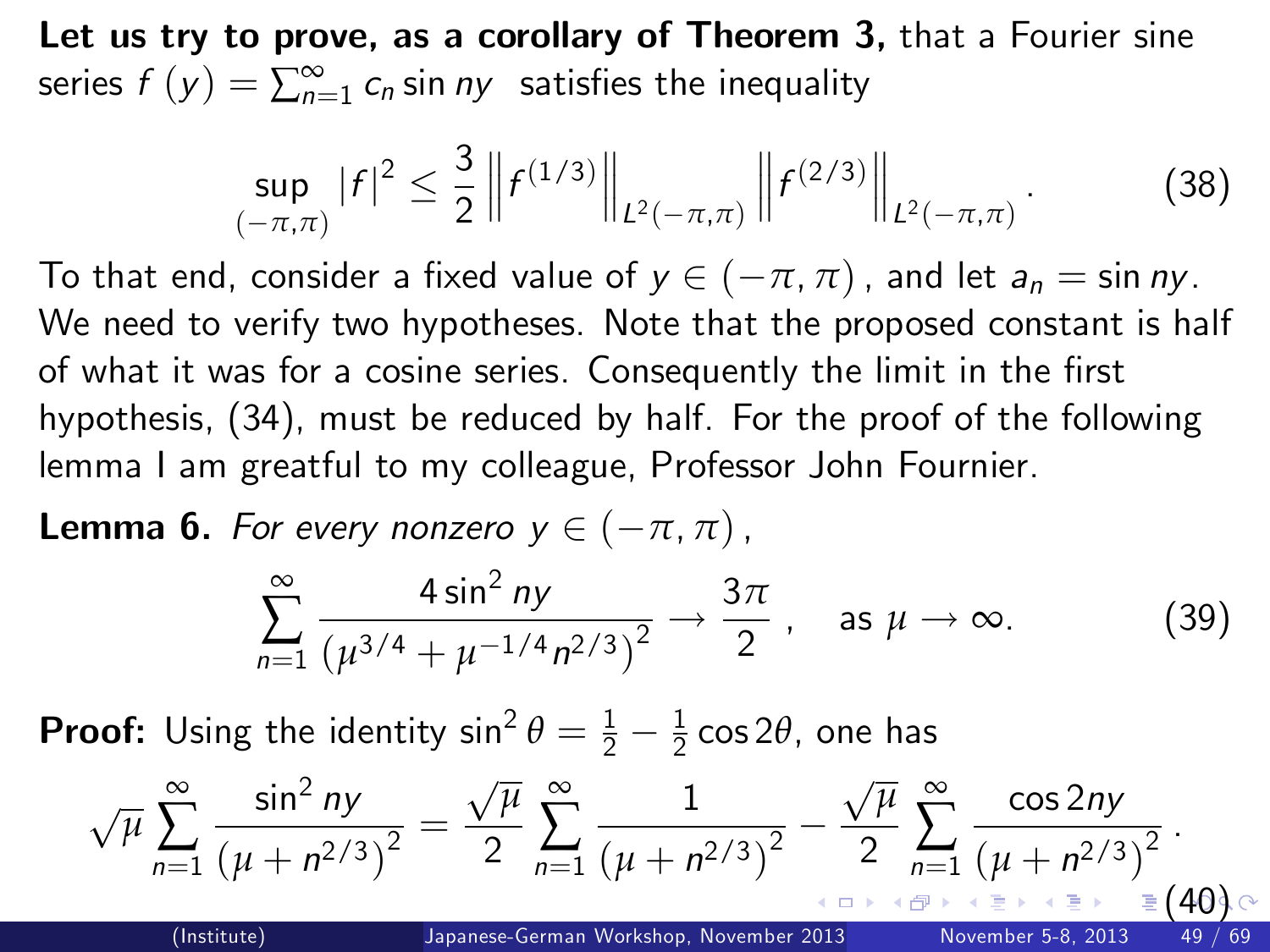The first sum on the right tends to  $3\pi/8$  as  $\mu \to \infty$ , since

$$
\frac{\sqrt{\mu}}{2}\int_0^\infty \frac{dx}{\left(\mu+x^{2/3}\right)^2}=\frac{3\pi}{8},\quad \text{for all }\mu>0,
$$

and

$$
0<\int_0^\infty \frac{dx}{\left(\mu+x^{2/3}\right)^2}-\sum_{n=1}^\infty \frac{1}{\left(\mu+n^{2/3}\right)^2}<\frac{1}{2\mu^2}\,.
$$

The second term on the right of [\(40\)](#page-48-1) tends to zero as  $\mu \to \infty$ , for every nonzero  $y \in (-\pi, \pi)$  . To show this, let  $z = e^{i2y}$ , so that  $z^n = e^{i2ny}$  and  $\text{Re } z^n = \cos 2ny$ . Then

$$
\sqrt{\mu} \sum_{n=1}^{\infty} \frac{\cos 2ny}{(\mu + n^{2/3})^2} = \text{Re } \sqrt{\mu} \sum_{n=1}^{\infty} \frac{z^n}{(\mu + n^{2/3})^2},
$$

and it will suffice to show that

<span id="page-49-0"></span>
$$
\sqrt{\mu}\left(1-z\right)\sum_{n=1}^{\infty}\frac{z^n}{\left(\mu+n^{2/3}\right)^2}\to 0\ ,\quad \text{as }\mu\to\infty,\tag{41}
$$

for all  $z \in C$  satisfying  $|z| = 1$  an[d](#page-48-0)  $z \neq 1$ . To t[his](#page-48-0) [en](#page-50-0)d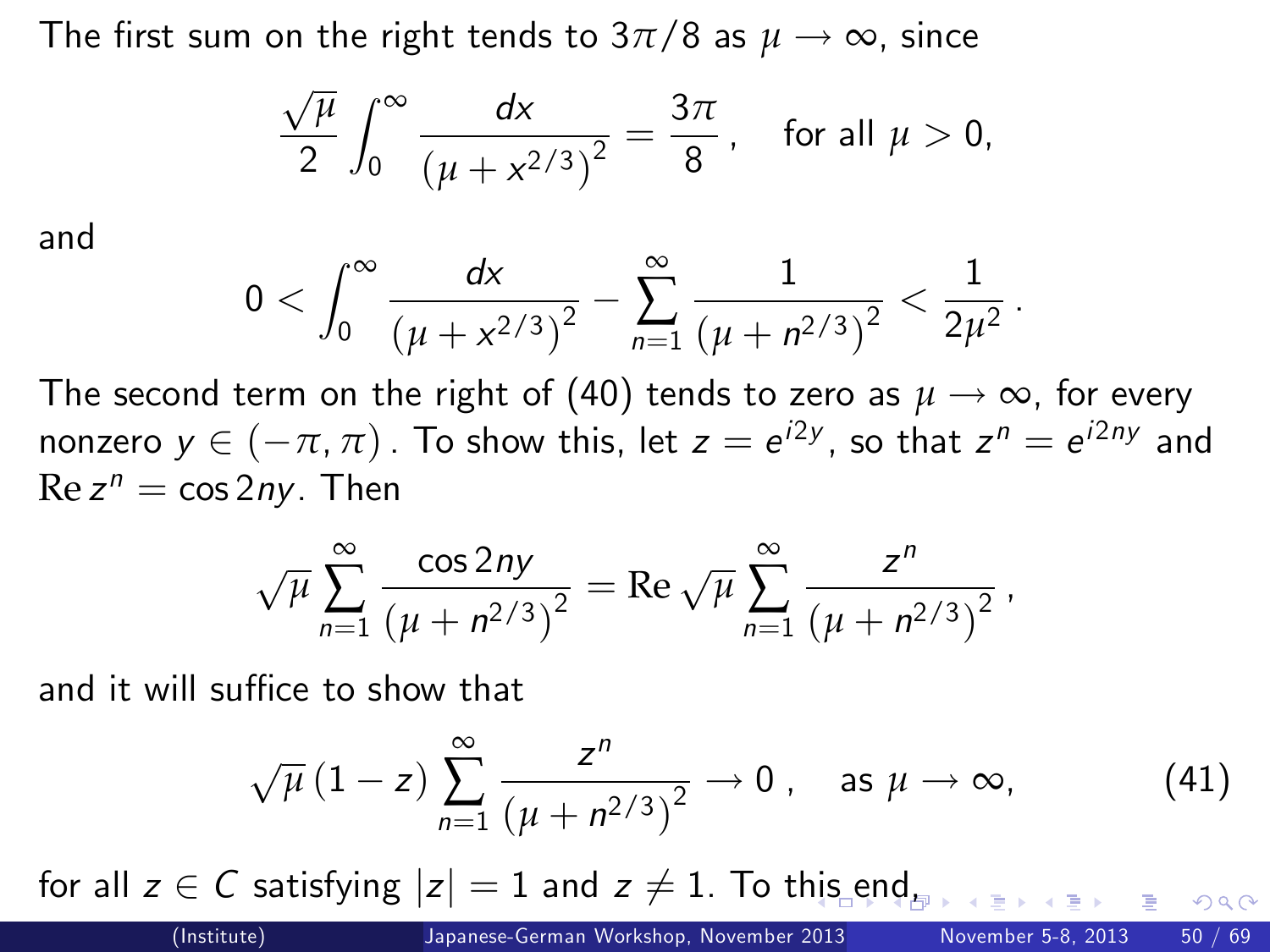let 
$$
c_n(\mu) \equiv \frac{\sqrt{\mu}}{(\mu + n^{2/3})^2}
$$
. Then

$$
\sqrt{\mu} (1-z) \sum_{n=1}^{\infty} \frac{z^n}{(\mu + n^{2/3})^2} =
$$
  
= (1-z) (c<sub>1</sub>z<sup>1</sup> + c<sub>2</sub>z<sup>2</sup> + c<sub>3</sub>z<sup>3</sup> + c<sub>4</sub>z<sup>4</sup> + ...)  
= c<sub>1</sub>z<sup>1</sup> + [(c<sub>2</sub> - c<sub>1</sub>) z<sup>2</sup> + (c<sub>3</sub> - c<sub>2</sub>) z<sup>3</sup> + (c<sub>4</sub> - c<sub>3</sub>) z<sup>4</sup> + ...].

Since  $c_{n+1} (\mu) - c_n (\mu) < 0$  and  $|z| = 1$ ,

$$
\left| \sqrt{\mu} (1-z) \sum_{n=1}^{\infty} \frac{z^n}{(\mu + n^{2/3})^2} \right| \le
$$
  
\n
$$
\leq |c_1 (\mu)| |z^1| + |c_2 (\mu) - c_1 (\mu)| |z^2| + |c_3 (\mu) - c_2 (\mu)| |z^3| + \cdots
$$
  
\n
$$
= c_1 (\mu) + (c_1 (\mu) - c_2 (\mu)) + (c_2 (\mu) - c_3 (\mu)) + \cdots
$$
  
\n
$$
= 2c_1 (\mu) \rightarrow 0, \text{ as } \mu \rightarrow \infty.
$$

Thus the second term on the right of [\(40\)](#page-48-1) tends to zero as  $\mu \to \infty$ , completing the proof of Lemma 6.

<span id="page-50-0"></span>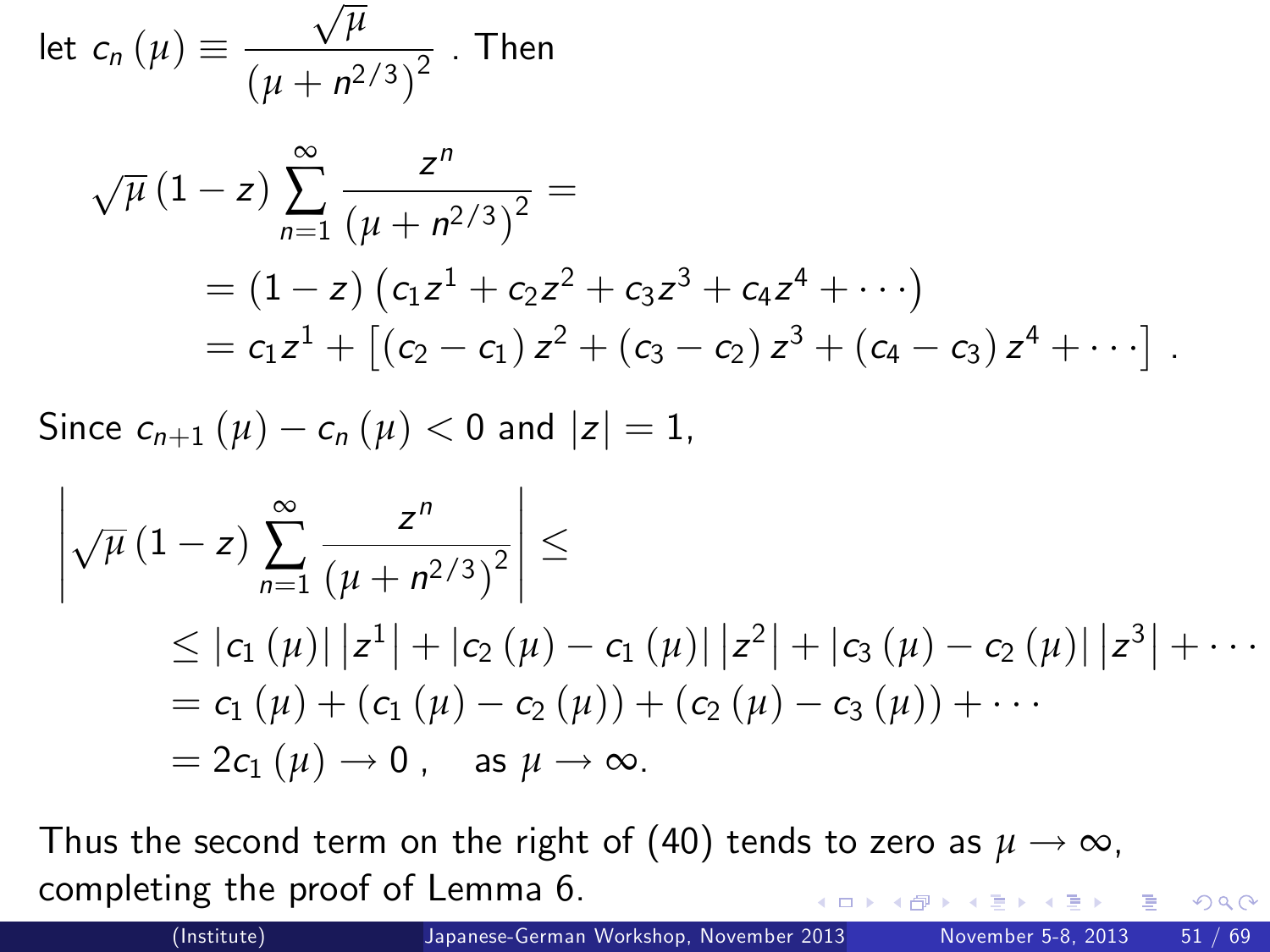The second hypothesis to be checked is that, for every fixed nonzero point  $y \in (-\pi, \pi)$ , the early terms in the sequence  $\{\sin^2 ny\}$  do not dominate later ones, in the sense that

$$
f_{\infty}(\mu, y) \equiv \sum_{n=1}^{\infty} \frac{\sin^2 ny}{(\mu + n^{2/3})^2} \left[ \frac{\mu}{n^{2/3}} - 1 \right] < 0, \text{ for all } \mu \in [0, \infty). \quad (42)
$$

It is the analogue of this hypothesis that remains to be verified in the pde context, and which is the principal motivation for this study.

It may be insightful and easier to first consider the corresponding integral, and to try to show that

<span id="page-51-2"></span><span id="page-51-1"></span><span id="page-51-0"></span>
$$
\int_0^\infty \frac{\sin^2 xy}{\left(\mu + x^{2/3}\right)^2} \left[\frac{\mu}{x^{2/3}} - 1\right] \, dx < 0, \quad \text{for all } \mu \in [0, \infty). \tag{43}
$$

At this time we haven't a proof of either  $(43)$  or  $(42)$ , but there is strong numerical evidence and good intuitive reasoning to support them. Of course, a proof of [\(42\)](#page-51-1) will complete the proof of [\(38\)](#page-48-2) for a sine series.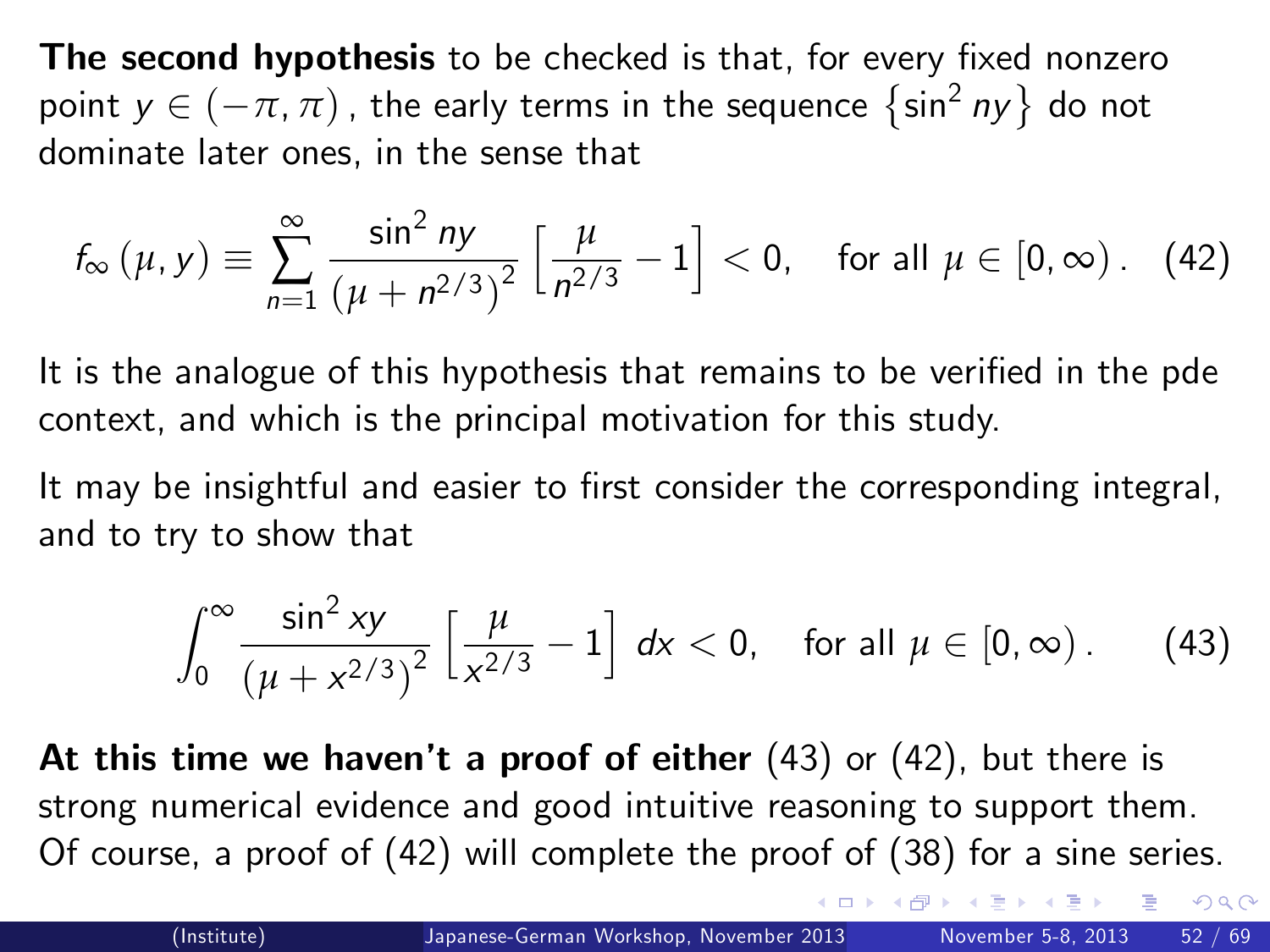How widely can Xie's method be applied? What happens if one varies the powers of n, say to  $n^{1/2}$  and  $n^{3/2}$ , and tries to prove

$$
\left(\sum_{n=1}^{\infty} c_n\right)^2 \le c \left(\sum_{n=1}^{\infty} n^{1/2} c_n^2\right)^{1/2} \left(\sum_{n=1}^{\infty} n^{3/2} c_n^2\right)^{1/2} ? ? ? \tag{44}
$$

Can Xie's argument be used to prove Hölder's inequality for two sequences  $\{a_n\}$  and  $\{b_n\}$ , and  $p$  and  $q$  satisfying  $\frac{1}{p} + \frac{1}{q} = 1$ ,

$$
\sum_{n=1}^{\infty} a_n b_n \leq \left(\sum_{n=1}^{\infty} a_n^p\right)^{1/p} \left(\sum_{n=1}^{\infty} b_n^q\right)^{1/q} \quad ??" \tag{45}
$$

In fact, one gets a simple proof of [\(45\)](#page-52-1): Regard the numbers  $a_1, a_2, \cdots$ as given and fixed, while the numbers  $b_1, b_2, \cdots$  are varied. Let

<span id="page-52-1"></span><span id="page-52-0"></span>
$$
R_m (b_1, b_2, \dots, b_m) \equiv \frac{\sum_{n=1}^{m} a_n b_n}{\left(\sum_{n=1}^{m} b_n^q\right)^{1/q}}.
$$
 (46)

Since  $R$  is constant along rays emanating from the origin, it attains its maximum [a](#page-51-2)t [po](#page-53-0)[i](#page-51-2)[nt](#page-52-0)swhere it is s[m](#page-68-0)ooth. At such a point  $(\tilde b_1,\tilde b_2,\ldots,\tilde \ell_m)_{\!\scriptscriptstyle\mathcal{S}}$  $(\tilde b_1,\tilde b_2,\ldots,\tilde \ell_m)_{\!\scriptscriptstyle\mathcal{S}}$  $(\tilde b_1,\tilde b_2,\ldots,\tilde \ell_m)_{\!\scriptscriptstyle\mathcal{S}}$  $(\tilde b_1,\tilde b_2,\ldots,\tilde \ell_m)_{\!\scriptscriptstyle\mathcal{S}}$  $(\tilde b_1,\tilde b_2,\ldots,\tilde \ell_m)_{\!\scriptscriptstyle\mathcal{S}}$  $(\tilde b_1,\tilde b_2,\ldots,\tilde \ell_m)_{\!\scriptscriptstyle\mathcal{S}}$  $(\tilde b_1,\tilde b_2,\ldots,\tilde \ell_m)_{\!\scriptscriptstyle\mathcal{S}}$  $(\tilde b_1,\tilde b_2,\ldots,\tilde \ell_m)_{\!\scriptscriptstyle\mathcal{S}}$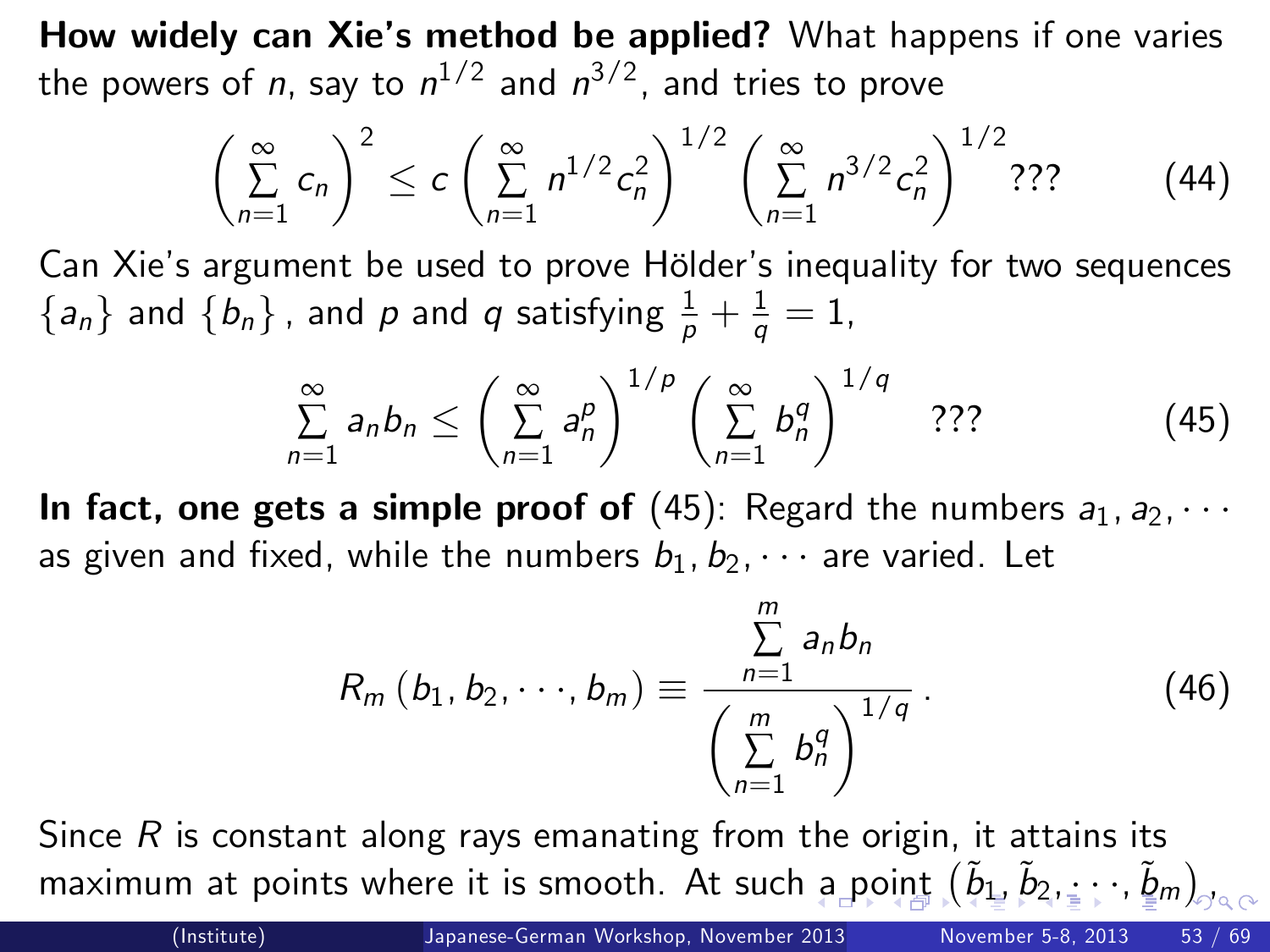and for  $k = 1, \dots, m$  one has

$$
0 = \frac{\partial}{\partial b_k} \log R_m = \frac{\partial}{\partial b_k} \log \sum_{n=1}^m a_n b_n - \frac{\partial}{\partial b_k} \frac{1}{q} \log \sum_{n=1}^m b_n^q
$$
  

$$
= \frac{a_k}{\sum_{n=1}^\infty a_n b_n} - \frac{b_k^{q-1}}{\sum_{n=1}^\infty b_n^q} \text{ for } k = 1, 2, \cdots,
$$
 (47)

and hence

<span id="page-53-0"></span>
$$
a_k \sum_{n=1}^m \tilde{b}_n^q = \tilde{b}_k^{q-1} \sum_{n=1}^m a_n \tilde{b}_n.
$$
 (48)

Taking the  $p^{th}$  power of this, noting that  $(q-1)$   $p = q$ , and summing over k gives

$$
\sum_{k=1}^m a_k^p \left(\sum_{n=1}^m \tilde{b}_n^q\right)^p = \sum_{k=1}^\infty \tilde{b}_k^q \left(\sum_{n=1}^m a_n \tilde{b}_n\right)^p.
$$
 (49)

Finally, taking the  $\rho^{th}$  root of this, one finds that [\(45\)](#page-52-1) holds with equality for any choice of  $(b_1, b_2, \dots, b_m)$  that maximizes  $R_m$ . This completes the proof.  $\Omega$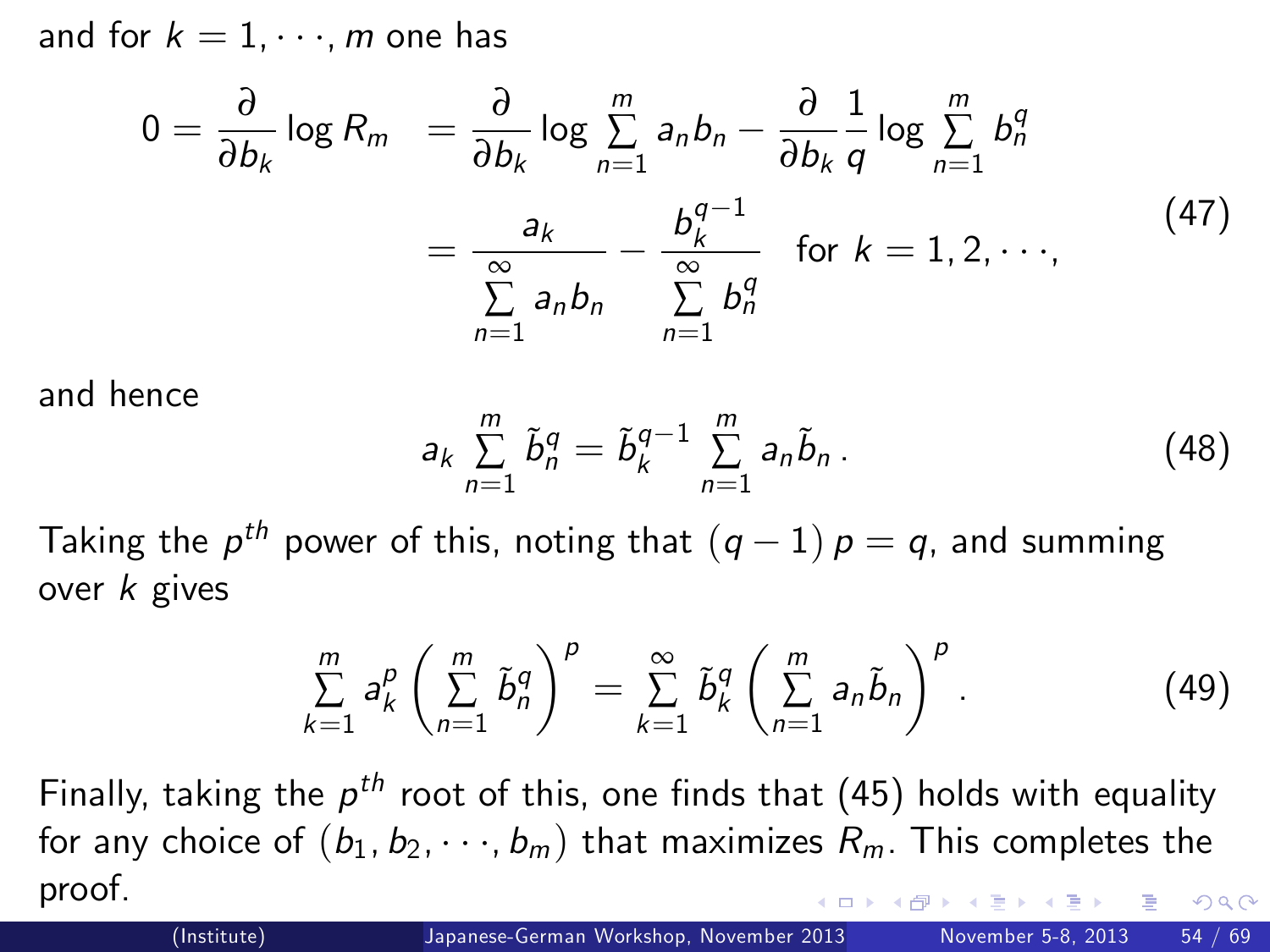Reference (for the third lecture)

<span id="page-54-0"></span>J. G. Heywood, Seeking a proof of Xieís inequality: analogues for series and Fourier series, preprint which will be submitted for publication in the Ferrara Univ. Math. journal volume in honour of M. Padula (2013), 20 pages.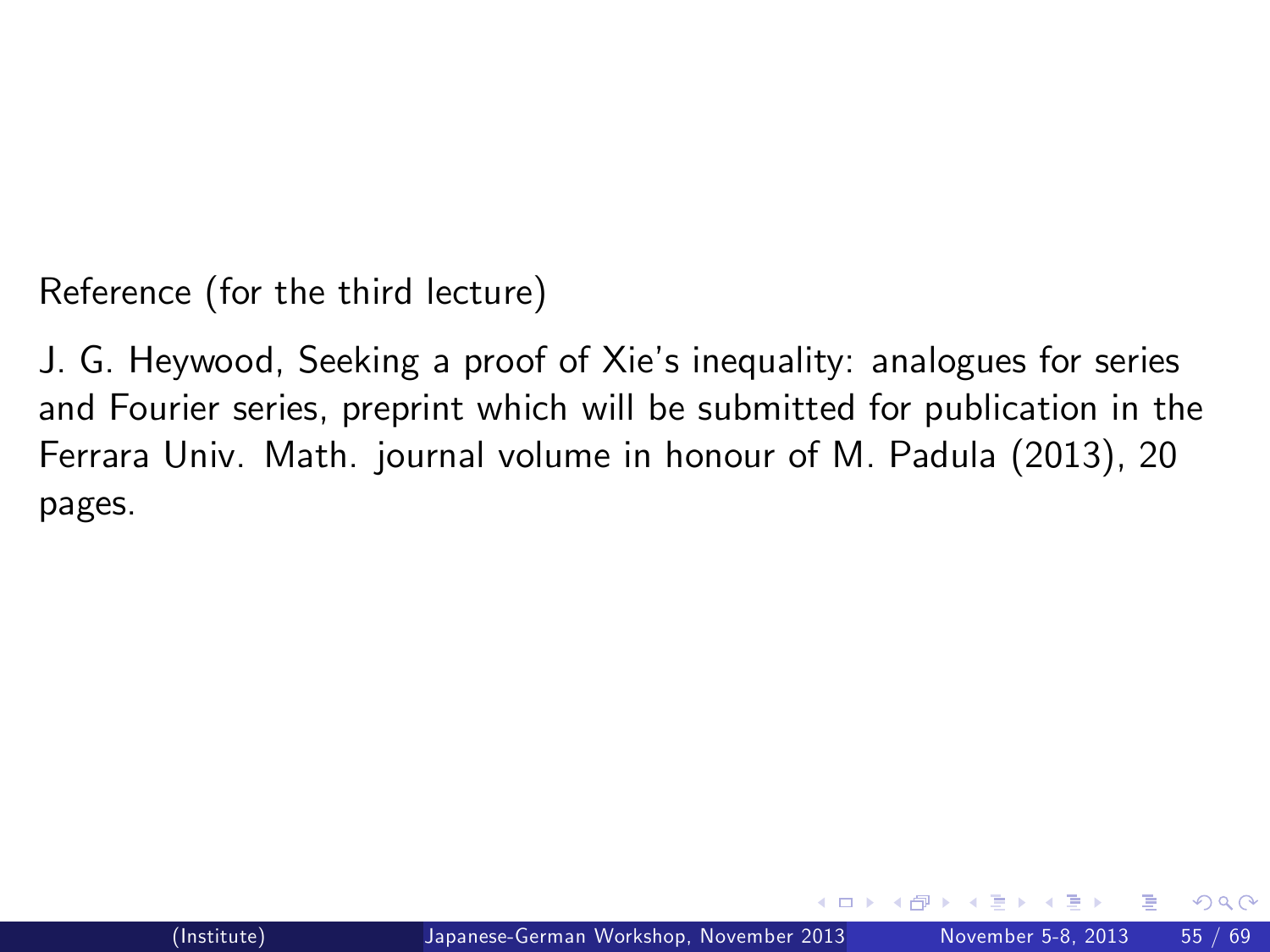#### Fourth Lecture: Xie's Potential Theoretic Arguments

Using potential theoretic methods, Xie reproved

$$
\sup_{\Omega} |u|^2 \leq \frac{1}{2\pi} ||\nabla u|| ||\Delta u||
$$
 Poisson problem

for any open  $\Omega\subset R^3$ , and finally, at least for  $\Omega=R^3$ , proved

$$
\sup_{R^3} \left| \mathbf{u} \right|^2 \leq \tfrac{1}{3\pi} \left\| \nabla \mathbf{u} \right\| \left\| \widetilde{\triangle} \mathbf{u} \right\| \qquad \text{Stokes problem}.
$$

He also obtained two-dimensional results, proving

$$
\sup_{\Omega} |u|^2 \leq \frac{1}{2\pi} \left( ||u|| ||\triangle u|| + ||\nabla u||^2 \right)
$$
 Poisson problem

for any open  $\Omega\subset{\mathsf R}^2$ , and for the special domain  $\Omega={\mathsf R}^2$ 

<span id="page-55-0"></span>
$$
\sup_{R^3} |\mathbf{u}|^2 \leq \tfrac{1}{4\pi} \left( \|\mathbf{u}\| \left\| \widetilde{\triangle} \mathbf{u} \right\| + \|\nabla \mathbf{u}\|^2 \right) \qquad \text{Stokes problem.}
$$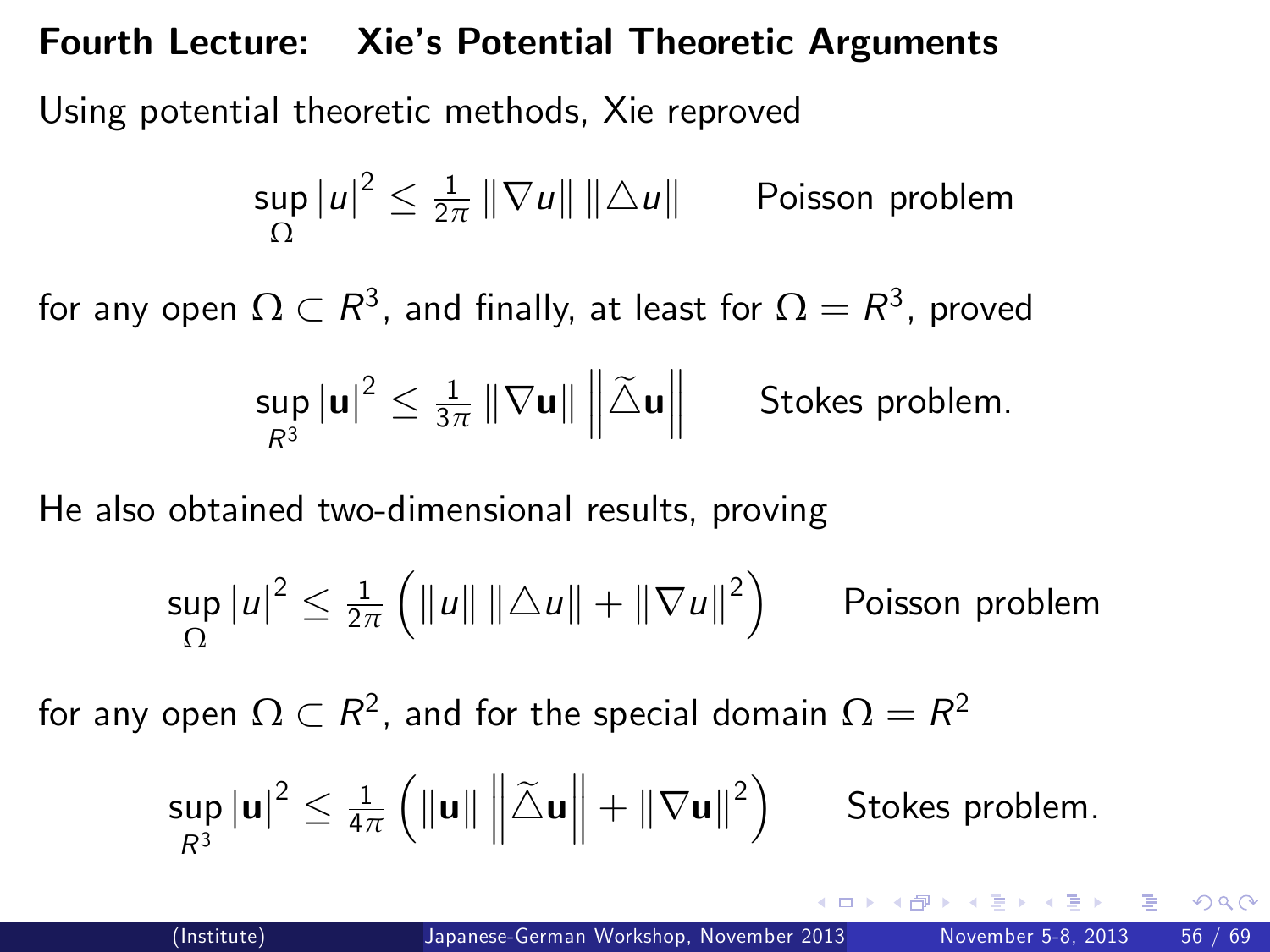**Theorem** (Xie 1995) For any open  $\Omega \subset R^3$  and every  $u \in \widehat{H}^1_0(\Omega)$  with  $\triangle u \in L^2(\Omega)$ ,

<span id="page-56-2"></span><span id="page-56-1"></span>
$$
\sup_{\Omega} |u|^2 \leq \frac{1}{2\pi} \|\nabla u\| \|\Delta u\| \,.
$$
 (50)

The constant is optimal for any domain and equality holds if and only if

$$
\Omega = R^3 \text{ and } u(x) = c \frac{1 - e^{-\sqrt{\mu}|x - y|}}{|x - y|}, \tag{51}
$$

for some  $y \in R^3$ ,  $\mu > 0$  and  $c \in R$ .

**Theorem** (Xie 1996) For  $\Omega = R^3$ , and  $\mathbf{u} \in \mathbf{J}_0(\Omega)$  with  $\Delta \mathbf{u} \in J(\Omega)$ ,

<span id="page-56-4"></span><span id="page-56-3"></span><span id="page-56-0"></span>
$$
\sup_{R^3} |\mathbf{u}|^2 \leq \frac{1}{3\pi} \|\nabla \mathbf{u}\| \left\|\tilde{\triangle} \mathbf{u}\right\|.
$$
 (52)

Equality holds if and only if

$$
\mathbf{u}\left(x\right) = \left(\triangle - \nabla\nabla\cdot\right) \left(\frac{e^{-\sqrt{\mu}|x-y|} - 1}{\mu|x-y|} - \frac{|x-y|}{2}\right) \mathbf{c},\tag{53}
$$

for some  $y \in R^3$ ,  $\mu > 0$  and vector  $c \in R^3$ .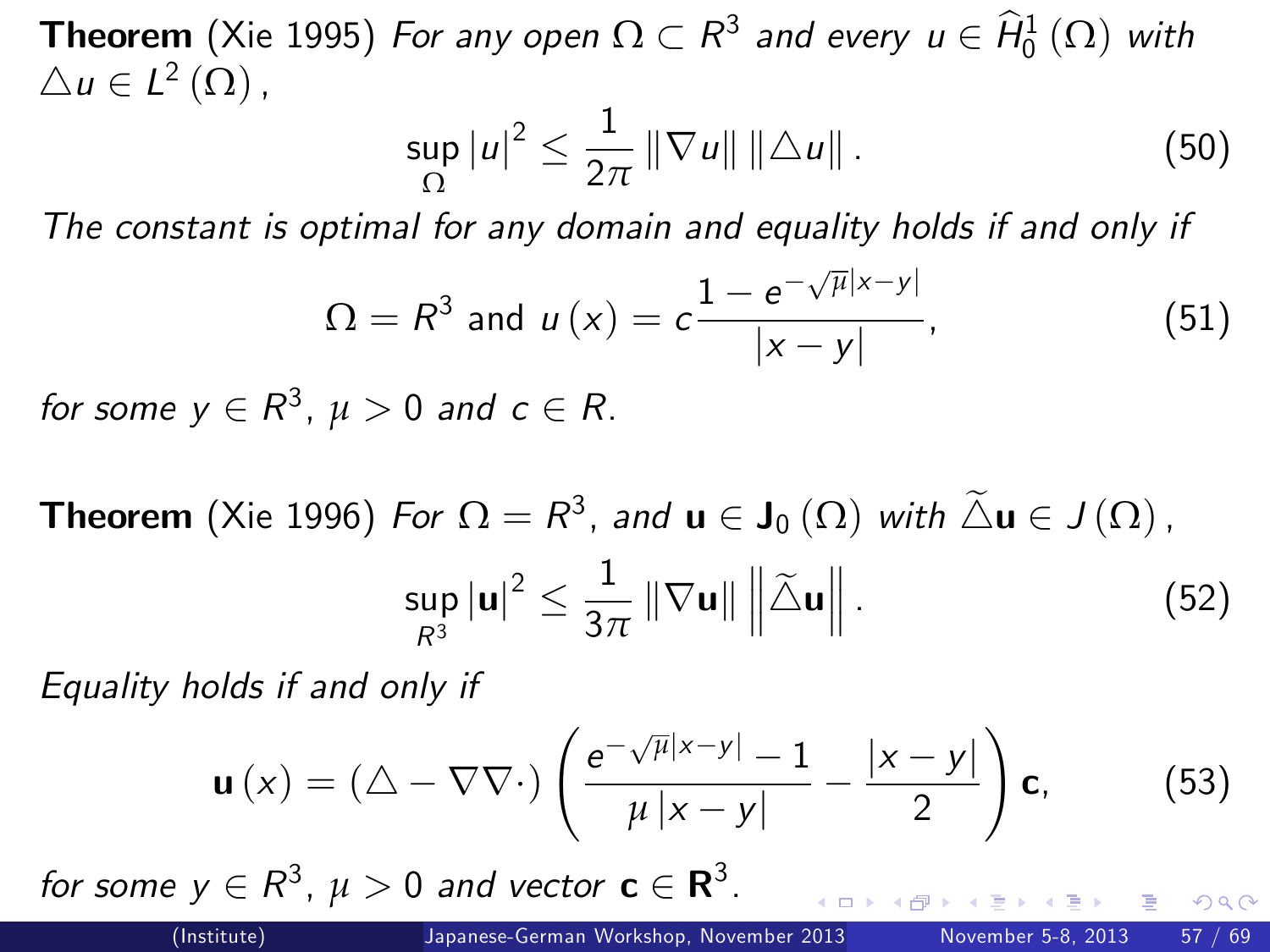# Proof for the Laplacian in a smoothly bounded domain  $\Omega \subset R^3.$

As before, y will be an arbitrary fixed point of  $\Omega$ . And, of course, the fundamental singularity for the Helmholtz operator  $-\triangle +\mu$  is

$$
g_{\mu}\left(x;y\right)=\frac{e^{-\sqrt{\mu}|x-y|}}{4\pi|x-y|},\qquad(54)
$$

and satisfies

$$
\int_{R^3} g_\mu^2(x;y) \ dx = \int_0^\infty \left(\frac{e^{-\sqrt{\mu}r}}{4\pi r}\right)^2 4\pi r^2 dr = \frac{1}{8\pi \sqrt{\mu}}.
$$

The corresponding Green's function  $G_{\mu}(x, y)$  for  $\Omega$  was seen to satisfy

$$
0 < G_{\mu}\left(x; y\right) < g_{\mu}\left(x; y\right) \tag{55}
$$

by the maximum principle, and therefore

<span id="page-57-1"></span><span id="page-57-0"></span>
$$
\left\|G_{\mu}\left(\cdot;y\right)\right\|^2 < \frac{1}{8\pi\sqrt{\mu}}\,,\tag{56}
$$

with 
$$
||G_{\mu}(\cdot; y)||^2 \to \frac{1}{8\pi\sqrt{\mu}}
$$
, as  $dist(y, \partial\Omega) \to \infty$ .  
\n $limstitute$   
\n $limpose-German Workshop, November 2013$   
\n $Nowember 5-8, 2013$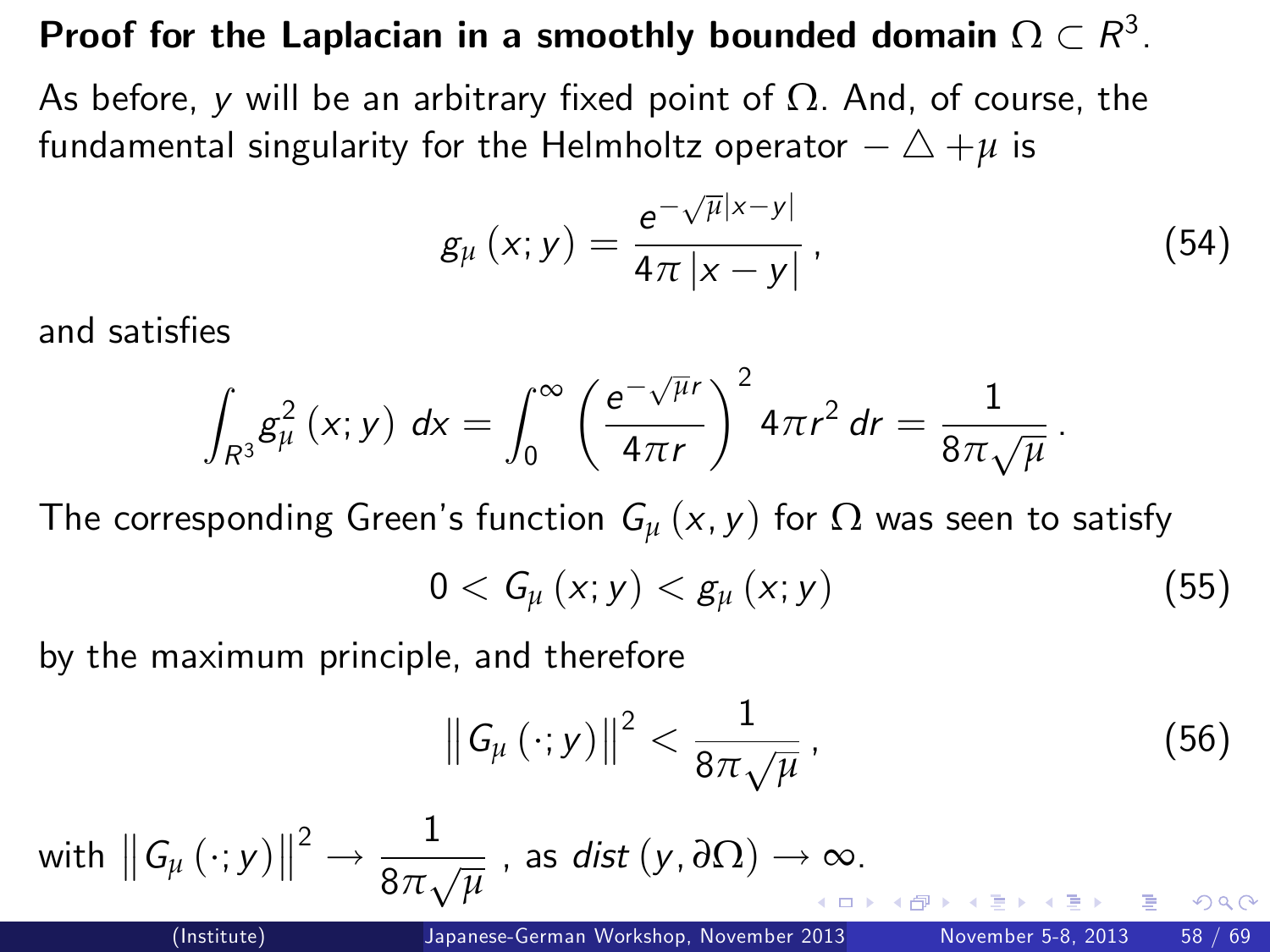Lemma 1. One has

<span id="page-58-5"></span>
$$
\left\|\nabla \left(G_0-G_\mu\right)\right\|^2 < \int_{\Omega} \mu g_\mu \left(g_0-g_\mu\right) dx = \frac{\sqrt{\mu}}{8\pi} \,, \tag{57}
$$

with the inequality approaching equality as dist  $(y, \partial \Omega) \rightarrow \infty$ .

**Proof:** We have reasoned that  $G_0(\cdot; y) - G_\mu(\cdot; y) \in H^2_{loc}(\Omega)$  and thus

$$
-\bigtriangleup (G_0-G_\mu)=\mu G_\mu\,,\quad\text{and}\quad G_0-G_\mu\big|_{\partial\Omega}=0\,,\qquad\qquad(58)
$$

justifying the representation

<span id="page-58-3"></span><span id="page-58-2"></span>
$$
G_{0}(x; y) - G_{\mu}(x; y) = \mu \int_{\Omega} G_{0}(z; x) G_{\mu}(z; y) dz.
$$
 (59)

Similarly, if  $\Omega=R^3$ ,

<span id="page-58-1"></span>
$$
g_0(x; y) - g_{\mu}(x; y) = \mu \int_{R^3} g_0(z; x) g_{\mu}(z; y) dz.
$$
 (60)

By the maximum principle, the right side of [\(60\)](#page-58-1) exceeds that of [\(59\)](#page-58-2), and therefore the left sides are in the same relation,

<span id="page-58-4"></span><span id="page-58-0"></span>
$$
0 \leq G_0(x; y) - G_{\mu}(x; y) < g_0(x; y) - g_{\mu}(x; y) \tag{61}
$$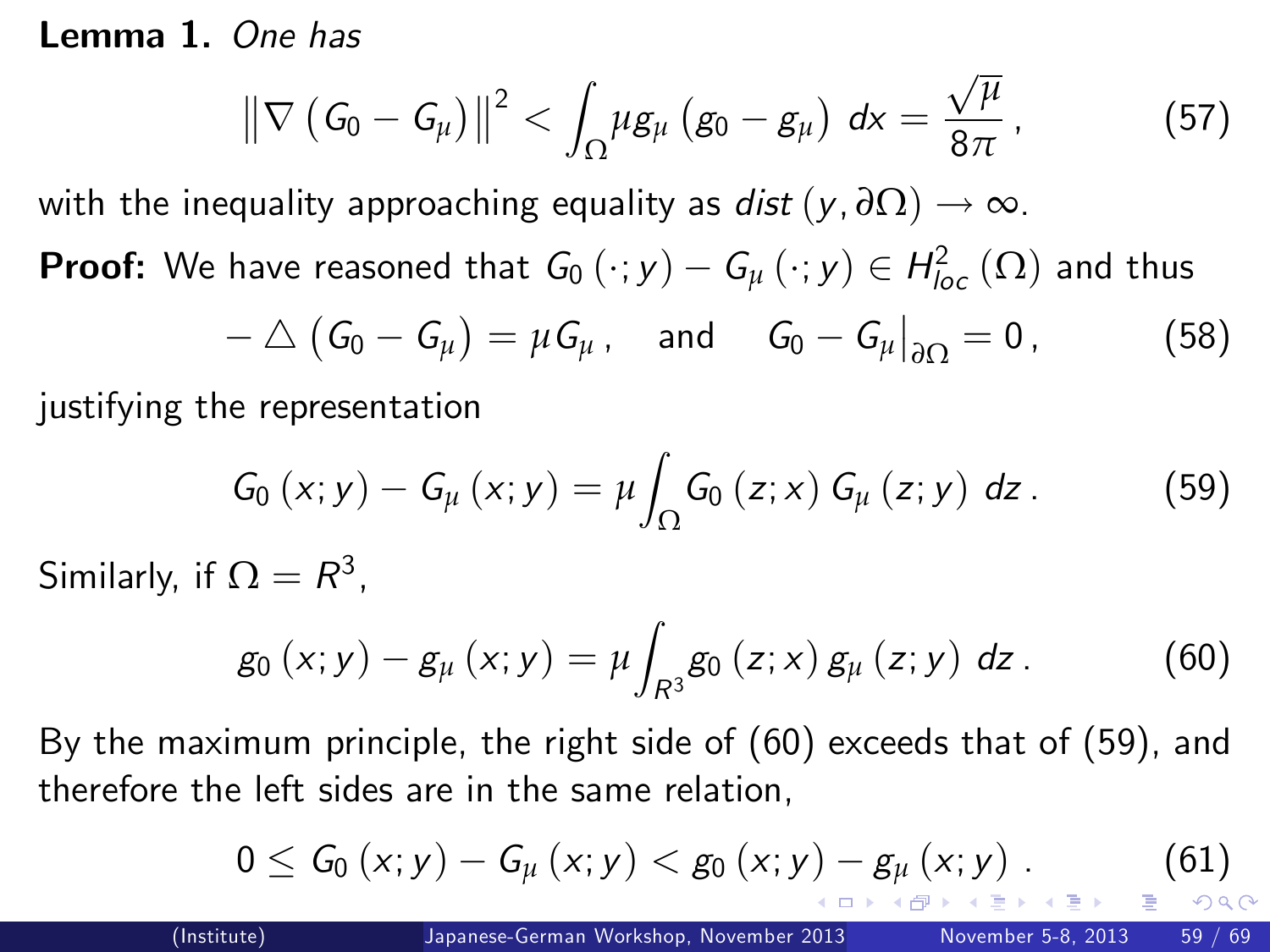Lemma 1 is completed by integrating by parts and using  $(58)$  and  $(61)$ :

$$
\|\nabla (G_0 - G_\mu)\|^2 = -\int_{\Omega} \triangle (G_0 - G_\mu) (G_0 - G_\mu) dx
$$
  
\n
$$
= \int_{\Omega} \mu G_\mu (G_0 - G_\mu) dx \qquad \text{using (58)}
$$
  
\n
$$
< \int_{R^3} \mu g_\mu (g_0 - g_\mu) dx \qquad \text{using (61)}
$$
  
\n
$$
= \int_0^\infty \mu \frac{e^{-\sqrt{\mu}r}}{4\pi r} \frac{1 - e^{-\sqrt{\mu}r}}{4\pi r} 4\pi r^2 dr = \frac{\sqrt{\mu}}{8\pi}.
$$

Proceeding now, we are assuming Ω is bounded and *∂*Ω is smooth. So by elliptic regularity our given function  $u \in \widehat{H}^{1}_{0}(\Omega)$  with  $\triangle u \in L^{2}(\Omega)$ belongs to  $H_0^1(\Omega) \cap H^2(\Omega)$  and by the Poisson formula we have

<span id="page-59-0"></span>
$$
u(y) = -\int_{\Omega} G_0 \triangle u dx
$$
  
=  $-\int_{\Omega} G_{\mu} \triangle u dx - \int_{\Omega} (G_0 - G_{\mu}) \triangle u dx$   
=  $-\int_{\Omega} G_{\mu} \triangle u dx - \int_{\Omega} \nabla (G_0 - G_{\mu}) \cdot \nabla u dx$ .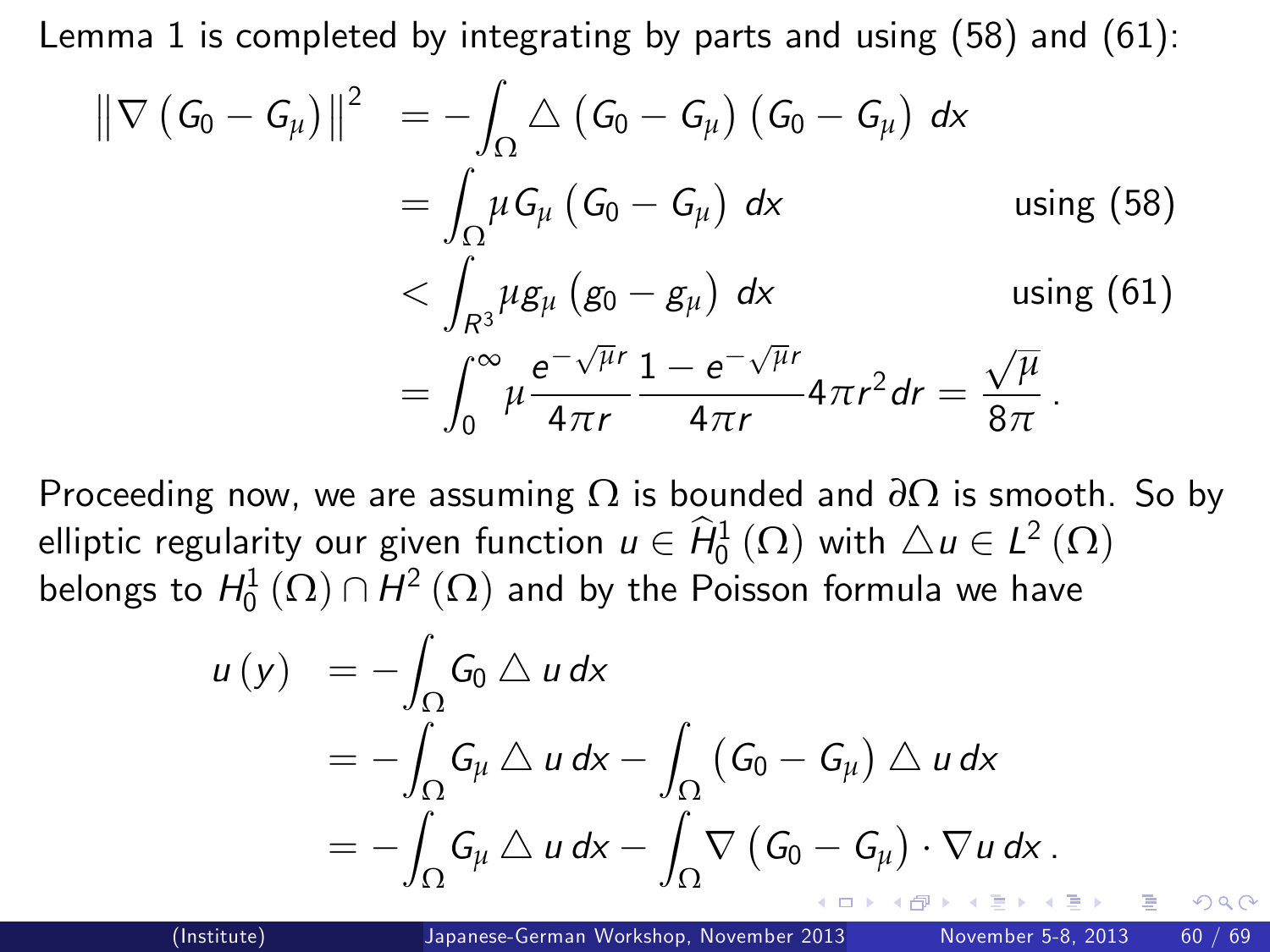Writing this last line again, we have

$$
u(y) = -\int_{\Omega} G_{\mu} \triangle u dx - \int_{\Omega} \nabla (G_0 - G_{\mu}) \cdot \nabla u dx, \qquad (62)
$$

and can apply the Schwarz inequality to obtain

<span id="page-60-3"></span>
$$
|u(y)| \le ||G_{\mu}|| ||\Delta u|| + ||\nabla (G_0 - G_{\mu})|| ||\nabla u||. \qquad (63)
$$

Then, remembering our estimates [\(56\)](#page-57-1) and [\(57\)](#page-58-5) for  $||G_\mu||$  and  $\left\Vert \nabla\left( G_{0}-G_{\mu}\right) \right\Vert$  , we have

$$
|u(y)| \leq \sqrt{\frac{1}{8\pi\sqrt{\mu}}} ||\triangle u|| + \sqrt{\frac{\sqrt{\mu}}{8\pi}} ||\nabla u||. \qquad (64)
$$

The minimum with respect to  $\mu$  occurs when  $\mu = \|\triangle u\|^2 / \|\nabla u\|^2$ . Substituting that value of  $\mu$  into [\(64\)](#page-60-1) gives

<span id="page-60-2"></span><span id="page-60-1"></span><span id="page-60-0"></span>
$$
|u(y)| \leq \frac{1}{\sqrt{2\pi}} ||\nabla u||^{1/2} ||\Delta u||^{1/2}, \qquad (65)
$$

proving, for smoothly bounded domains, the inequality [\(50\)](#page-56-1) claimed in the theorem. We pass from such domains to arbitra[ry](#page-59-0) [op](#page-61-0)[e](#page-59-0)[n](#page-60-0) [se](#page-61-0)[t](#page-59-0)[s](#page-60-0) [as](#page-61-0)[b](#page-55-0)[ef](#page-68-0)[ore](#page-0-0)[.](#page-68-0)  $2990$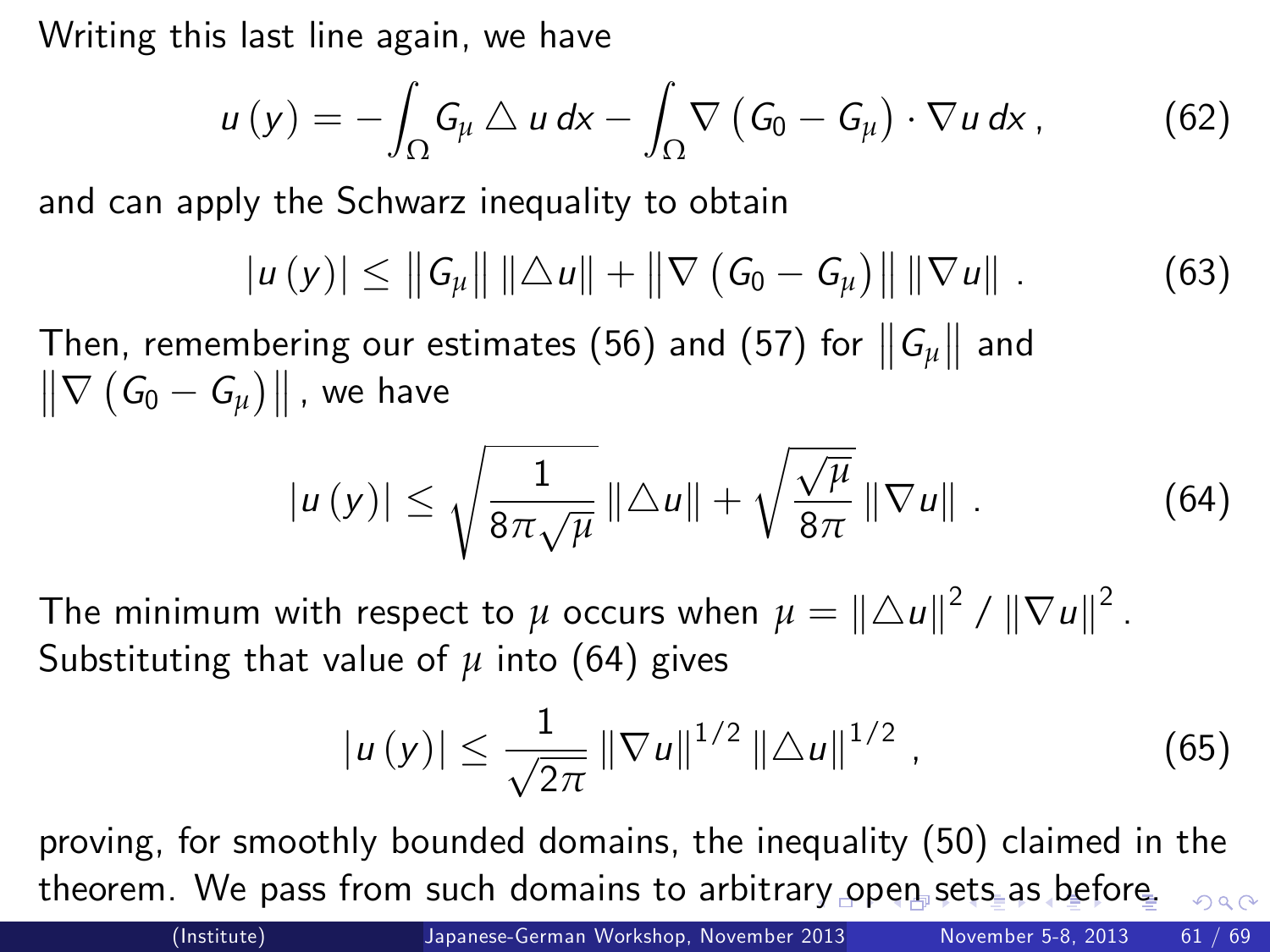It remains to prove the uniqueness of the maximizing functions claimed in line [\(51\)](#page-56-2) of the theorem. Equality is approached in [\(65\)](#page-60-2) only by approaching equality in [\(64\)](#page-60-1). That requires, first of all, that the Green's functions  $G_0$  and  $G_\mu$  must approach  $g_0$  and  $g_\mu$ , in order that  $\big\| \textit{G}_{\mu} \big\|$  and  $\left\|\nabla\left(G_0 - G_\mu\right)\right\|$  will approach their limits  $\sqrt{\frac{1}{8\pi\sqrt{\mu}}}$  and  $\sqrt{\frac{\sqrt{\mu}}{8\pi}}.$  But then, further, in order for the application of the Schwarz inequality to be sharp, in its application above to

$$
u(y) = -\int_{\Omega} G_{\mu} \triangle u dx - \int_{\Omega} \nabla \left( G_0 - G_{\mu} \right) \cdot \nabla u dx,
$$

it is necessary that

$$
-\bigtriangleup u=c_1\,G_{\mu}=c_1g_{\mu}\quad\text{and}\quad\nabla u=c_2\nabla\left(\,G_0-G_{\mu}\right)=c_2\nabla\left(\,g_0-g_{\mu}\right)\,.
$$

One need only consider the second of these to conclude that  $u = c \left( g_0 - g_\mu \right)$  , since both  $u$  and  $g_0 - g_\mu$  belong to  $\widehat{H}^1_0\left( \Omega \right)$  . That completes the proof of the Theorem.

<span id="page-61-0"></span>つひひ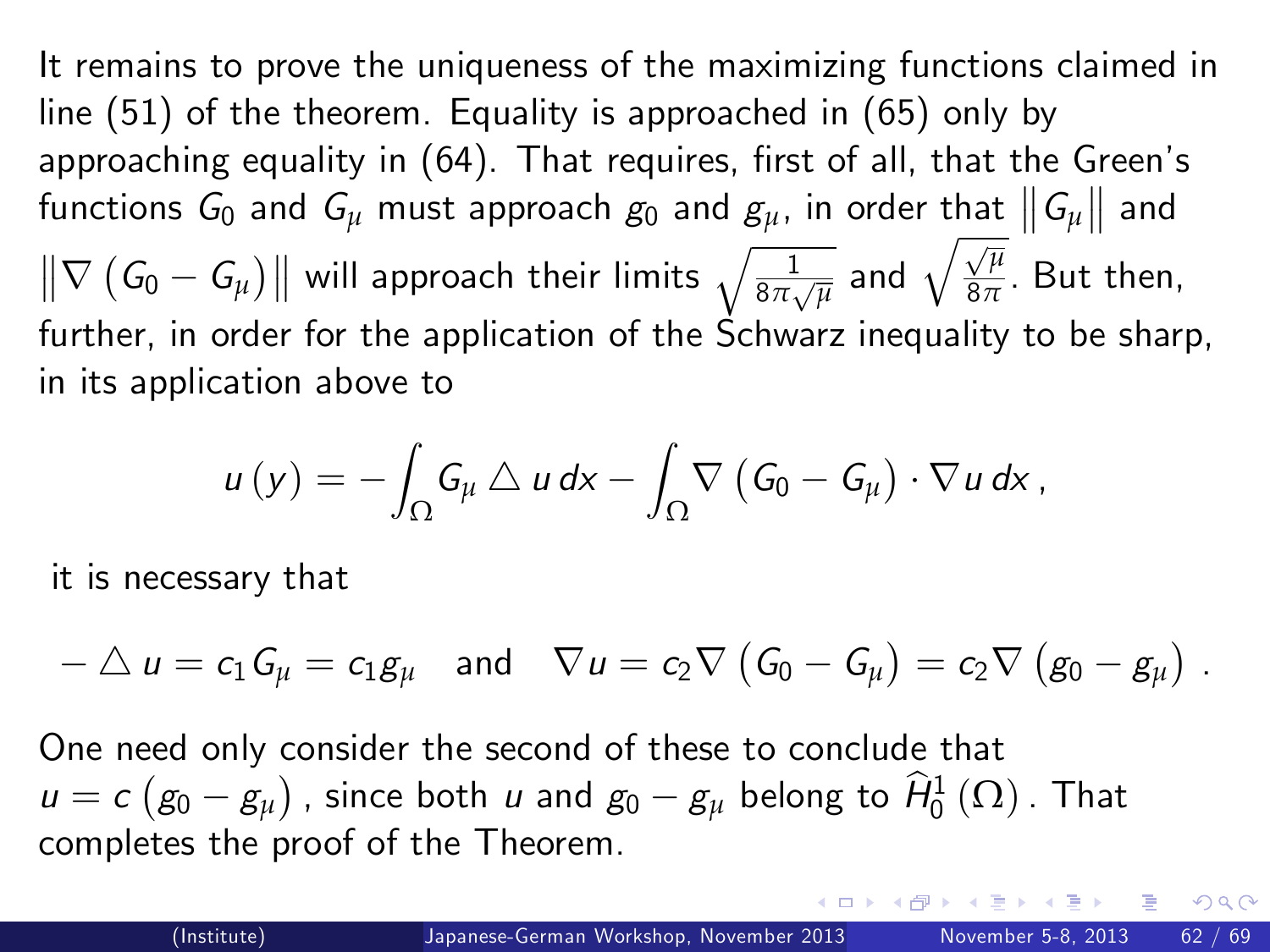### Proof for the Stokes operator in  $R^3$ .

We begin by finding the Green's function for the generalized Stokes problem. Remember that in  $\mathcal{R}^3$  the fundamental solution  $\bm{g}_{\mu}\left(\mathsf{x},\mathsf{y}\right)$  for the Helmholtz equation

$$
(-\triangle + \mu) g_{\mu} = \delta(x, y)
$$

is, setting  $r = |x - y|$ ,

$$
g_{\mu} = \frac{e^{-\sqrt{\mu}r}}{4\pi r}, \quad \mu \ge 0,
$$
 (66)

and for  $\mu > 0$ ,

<span id="page-62-4"></span><span id="page-62-2"></span>
$$
\|\mathbf{g}_{\mu}\|^2 = \frac{1}{8\pi\sqrt{\mu}}\tag{67}
$$

Now let

$$
\Phi_{\mu} = \begin{cases} \frac{g_{\mu} - g_0}{\mu}, & \mu > 0 \\ \frac{r}{8\pi}, & \mu = 0. \end{cases}
$$
 (68)

It satisfies

<span id="page-62-3"></span><span id="page-62-1"></span><span id="page-62-0"></span>
$$
\triangle \Phi_{\mu} = g_{\mu} \,. \tag{69}
$$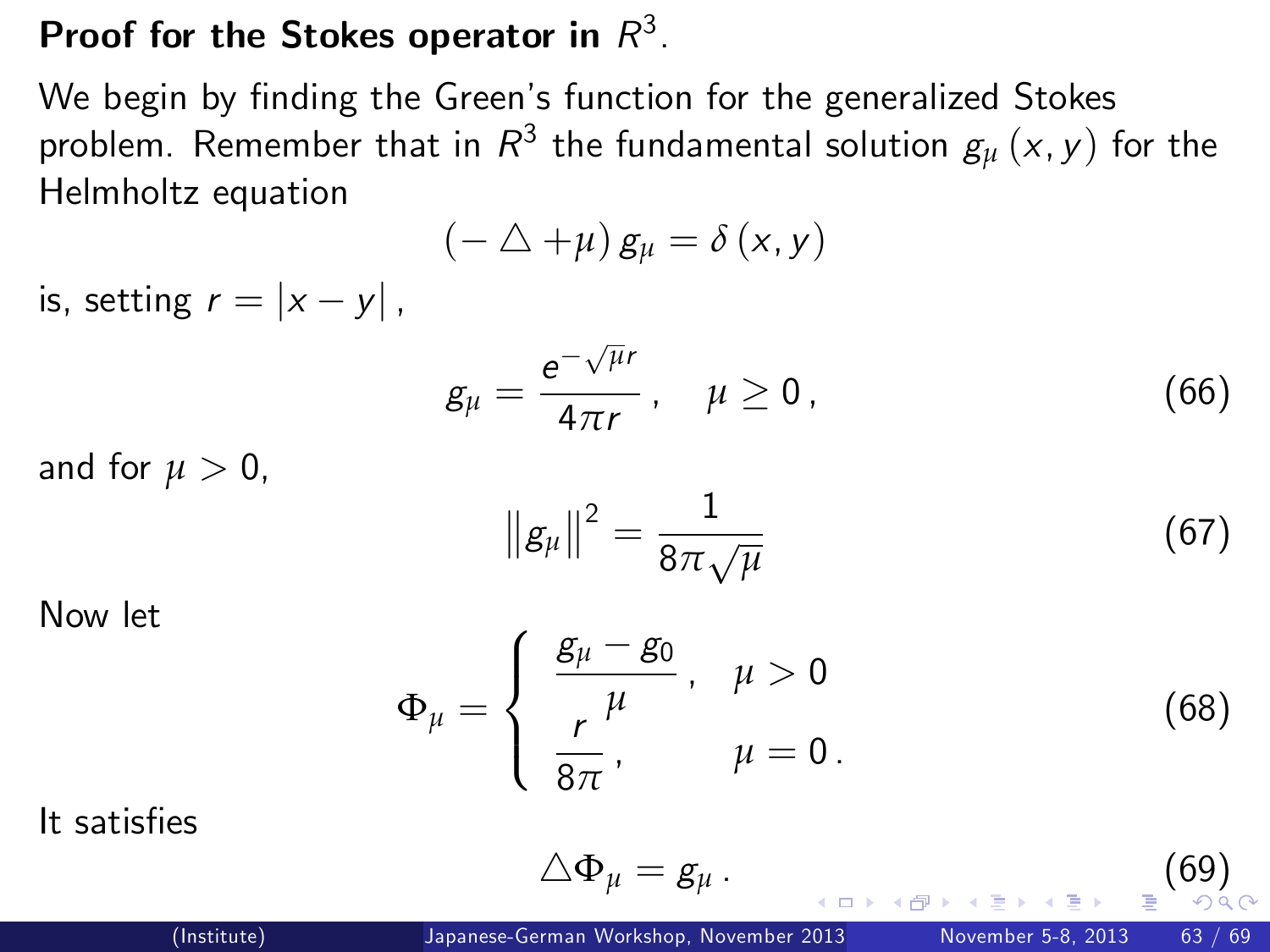Let  $e^k$  be the unit vector in the  $x_k$  direction,  $1 \leq k \leq 3$ . And let

<span id="page-63-1"></span>
$$
\mathbf{U}_{\mu} = (\triangle - \nabla \nabla \cdot) \Phi_{\mu} \mathbf{e}^{k}
$$
  
\n
$$
P_{\mu} = (- \triangle + \mu) \nabla \nabla \cdot \Phi_{\mu} \mathbf{e}^{k} \quad ?? \tag{70}
$$

It is "easy" to verify that they are the fundamental solution of the generalized Stokes system

$$
(- \triangle + \mu) \mathbf{U}_{\mu} + \nabla P_{\mu} = \delta(x, y) \mathbf{e}^{k}
$$
  

$$
\nabla \cdot \mathbf{U}_{\mu} = 0.
$$

We won't need them, but the explicit three-dimensional expressions for  $U_u$ and P*<sup>µ</sup>* are

<span id="page-63-0"></span>
$$
\mathbf{U}_{\mu} = \frac{1}{4\pi r} \left( a \left( \sqrt{\mu} r \right) \mathbf{e}^{k} + b \left( \sqrt{\mu} r \right) \frac{r_{k} \mathbf{r}}{r^{2}} \right)
$$

$$
P_{\mu} = -\frac{r_{k}}{4\pi r^{3}},
$$

where

$$
a(s) = \frac{1+s+s^2-e^s}{s^2e^s} \quad \text{and} \quad b(s) = \frac{3e^s-3-3s-s^2}{s^2e^s}.
$$
  
\n(Institute)  
\n
$$
\frac{\text{Japanese-German Workshop, November 2013}}{\text{Japanese-German Workshop, November 2013}} \text{November 5-8, 2013} \quad \text{November 5-8, 2013} \quad 64/69
$$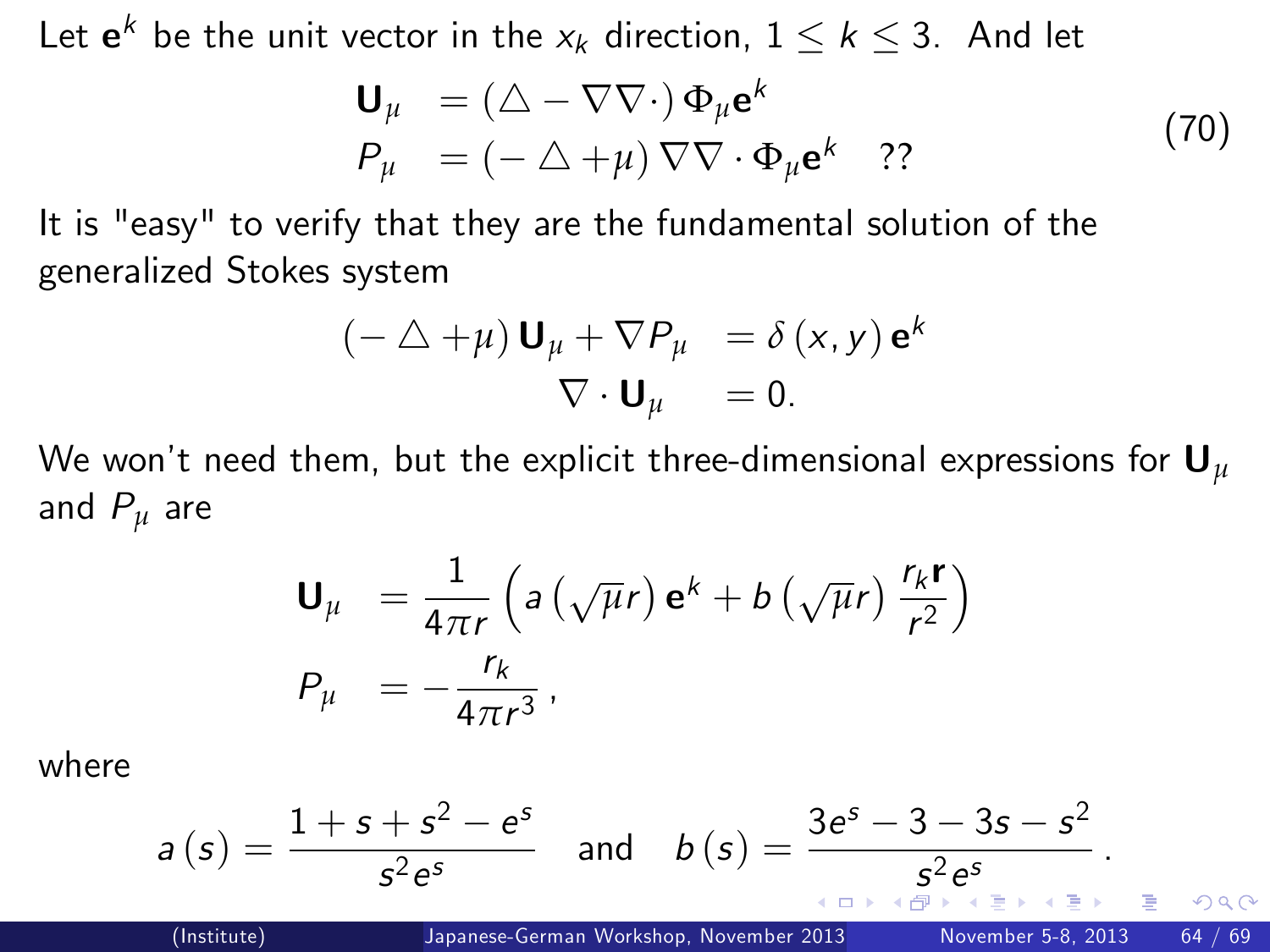**Lemma.** If  $\mu > 0$ ,

<span id="page-64-2"></span><span id="page-64-1"></span>
$$
\left\|\mathbf{U}_{\mu}\right\|^{2}=\frac{1}{12\pi\sqrt{\mu}}\tag{71}
$$

and

$$
\left\|\nabla\left(\mathbf{U}_{\mu}-\mathbf{U}_{0}\right)\right\|^{2}=\frac{\sqrt{\mu}}{12\pi}.
$$
 (72)

**Proof:** Let  $(\cdot, \cdot)$  denote the  $L^2$  inner product. From  $(70)$  we have

$$
\|\mathbf{U}_{\mu}\|^2 = \left\|\Delta\Phi_{\mu}\mathbf{e}^k - \nabla\frac{\partial}{\partial x_k}\Phi_{\mu}\right\|^2
$$
  
=  $\|\Delta\Phi_{\mu}\|^2 - 2\left(\Delta\Phi_{\mu}, \frac{\partial^2}{\partial x_k^2}\Phi_{\mu}\right) + \left\|\nabla\frac{\partial}{\partial x_k}\Phi_{\mu}\right\|^2$   
=  $\|\Delta\Phi_{\mu}\|^2 - \left(\Delta\Phi_{\mu}, \frac{\partial^2}{\partial x_k^2}\Phi_{\mu}\right)$ ,

and hence, since  $\left\| \mathbf{U}_{\mu} \right\|$  is independent of  $k$ ,

<span id="page-64-0"></span>
$$
3\left\Vert \mathbf{U}_{\mu}\right\Vert ^{2}=\left( 3-1\right) \left\Vert \bigtriangleup \Phi_{\mu}\right\Vert ^{2}.
$$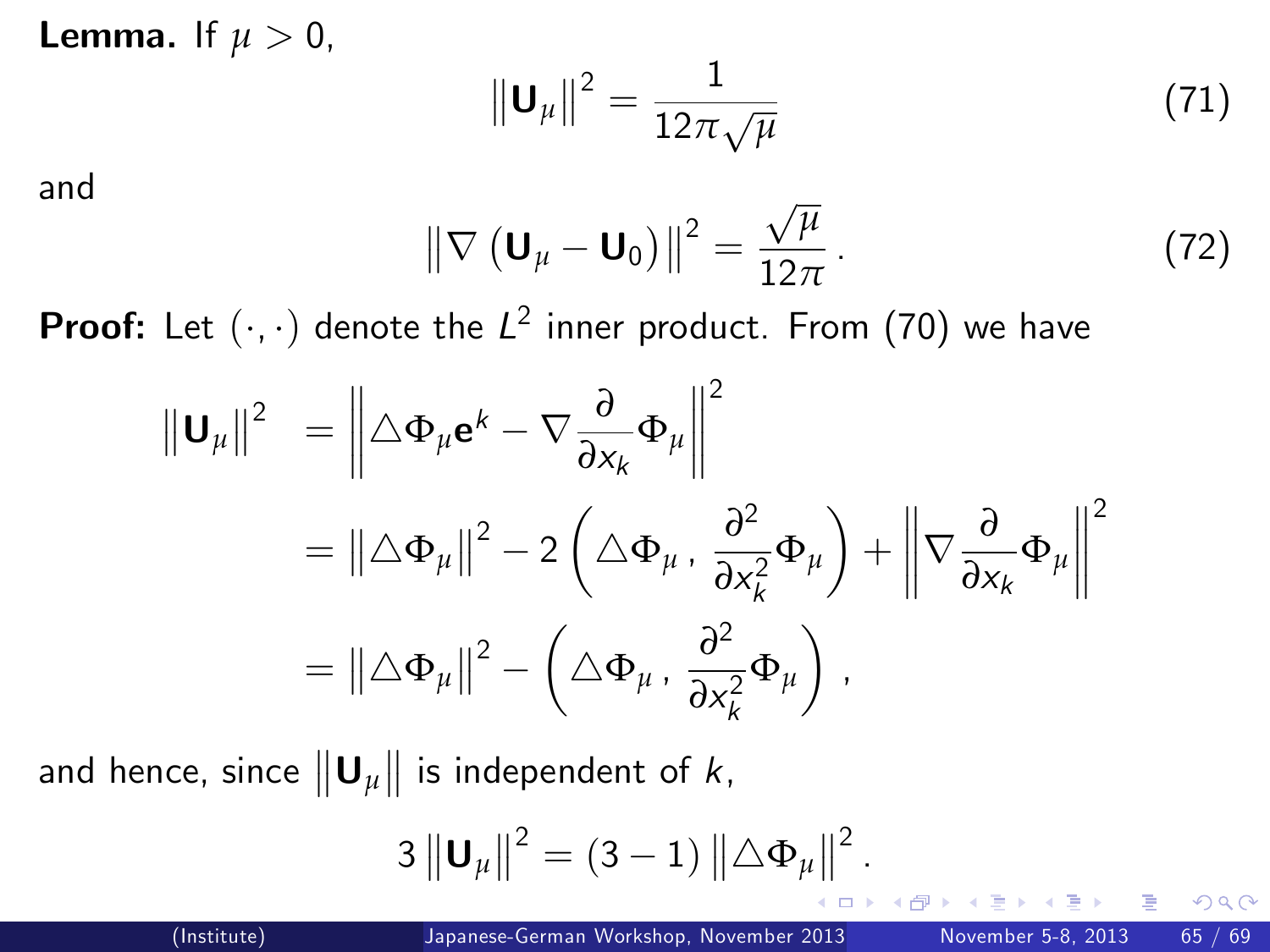Therefore, by [\(69\)](#page-62-1),

$$
\|\mathbf{U}_{\mu}\|^2 = \frac{(3-1)}{3} \left\|g_{\mu}\right\|^2,
$$

which together with [\(67\)](#page-62-2) implies [\(71\)](#page-64-1). By a similar argument,

$$
\left\|\nabla\left(\mathbf{U}_{\mu}-\mathbf{U}_{0}\right)\right\|^{2}=\frac{2}{3}\left\|\nabla\left(\mathbf{g}_{\mu}-\mathbf{g}_{0}\right)\right\|^{2}
$$

Thus we obtain [\(72\)](#page-64-2) since

$$
\left\| \nabla \left( g_\mu - g_0 \right) \right\|^2 = - \left( g_\mu - g_0 \,, \, \triangle \left( g_\mu - g_0 \right) \right) = \left( g_\mu - g_0 \,, \, \mu g_\mu \right) = \frac{\sqrt{\mu}}{8 \pi}
$$

The last step here is by straightforward integration. This completes the proof of the lemma.

**Proof of the theorem:** Similarly to [\(62\)](#page-60-3) we obtain the representation formula

$$
u_{k}(y) = (\mathbf{U}_{0}, -\widetilde{\Delta} \mathbf{u})
$$
  
=  $(\mathbf{U}_{\mu} - \mathbf{U}_{0}, \widetilde{\Delta} \mathbf{u}) - (\mathbf{U}_{\mu}, \widetilde{\Delta} \mathbf{u})$   
=  $-(\nabla (\mathbf{U}_{\mu} - \mathbf{U}_{0}), \nabla \mathbf{u}) - (\mathbf{U}_{\mu}, \widetilde{\Delta} \mathbf{u}).$ 

<span id="page-65-0"></span>.

.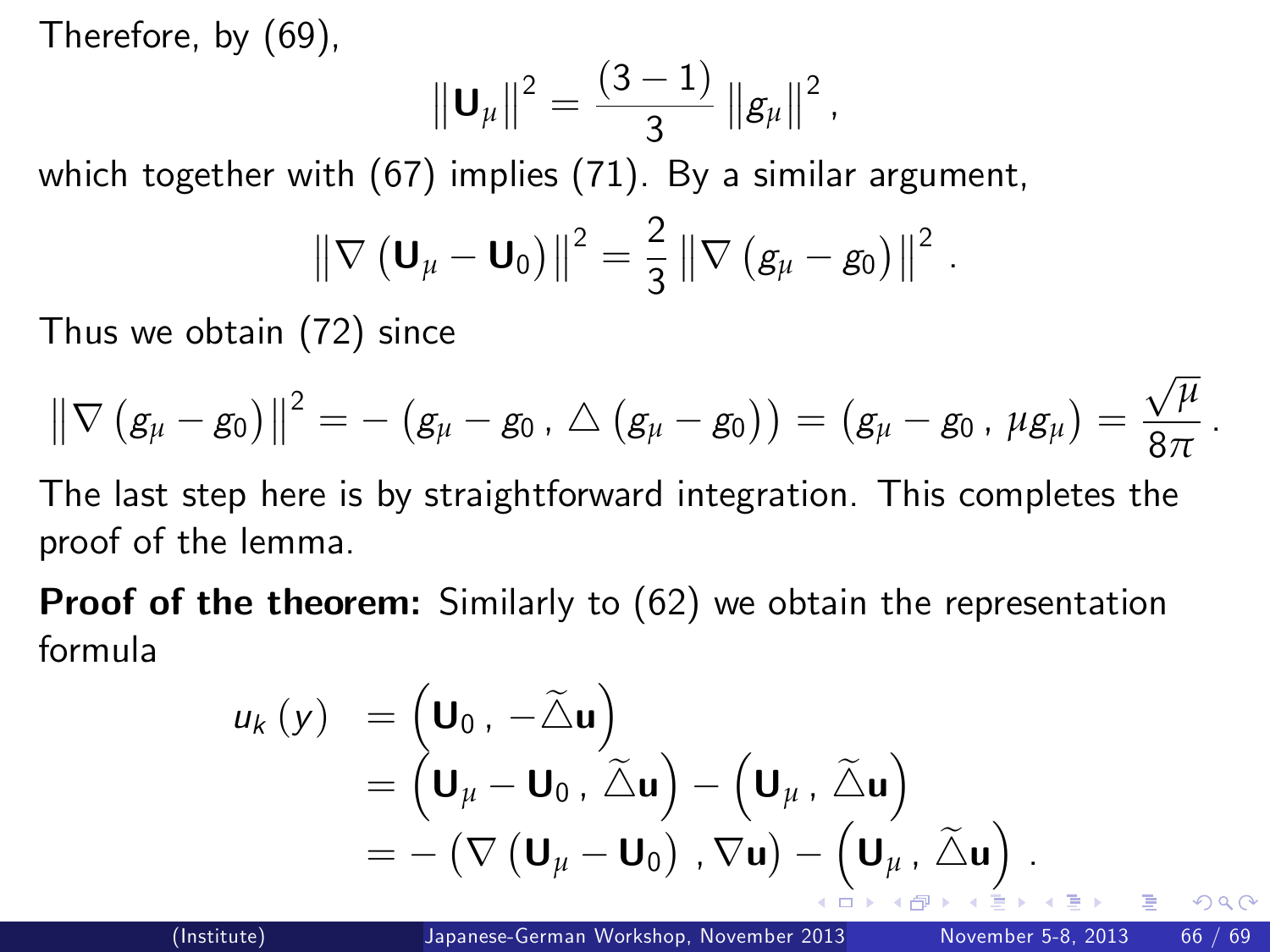Repeating the last line,

$$
u_{k}(y) = -(\nabla \left( \mathbf{U}_{\mu} - \mathbf{U}_{0} \right) , \nabla \mathbf{u}) - (\mathbf{U}_{\mu} , \widetilde{\triangle} \mathbf{u}) ,
$$

and we can apply the Schwarz inequality to obtain

$$
|u_{k}(y)| \leq \left\|\nabla \left(\mathbf{U}_{\mu}-\mathbf{U}_{0}\right)\right\| \left\|\nabla \mathbf{u}\right\| + \left\|\mathbf{U}_{\mu}\right\| \left\|\tilde{\triangle} \mathbf{u}\right\|.
$$

Then, remembering our estimates [\(71\)](#page-64-1) and [\(72\)](#page-64-2) for  ${\|\mathbf{U}_\mu\|}^2$  and  $\left\|\nabla\left(\mathbf{U}_{\mu}-\mathbf{U}_{0}\right)\right\|^{2}$ , we have

$$
|u_{k}(y)| \leq = \sqrt{\frac{\sqrt{\mu}}{12\pi}} ||\nabla \mathbf{u}|| + \sqrt{\frac{1}{12\pi\sqrt{\mu}}} ||\tilde{\triangle} \mathbf{u}||.
$$
 (73)

The minimum with respect to *µ* occurs when

<span id="page-66-2"></span><span id="page-66-1"></span><span id="page-66-0"></span>
$$
\mu = \left\| \widetilde{\Delta} \mathbf{u} \right\|^2 / \left\| \nabla \mathbf{u} \right\|^2. \tag{74}
$$

Substituting that value of  $\mu$  into [\(73\)](#page-66-1) finally proves the inequality [\(52\)](#page-56-3).

$$
|u_{k}(y)| \leq \frac{1}{\sqrt{3\pi}} ||\nabla \mathbf{u}||^{1/2} ||\tilde{\Delta} \mathbf{u}||^{1/2},
$$
 (75)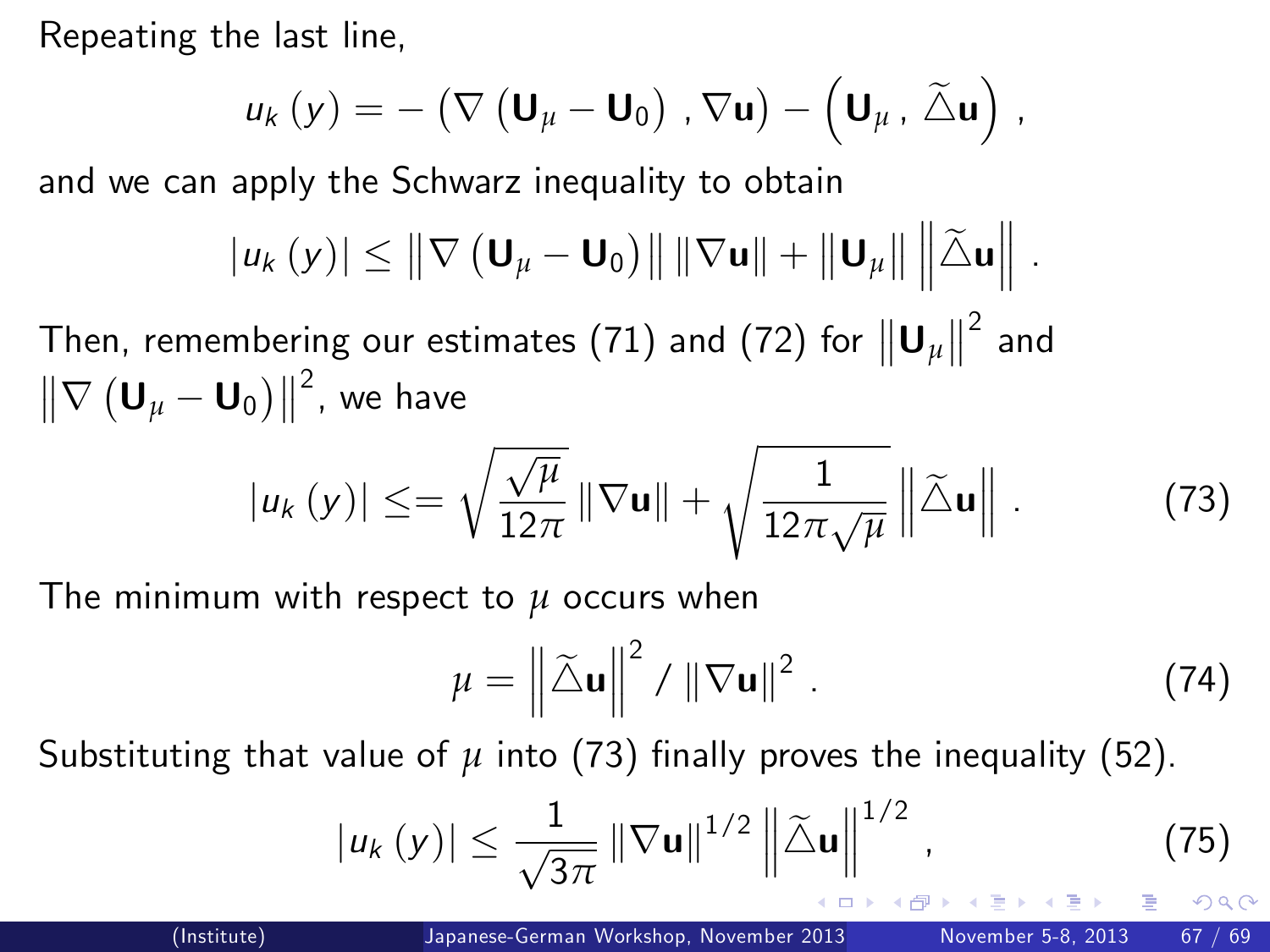It remains to prove the uniqueness of the optimizing functions [\(53\)](#page-56-4). The Schwarz inequality for the first integral achieves equality if and only if

<span id="page-67-0"></span>
$$
\mathbf{u} = c \left( \mathbf{U}_{\mu} - \mathbf{U}_0 \right) \tag{76}
$$

for some constant  $c$ . Suppose  $\boldsymbol{u}$  is given in the form of [\(76\)](#page-67-0) with an arbitrary  $\mu > 0$ . Then we have

$$
\widetilde{\triangle} \mathbf{u} = c \mu \mathbf{U}_{\mu} ,
$$

so that the Schwarz inequality for the second integral also becomes an equality. Furthermore,  $(74)$  is satisfied since by  $(71)$  and  $(72)$ 

$$
\frac{\left\|\tilde{\triangle}\mathbf{u}\right\|^2}{\left\|\nabla\mathbf{u}\right\|^2} = \frac{\left\|\mu\mathbf{U}_{\mu}\right\|^2}{\left\|\nabla\mathbf{U}_{\mu} - \nabla\mathbf{U}_0\right\|^2} = \frac{\mu^2 \frac{1}{12\pi\sqrt{\mu}}}{\frac{\sqrt{\mu}}{12\pi}} = \mu.
$$

Therefore equality is indeed achieved by functions in the form [\(76\)](#page-67-0), or [\(53\)](#page-56-4), in view of the formulas [\(70\)](#page-63-1),[\(68\)](#page-62-3) and [\(66\)](#page-62-4).